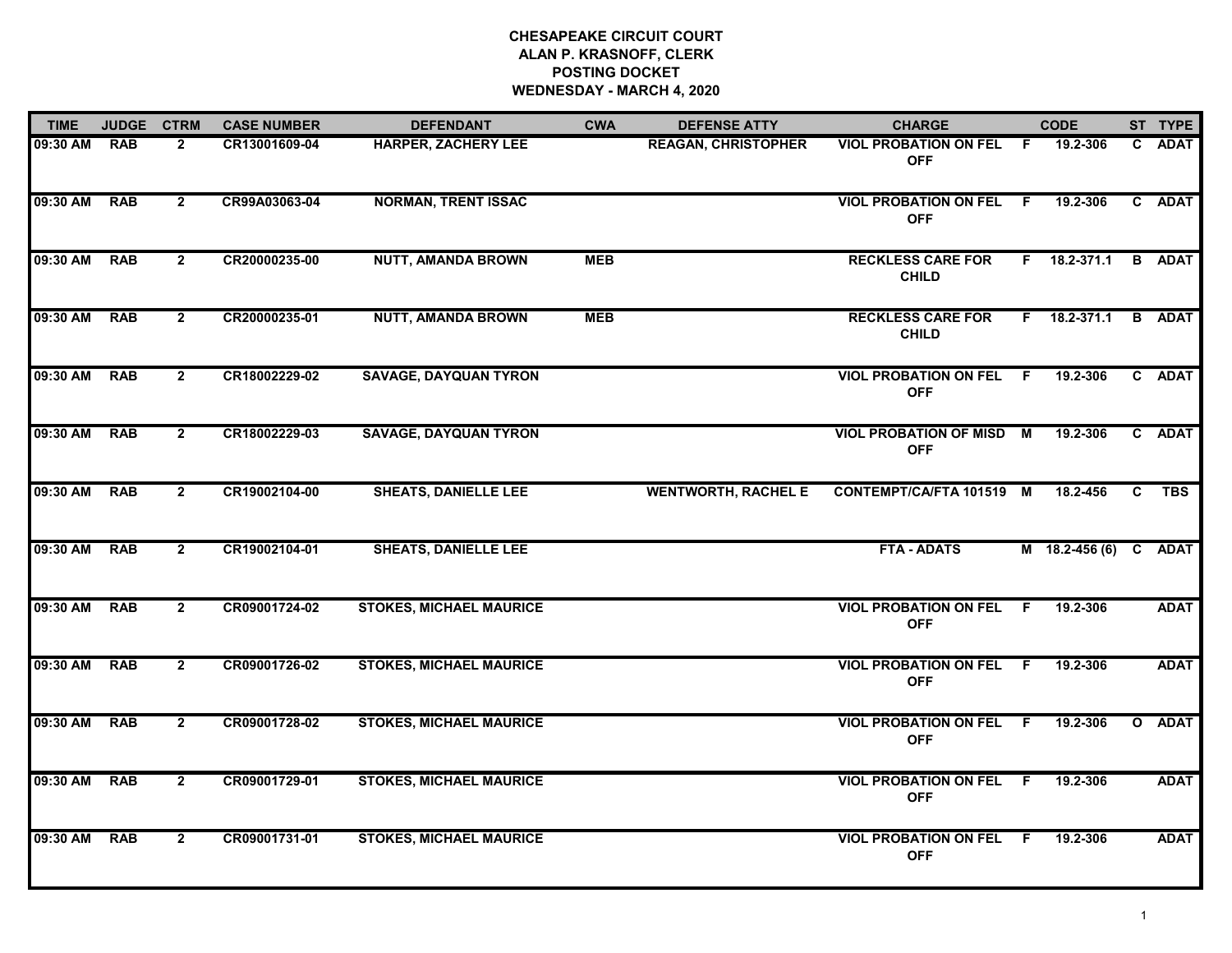| <b>TIME</b> | <b>JUDGE</b> | <b>CTRM</b>    | <b>CASE NUMBER</b> | <b>DEFENDANT</b>                 | <b>CWA</b> | <b>DEFENSE ATTY</b>   | <b>CHARGE</b>                                     |     | <b>CODE</b> |    | ST TYPE     |
|-------------|--------------|----------------|--------------------|----------------------------------|------------|-----------------------|---------------------------------------------------|-----|-------------|----|-------------|
| 09:30 AM    | <b>RAB</b>   | $\mathbf{2}$   | CR09001733-01      | <b>STOKES, MICHAEL MAURICE</b>   |            |                       | VIOL PROBATION ON FEL F<br><b>OFF</b>             |     | 19.2-306    |    | <b>ADAT</b> |
| 09:30 AM    | <b>RAB</b>   | $\overline{2}$ | CR09001738-01      | <b>STOKES, MICHAEL MAURICE</b>   |            |                       | <b>VIOL PROBATION ON FEL</b><br><b>OFF</b>        | - F | 19.2-306    |    | <b>ADAT</b> |
| 09:30 AM    | <b>RAB</b>   | $\mathbf{2}$   | CR09001740-01      | <b>STOKES, MICHAEL MAURICE</b>   |            |                       | <b>VIOL PROBATION ON FEL</b><br><b>OFF</b>        | - F | 19.2-306    |    | <b>ADAT</b> |
| 09:30 AM    | <b>RAB</b>   | $\mathbf{2}$   | CR09001742-01      | <b>STOKES, MICHAEL MAURICE</b>   |            |                       | <b>VIOL PROBATION ON FEL</b><br><b>OFF</b>        | - F | 19.2-306    |    | <b>ADAT</b> |
| 09:30 AM    | <b>RAB</b>   | $\mathbf{2}$   | CR09001744-01      | <b>STOKES, MICHAEL MAURICE</b>   |            |                       | <b>VIOL PROBATION ON FEL</b><br><b>OFF</b>        | - F | 19.2-306    |    | <b>ADAT</b> |
| 09:30 AM    | <b>RAB</b>   | $\overline{2}$ | CR09001746-01      | <b>STOKES, MICHAEL MAURICE</b>   |            |                       | <b>VIOL PROBATION ON FEL F</b><br><b>OFF</b>      |     | 19.2-306    |    | <b>ADAT</b> |
| 09:30 AM    | <b>RAB</b>   | $\overline{2}$ | CR09001749-01      | <b>STOKES, MICHAEL MAURICE</b>   |            |                       | VIOL PROBATION ON FEL F<br><b>OFF</b>             |     | 19.2-306    |    | <b>ADAT</b> |
| 02:00 PM    | <b>RAB</b>   | $2^{\circ}$    | CR20000346-00      | <b>AUNGST, HUNTER DEAN</b>       | <b>AHM</b> | <b>MUSSONI, ERIK</b>  | <b>NONVIOL FELON POSS GUN F</b><br><b>W/I 10Y</b> |     | 18.2-308.2  | C  | <b>TBS</b>  |
| 02:00 PM    | <b>RAB</b>   | $\overline{2}$ | CR17001560-02      | <b>BEVILACQUA, STEVEN WADE</b>   | <b>KAM</b> | Ireland, Elizabeth D. | <b>VIOL PROBATION ON FEL F</b><br><b>OFF</b>      |     | 19.2-306    | C  | <b>TBS</b>  |
| 02:00 PM    | <b>RAB</b>   | $\overline{2}$ | CR17001560-03      | <b>BEVILACQUA, STEVEN WADE</b>   | <b>KAM</b> | Ireland, Elizabeth D. | <b>VIOL PROBATION ON FEL</b><br><b>OFF</b>        | - F | 19.2-306    | C. | <b>TBS</b>  |
| 02:00 PM    | <b>RAB</b>   | $\overline{2}$ | CR20000231-00      | <b>BRITTON, ANTONIO CERROANE</b> | <b>DAW</b> |                       | <b>ROBBERY: STREET W/GUN F</b>                    |     | 18.2-58     | C. | <b>TBS</b>  |
| 02:00 PM    | <b>RAB</b>   | $\overline{2}$ | CR20000231-01      | <b>BRITTON, ANTONIO CERROANE</b> | <b>DAW</b> |                       | <b>ROBBERY: STREET W/GUN F</b>                    |     | 18.2-58     | C  | <b>TBS</b>  |
| 02:00 PM    | <b>RAB</b>   | $\overline{2}$ | CR20000231-02      | <b>BRITTON, ANTONIO CERROANE</b> | <b>DAW</b> |                       | USE FIREARM IN FELONY F<br><b>1ST OFF</b>         |     | 18.2-53.1   | C  | <b>TBS</b>  |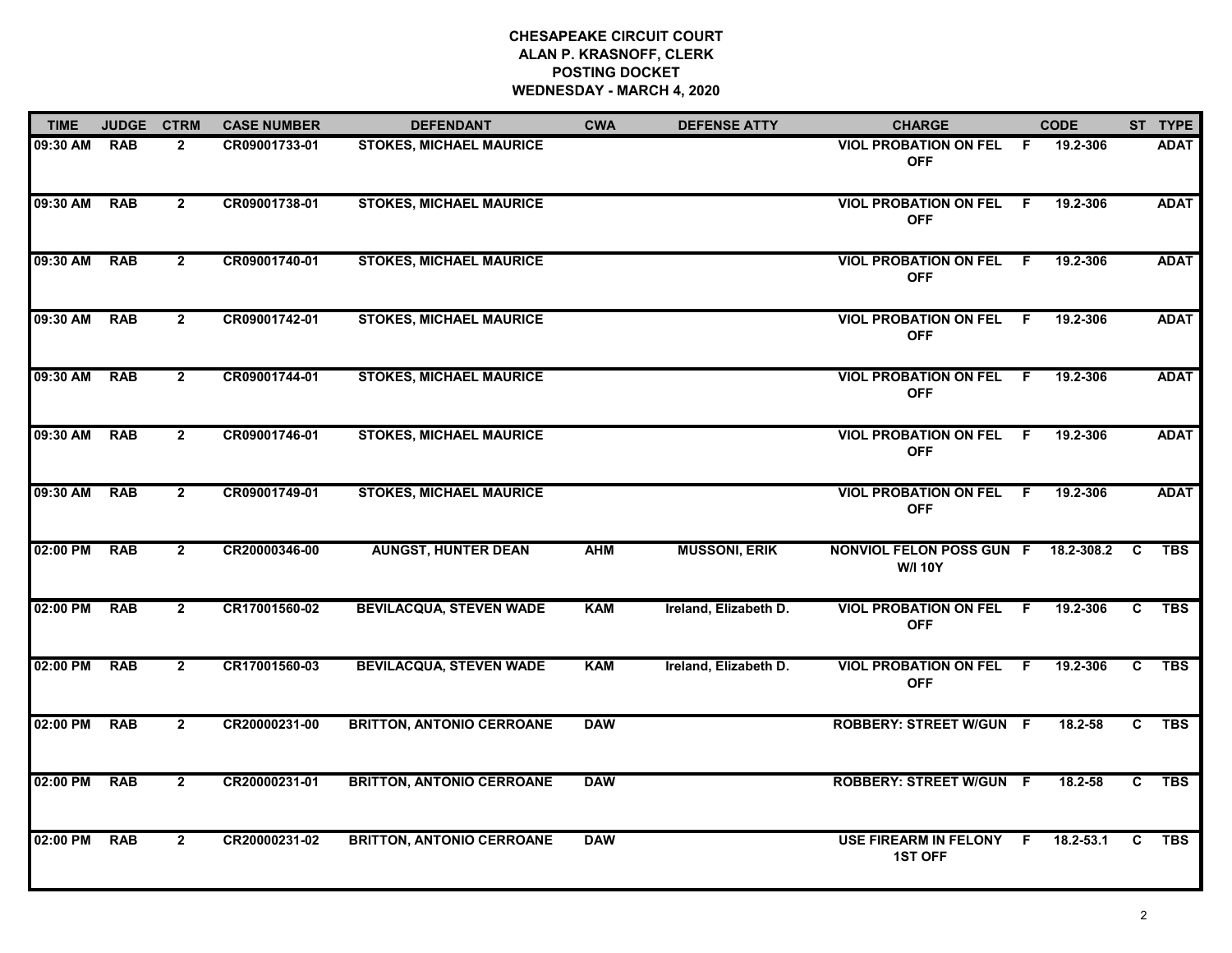| <b>TIME</b> | <b>JUDGE</b> | <b>CTRM</b>    | <b>CASE NUMBER</b> | <b>DEFENDANT</b>                               | <b>CWA</b> | <b>DEFENSE ATTY</b>         | <b>CHARGE</b>                                       |    | <b>CODE</b> |              | ST TYPE       |
|-------------|--------------|----------------|--------------------|------------------------------------------------|------------|-----------------------------|-----------------------------------------------------|----|-------------|--------------|---------------|
| 02:00 PM    | <b>RAB</b>   | $\mathbf{2}$   | CR20000231-03      | <b>BRITTON, ANTONIO CERROANE; JR</b>           | <b>DAW</b> |                             | <b>MURDER: 1ST DEGREE</b>                           | F. | 18.2-32     | C.           | <b>TBS</b>    |
| 02:00 PM    | <b>RAB</b>   | $\overline{2}$ | CR20000231-04      | <b>BRITTON, ANTONIO CERROANE; JR</b>           | <b>DAW</b> |                             | USE FIREARM IN COMM OF F<br><b>FELONY</b>           |    | 18.2-53.1   | C            | <b>TBS</b>    |
| 02:00 PM    | <b>RAB</b>   | $2^{\circ}$    | CR17002167-05      | <b>BROWN GILLIAM, TESHERRA</b><br><b>RENEE</b> | <b>BEC</b> | Buyrn, Richard L.           | PROB VIOL CMNCATE BURN F<br><b>BLDG</b>             |    | 19.2-306    | C            | <b>TBS</b>    |
| 02:00 PM    | <b>RAB</b>   | $\overline{2}$ | CR17002167-06      | <b>BROWN GILLIAM, TESHERRA</b><br><b>RENEE</b> | <b>BEC</b> | Buyrn, Richard L.           | <b>FAIL TO APPEAR; REV</b><br><b>HEARING</b>        | М  | 18.2-456    | C            | <b>TBS</b>    |
| 02:00 PM    | <b>RAB</b>   | $\overline{2}$ | CR19001295-00      | <b>BURLEY, DONTE JAVON</b>                     | <b>JAF</b> | <b>CROOK, HEATHER BUYRN</b> | <b>GRAND LARCENY: &gt;=\$500</b>                    | -F | 18.2-95     | B            | <b>TBS</b>    |
| 02:00 PM    | <b>RAB</b>   | $\overline{2}$ | CR17000073-00      | <b>CARR, DAVID HOWARD</b>                      | <b>BKF</b> | <b>MUSSONI, ERIK</b>        | <b>OBTAIN MONEY FALSE</b><br><b>PRET &gt;=\$200</b> | F. | 18.2-178    | в            | <b>TBS</b>    |
| 02:00 PM    | <b>RAB</b>   | $\overline{2}$ | CR20000303-00      | <b>COOPER, KAYLEE SHEA</b>                     | <b>KAM</b> |                             | <b>MALICIOUS WOUNDING</b>                           | F  | 18.2-51     |              | <b>B</b> ADAT |
| 02:00 PM    | <b>RAB</b>   | $\overline{2}$ | CR19001416-00      | <b>CORBIN, BRANDON RAY</b>                     | <b>AEP</b> | <b>MUSSONI, ERIK</b>        | <b>POSSESS COCAINE</b>                              | F. | 18.2-250    | $\mathbf{c}$ | <b>TBS</b>    |
| 02:00 PM    | <b>RAB</b>   | $\overline{2}$ | CR19001416-01      | <b>CORBIN, BRANDON RAY</b>                     | <b>AEP</b> | <b>MUSSONI, ERIK</b>        | <b>POSSESS</b><br><b>TETRAHYDROCANNABINOL</b><br>O  | F. | 18.2-250    | C            | <b>TBS</b>    |
| 02:00 PM    | <b>RAB</b>   | $\overline{2}$ | CR19001416-02      | <b>CORBIN, BRANDON RAY</b>                     | <b>AEP</b> | <b>MUSSONI, ERIK</b>        | POSSESS MARIJUANA, 1ST M<br><b>OFF</b>              |    | 18.2-250.1  | C.           | <b>TBS</b>    |
| 02:00 PM    | <b>RAB</b>   | $\mathbf{2}$   | CR20000326-00      | <b>DOUGLAS-MOORE, SHAWN CJ</b>                 | <b>BKF</b> |                             | SHOPLIFT <\$500                                     | F. | 18.2-103    |              | <b>B</b> ADAT |
| 02:00 PM    | <b>RAB</b>   | $\overline{2}$ | CR20000297-00      | <b>DUNN, ERIC FRANKLIN</b>                     | <b>AMF</b> |                             | <b>ROBBERY</b>                                      | F. | 18.2-58     |              | C ADAT        |
| 02:00 PM    | <b>RAB</b>   | $\overline{2}$ | CR20000297-01      | <b>DUNN, ERIC FRANKLIN</b>                     | <b>AMF</b> |                             | <b>BURGLARY</b>                                     | F  | 18.2-90     |              | C ADAT        |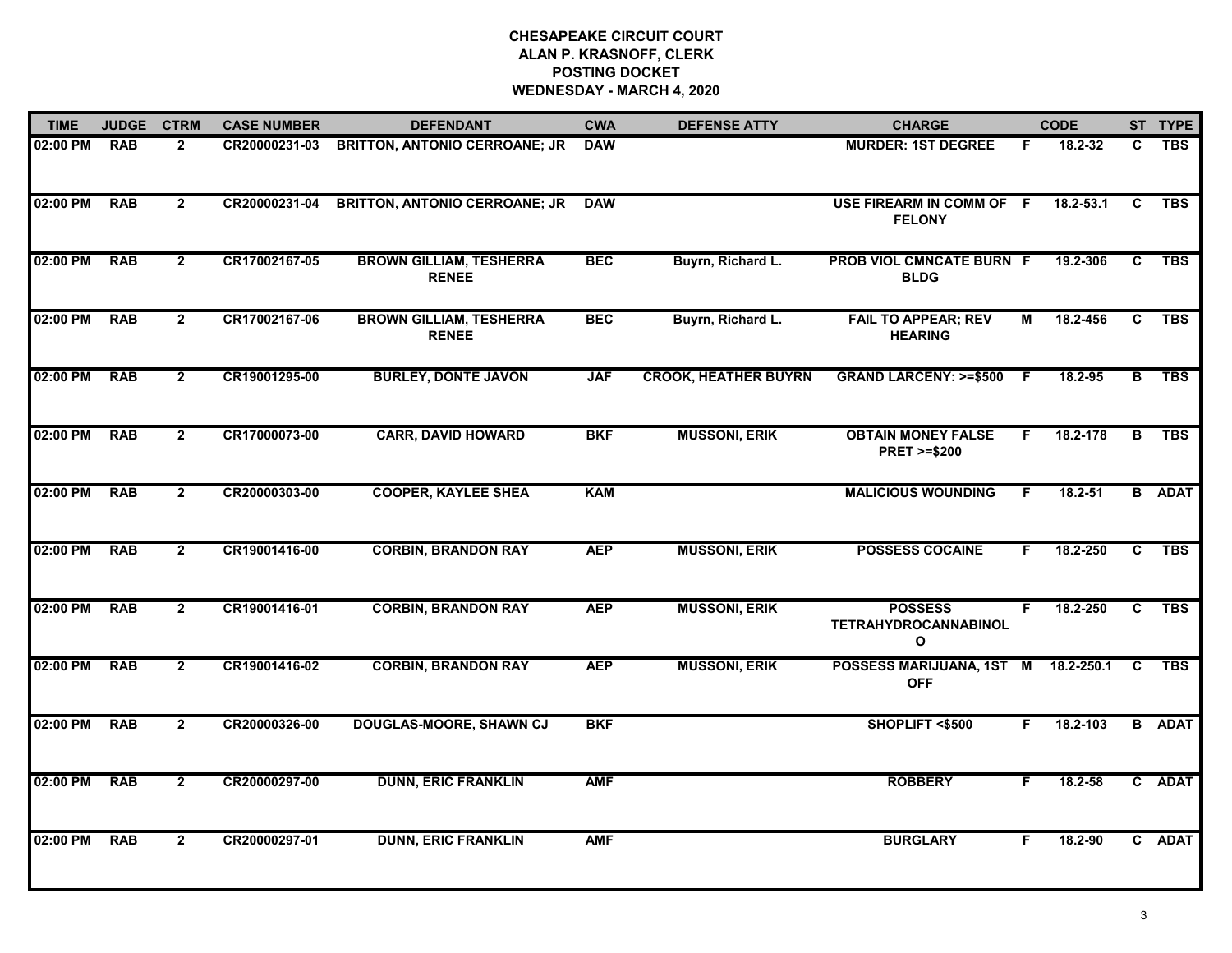| <b>TIME</b> | <b>JUDGE</b> | <b>CTRM</b>    | <b>CASE NUMBER</b> | <b>DEFENDANT</b>           | <b>CWA</b> | <b>DEFENSE ATTY</b>     | <b>CHARGE</b>                                         |                | <b>CODE</b>   |                | ST TYPE     |
|-------------|--------------|----------------|--------------------|----------------------------|------------|-------------------------|-------------------------------------------------------|----------------|---------------|----------------|-------------|
| 02:00 PM    | <b>RAB</b>   | $\mathbf{2}$   | CR20000297-02      | <b>DUNN, ERIC FRANKLIN</b> | <b>AMF</b> |                         | <b>MALICIOUS WOUNDING</b>                             | F              | 18.2-51       |                | C ADAT      |
| 02:00 PM    | <b>RAB</b>   | $\overline{2}$ | CR20000297-03      | <b>DUNN, ERIC FRANKLIN</b> | <b>AMF</b> |                         | <b>USE FIREARM IN FELONY</b><br><b>1ST OFF</b>        | -F             | 18.2-53.1     |                | C ADAT      |
| 02:00 PM    | <b>RAB</b>   | $\mathbf{2}$   | CR20000297-04      | <b>DUNN, ERIC FRANKLIN</b> | <b>AMF</b> |                         | <b>USE FIREARM IN FELONY</b><br><b>1ST OFF</b>        | F.             | $18.2 - 53.1$ |                | C ADAT      |
| 02:00 PM    | <b>RAB</b>   | $\overline{2}$ | CR20000297-05      | <b>DUNN, ERIC FRANKLIN</b> | <b>AMF</b> |                         | USE FIREARM IN FELONY F<br><b>1ST OFF</b>             |                | $18.2 - 53.1$ |                | C ADAT      |
| 02:00 PM    | <b>RAB</b>   | $\overline{2}$ | CR10000760-03      | <b>ECKLIN, MATTHEW</b>     | <b>KAM</b> | <b>BOUCHARD, JULIAN</b> | <b>VIOL PROBATION ON FEL</b><br><b>OFF</b>            | F.             | 19.2-306      | C              | <b>TBS</b>  |
| 02:00 PM    | <b>RAB</b>   | $\overline{2}$ | CR15000350-07      | <b>ECKLIN, MATTHEW</b>     | <b>KAM</b> | <b>BOUCHARD, JULIAN</b> | <b>VIOL PROBATION ON FEL F</b><br><b>OFF</b>          |                | 19.2-306      | $\overline{c}$ | <b>TBS</b>  |
| 02:00 PM    | <b>RAB</b>   | $\overline{2}$ | CR15000350-08      | <b>ECKLIN, MATTHEW</b>     | <b>KAM</b> | <b>BOUCHARD, JULIAN</b> | <b>VIOL PROBATION ON FEL</b><br><b>OFF</b>            | $\overline{F}$ | 19.2-306      | $\overline{c}$ | <b>TBS</b>  |
| 02:00 PM    | <b>RAB</b>   | $2^{\circ}$    | CR20000255-00      | <b>EVANS, NAKIA LAMONT</b> | <b>KJB</b> |                         | POSS GUN ON PERSON W/ F 18.2-308.4<br><b>SCH I/II</b> |                |               | $\mathbf{C}$   | <b>ADAT</b> |
| 02:00 PM    | <b>RAB</b>   | $\overline{2}$ | CR20000255-01      | <b>EVANS, NAKIA LAMONT</b> | <b>KJB</b> |                         | <b>POSSESS COCAINE</b>                                | F.             | 18.2-250      |                | C ADAT      |
| 02:00 PM    | <b>RAB</b>   | $\overline{2}$ | CR20000255-02      | <b>EVANS, NAKIA LAMONT</b> | <b>KJB</b> |                         | <b>CONCEALED WEAPON:</b><br><b>CARRY</b>              | М              | 18.2-308      |                | C ADAT      |
| 02:00 PM    | <b>RAB</b>   | $\mathbf{2}$   | CR20000255-03      | <b>EVANS, NAKIA LAMONT</b> | <b>KJB</b> |                         | <b>CARRY LOAD FIREARM IN</b><br><b>PUBLIC</b>         | M              | 18.2-287.4    |                | C ADAT      |
| 02:00 PM    | <b>RAB</b>   | $\overline{2}$ | CR20000255-04      | <b>EVANS, NAKIA LAMONT</b> | <b>KJB</b> |                         | POSSESS MARIJUANA, 1ST M 18.2-250.1<br><b>OFF</b>     |                |               |                | C ADAT      |
| 02:00 PM    | <b>RAB</b>   | $\mathbf{2}$   | CR20000255-05      | <b>EVANS, NAKIA LAMONT</b> | <b>KJB</b> |                         | <b>OBSTRUCT/RESIST:</b><br><b>THREAT/FORCE</b>        | Μ              | 18.2-460      |                | C ADAT      |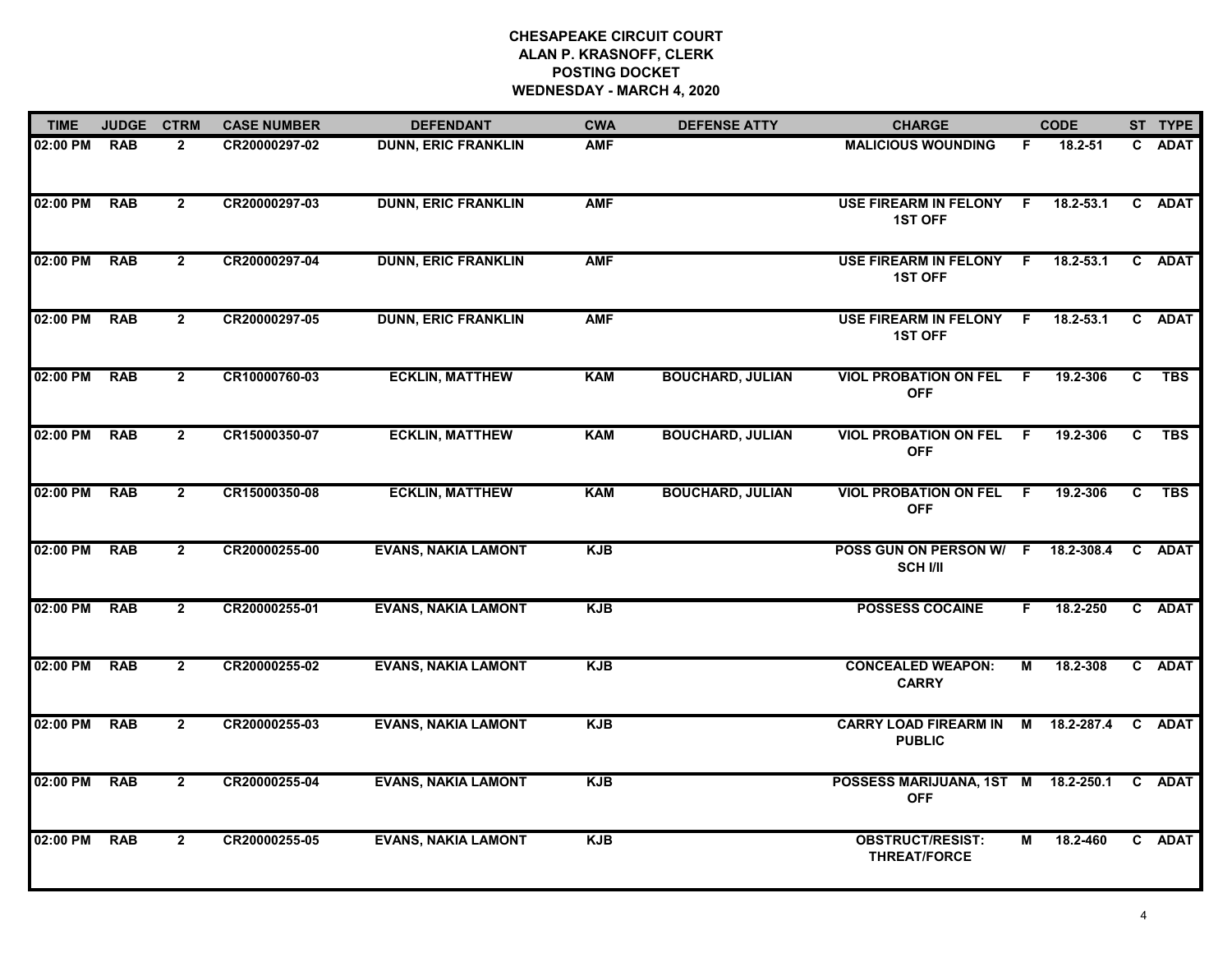| <b>TIME</b> | <b>JUDGE</b> | <b>CTRM</b>    | <b>CASE NUMBER</b> | <b>DEFENDANT</b>                                | <b>CWA</b> | <b>DEFENSE ATTY</b>      | <b>CHARGE</b>                                          |                | <b>CODE</b> |                         | ST TYPE       |
|-------------|--------------|----------------|--------------------|-------------------------------------------------|------------|--------------------------|--------------------------------------------------------|----------------|-------------|-------------------------|---------------|
| 02:00 PM    | <b>RAB</b>   | $\overline{2}$ | CR19001861-00      | <b>EVANS, RONALD MARKELO PAUL;</b><br><b>SR</b> | <b>MLK</b> | <b>FERRARA, JENNIFER</b> | <b>GRND LARCENY: &gt;=\$500</b><br><b>NOT PERSN</b>    | F              | 18.2-95     | C.                      | <b>TBS</b>    |
| 02:00 PM    | <b>RAB</b>   | $\overline{2}$ | CR19001861-01      | <b>EVANS, RONALD MARKELO PAUL;</b><br><b>SR</b> | <b>MLK</b> | <b>FERRARA, JENNIFER</b> | <b>CONSPIRE/AID/ABET LARC F</b><br>> \$500             |                | 18.2-23     | C.                      | <b>TBS</b>    |
| 02:00 PM    | <b>RAB</b>   | $\mathbf{2}$   | CR19001861-02      | <b>EVANS, RONALD MARKELO PAUL;</b><br><b>SR</b> | <b>MLK</b> | <b>FERRARA, JENNIFER</b> | STLN PRPRTY: INT TO SELL F 18.2-108.01<br>$>= $500$    |                |             | C                       | <b>TBS</b>    |
| 02:00 PM    | <b>RAB</b>   | $\overline{2}$ | CR20000308-00      | <b>EVERETT, CHARLOTTE MARIE</b>                 | <b>BW</b>  |                          | <b>POSSESS</b><br><b>METHAMPHETAMINE</b>               | F.             | 18.2-250    |                         | C ADAT        |
| 02:00 PM    | <b>RAB</b>   | $\overline{2}$ | CR20000340-00      | <b>FLACK, EDDIE HARMON; JR</b>                  | <b>AJS</b> |                          | <b>POSSESS COCAINE</b>                                 | F.             | 18.2-250    |                         | <b>B</b> ADAT |
| 02:00 PM    | <b>RAB</b>   | $\mathbf{2}$   | CR20000274-00      | <b>FULGEON, ASHLEE PATRICE</b>                  | <b>DAM</b> | Jones, David L.          | <b>EMBEZZLEMENT &gt;=\$500</b>                         | E              | 18.2-111    | в                       | <b>TBS</b>    |
| 02:00 PM    | <b>RAB</b>   | $\overline{2}$ | CR14002501-02      | <b>GOODMAN, DWAYNE EDDIE; JR</b>                | <b>AHM</b> | Wegman, Robert L.        | <b>VIOL PROBATION ON FEL</b><br><b>OFF</b>             | $\overline{F}$ | 19.2-306    | C                       | <b>TBS</b>    |
| 02:00 PM    | <b>RAB</b>   | $\overline{2}$ | CR14002501-03      | <b>GOODMAN, DWAYNE EDDIE; JR</b>                | <b>AHM</b> | Wegman, Robert L.        | <b>VIOL PROBATION ON FEL</b><br><b>OFF</b>             | E              | 19.2-306    | C                       | <b>TBS</b>    |
| 02:00 PM    | <b>RAB</b>   | $\overline{2}$ | CR20000322-00      | <b>HARRIS, PERRY EUGENE</b>                     | <b>SRD</b> |                          | <b>HABIT OFF DRIVE W/O LIC</b><br>$2+OFF$              | -F             | B46.2-357   | B                       | <b>ADAT</b>   |
| 02:00 PM    | <b>RAB</b>   | $\overline{2}$ | CR05003825-01      | <b>HARRIS, SHAWNTA LAMONT</b>                   | <b>AHM</b> | Sacks, Andrew M.         | <b>SUSP SNT VL (PWID</b><br><b>COCAINE-3RD)</b>        | F.             | 19.2-306    | $\overline{\mathbf{B}}$ | RE            |
| 02:00 PM    | <b>RAB</b>   | $\overline{2}$ | CR17001336-00      | <b>HARRIS, SHAWNTA LAMONT</b>                   | <b>AHM</b> | Sacks, Andrew M.         | <b>POSSESS COCAINE</b>                                 | F.             | 18.2-250    | B                       | RE            |
| 02:00 PM    | <b>RAB</b>   | $\overline{2}$ | CR17001336-01      | <b>HARRIS, SHAWNTA LAMONT</b>                   | <b>AHM</b> | Sacks, Andrew M.         | ELUDE/DISREGARD POLICE- F 46.2-817(B)<br><b>FELONY</b> |                |             | B                       | RE            |
| 02:00 PM    | <b>RAB</b>   | $\overline{2}$ | CR20000437-00      | <b>HAWKINS, IQUERIA DIAMOND</b><br><b>UNEEK</b> | <b>AEP</b> |                          | <b>MALICIOUS WOUNDING</b>                              | F              | 18.2-51     |                         | <b>B</b> ADAT |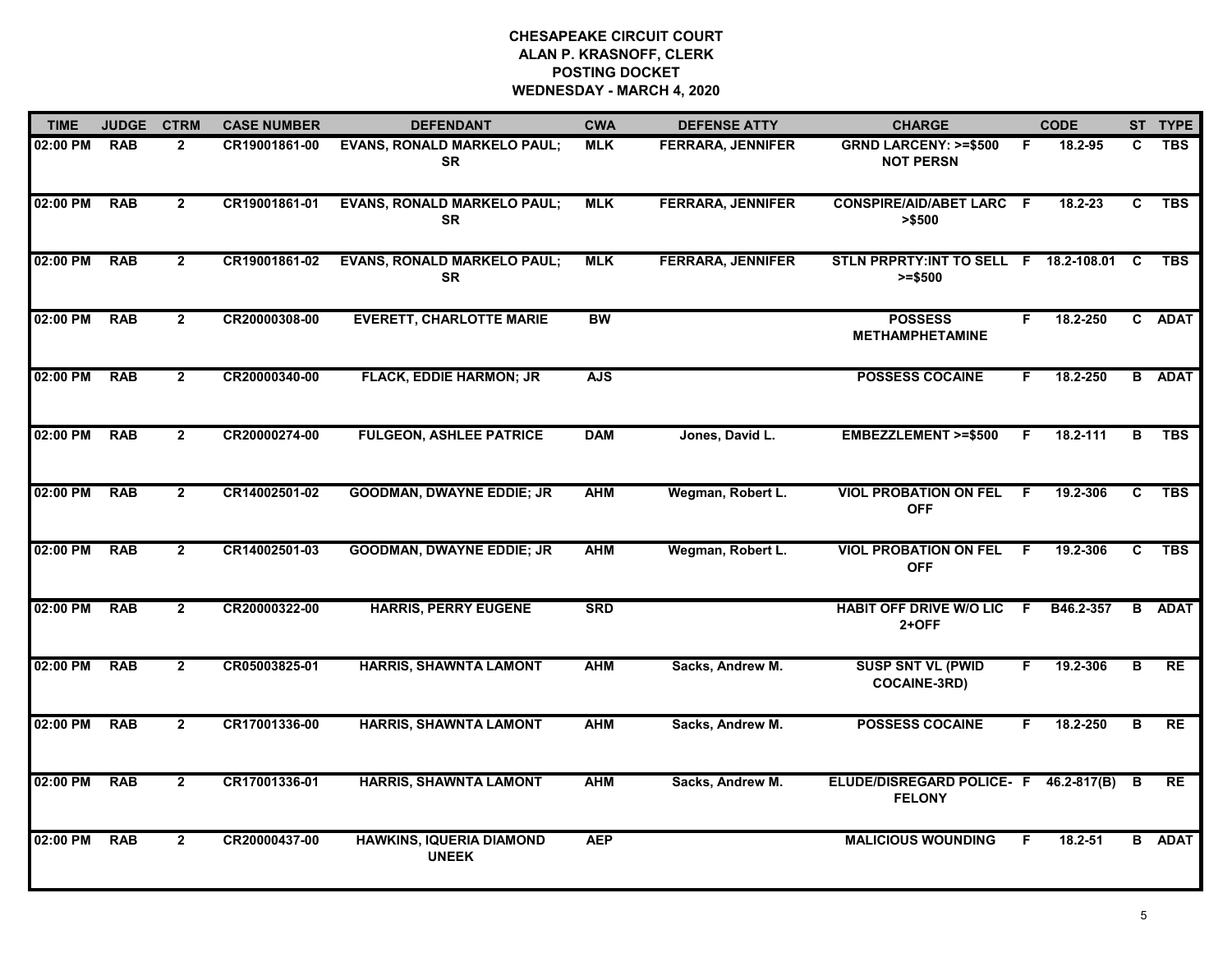| <b>TIME</b> | <b>JUDGE</b> | <b>CTRM</b>    | <b>CASE NUMBER</b> | <b>DEFENDANT</b>                                | <b>CWA</b> | <b>DEFENSE ATTY</b>        | <b>CHARGE</b>                                      |                | <b>CODE</b>  |                | ST TYPE       |
|-------------|--------------|----------------|--------------------|-------------------------------------------------|------------|----------------------------|----------------------------------------------------|----------------|--------------|----------------|---------------|
| 02:00 PM    | <b>RAB</b>   | $\overline{2}$ | CR20000437-01      | <b>HAWKINS, IQUERIA DIAMOND</b><br><b>UNEEK</b> | <b>AEP</b> |                            | <b>DESTRUCT</b><br><b>PROP/MONUMENT &lt;\$1000</b> | м              | 18.2-137     | B              | <b>ADAT</b>   |
| 02:00 PM    | <b>RAB</b>   | $\mathbf{2}$   | CR20000437-02      | <b>HAWKINS, IQUERIA DIAMOND</b><br><b>UNEEK</b> | <b>AEP</b> |                            | <b>HIT &amp; RUN</b>                               |                | F D.46.2-894 |                | <b>B</b> ADAT |
| 02:00 PM    | <b>RAB</b>   | $\overline{2}$ | CR10001398-67      | <b>HIGGINBOTHAM, AUDREY JEAN</b>                | <b>AHM</b> | <b>REAGAN, CHRISTOPHER</b> | <b>VIOL PROBATION ON FEL</b><br><b>OFF</b>         | -F.            | 19.2-306     | C.             | <b>TBS</b>    |
| 02:00 PM    | <b>RAB</b>   | $\overline{2}$ | CR10001398-68      | <b>HIGGINBOTHAM, AUDREY JEAN</b>                | <b>AHM</b> | <b>REAGAN, CHRISTOPHER</b> | <b>VIOL PROBATION ON FEL</b><br><b>OFF</b>         | - F            | 19.2-306     | C.             | <b>TBS</b>    |
| 02:00 PM    | <b>RAB</b>   | $\mathbf{2}$   | CR10001398-69      | <b>HIGGINBOTHAM, AUDREY JEAN</b>                | <b>AHM</b> | <b>REAGAN, CHRISTOPHER</b> | <b>VIOL PROBATION ON FEL</b><br><b>OFF</b>         | - F            | 19.2-306     | C.             | <b>TBS</b>    |
| 02:00 PM    | <b>RAB</b>   | $\mathbf{2}$   | CR10001398-70      | <b>HIGGINBOTHAM, AUDREY JEAN</b>                | <b>AHM</b> | <b>REAGAN, CHRISTOPHER</b> | <b>VIOL PROBATION ON FEL F</b><br><b>OFF</b>       |                | 19.2-306     | C.             | <b>TBS</b>    |
| 02:00 PM    | <b>RAB</b>   | $\overline{2}$ | CR10001398-71      | <b>HIGGINBOTHAM, AUDREY JEAN</b>                | <b>AHM</b> | <b>REAGAN, CHRISTOPHER</b> | <b>VIOL PROBATION ON FEL</b><br><b>OFF</b>         | $\overline{F}$ | 19.2-306     | C              | <b>TBS</b>    |
| 02:00 PM    | <b>RAB</b>   | $2^{\circ}$    | CR10001398-72      | <b>HIGGINBOTHAM, AUDREY JEAN</b>                | <b>AHM</b> | <b>REAGAN, CHRISTOPHER</b> | <b>VIOL PROBATION ON FEL</b><br><b>OFF</b>         | - F            | 19.2-306     | C              | <b>TBS</b>    |
| 02:00 PM    | <b>RAB</b>   | $\overline{2}$ | CR10001398-73      | <b>HIGGINBOTHAM, AUDREY JEAN</b>                | <b>AHM</b> | <b>REAGAN, CHRISTOPHER</b> | <b>VIOL PROBATION ON FEL</b><br><b>OFF</b>         | - F            | 19.2-306     | C              | <b>TBS</b>    |
| 02:00 PM    | <b>RAB</b>   | $\overline{2}$ | CR10001398-74      | <b>HIGGINBOTHAM, AUDREY JEAN</b>                | <b>AHM</b> | <b>REAGAN, CHRISTOPHER</b> | <b>VIOL PROBATION ON FEL</b><br><b>OFF</b>         | -F             | 19.2-306     | C              | <b>TBS</b>    |
| 02:00 PM    | <b>RAB</b>   | $\mathbf{2}$   | CR10001398-75      | <b>HIGGINBOTHAM, AUDREY JEAN</b>                | <b>AHM</b> | <b>REAGAN, CHRISTOPHER</b> | <b>VIOL PROBATION ON FEL</b><br><b>OFF</b>         | F.             | 19.2-306     | C              | <b>TBS</b>    |
| 02:00 PM    | <b>RAB</b>   | $\overline{2}$ | CR10001398-76      | <b>HIGGINBOTHAM, AUDREY JEAN</b>                | <b>AHM</b> | <b>REAGAN, CHRISTOPHER</b> | <b>VIOL PROBATION ON FEL</b><br><b>OFF</b>         | - F            | 19.2-306     | $\overline{c}$ | <b>TBS</b>    |
| 02:00 PM    | <b>RAB</b>   | $\overline{2}$ | CR10001398-77      | <b>HIGGINBOTHAM, AUDREY JEAN</b>                | <b>AHM</b> | <b>REAGAN, CHRISTOPHER</b> | <b>VIOL PROBATION ON FEL</b><br><b>OFF</b>         | - F            | 19.2-306     | C              | <b>TBS</b>    |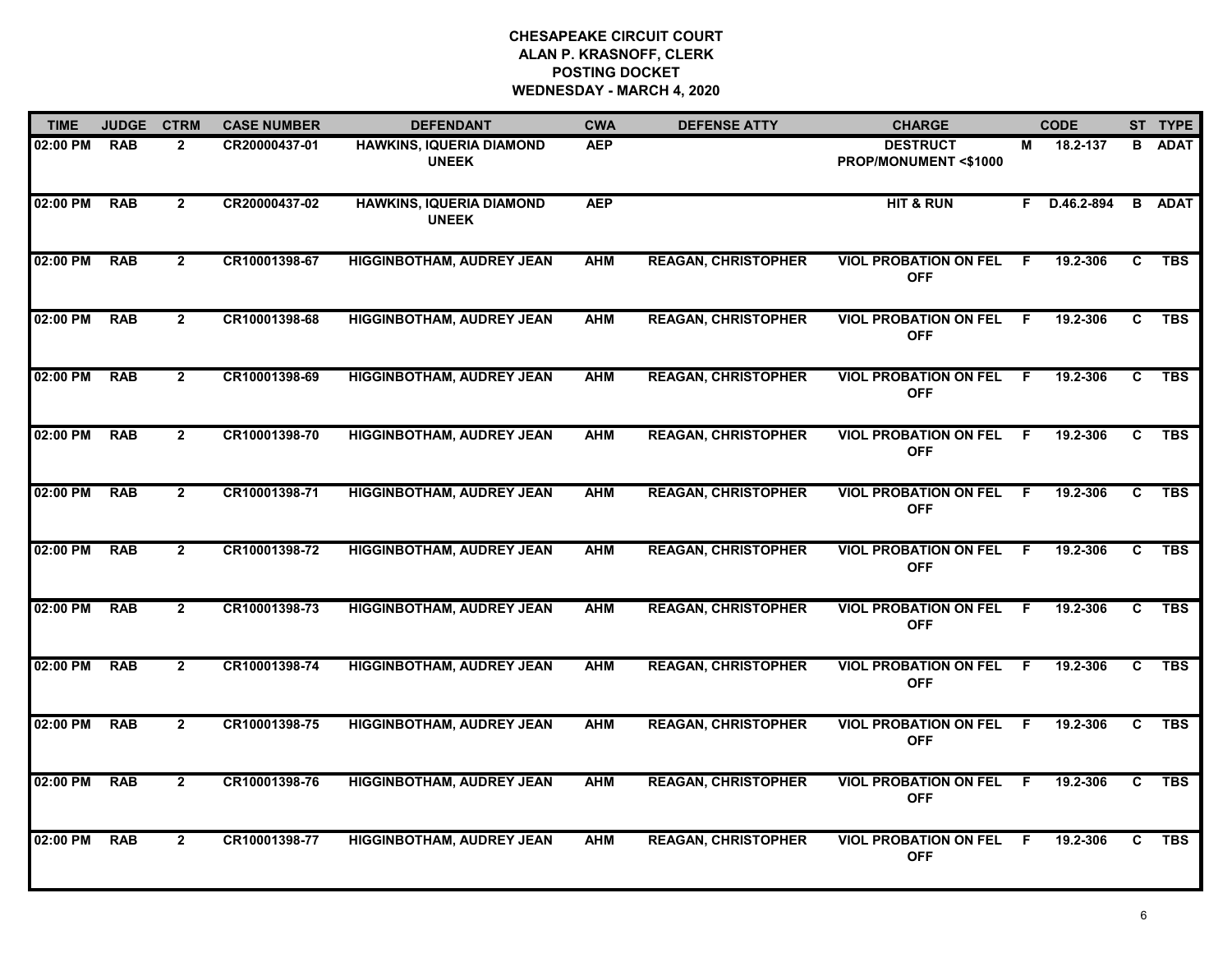| <b>TIME</b> | <b>JUDGE</b> | <b>CTRM</b>    | <b>CASE NUMBER</b> | <b>DEFENDANT</b>                 | <b>CWA</b> | <b>DEFENSE ATTY</b>        | <b>CHARGE</b>                              |    | <b>CODE</b> |    | ST TYPE    |
|-------------|--------------|----------------|--------------------|----------------------------------|------------|----------------------------|--------------------------------------------|----|-------------|----|------------|
| 02:00 PM    | <b>RAB</b>   | $\overline{2}$ | CR10001398-78      | <b>HIGGINBOTHAM, AUDREY JEAN</b> | <b>AHM</b> | <b>REAGAN, CHRISTOPHER</b> | <b>VIOL PROBATION ON FEL</b><br><b>OFF</b> | .F | 19.2-306    | C. | <b>TBS</b> |
| 02:00 PM    | <b>RAB</b>   | $\overline{2}$ | CR10001398-79      | <b>HIGGINBOTHAM, AUDREY JEAN</b> | <b>AHM</b> | <b>REAGAN, CHRISTOPHER</b> | <b>VIOL PROBATION ON FEL</b><br><b>OFF</b> | -F | 19.2-306    | C  | <b>TBS</b> |
| 02:00 PM    | <b>RAB</b>   | $\overline{2}$ | CR10001398-80      | <b>HIGGINBOTHAM, AUDREY JEAN</b> | <b>AHM</b> | <b>REAGAN, CHRISTOPHER</b> | <b>VIOL PROBATION ON FEL</b><br><b>OFF</b> | F. | 19.2-306    | C. | <b>TBS</b> |
| 02:00 PM    | <b>RAB</b>   | $2^{\circ}$    | CR10001398-81      | <b>HIGGINBOTHAM, AUDREY JEAN</b> | <b>AHM</b> | <b>REAGAN, CHRISTOPHER</b> | <b>VIOL PROBATION ON FEL</b><br><b>OFF</b> | F  | 19.2-306    | C. | <b>TBS</b> |
| 02:00 PM    | <b>RAB</b>   | $\overline{2}$ | CR10001398-82      | <b>HIGGINBOTHAM, AUDREY JEAN</b> | <b>AHM</b> | <b>REAGAN, CHRISTOPHER</b> | <b>VIOL PROBATION ON FEL</b><br><b>OFF</b> | F. | 19.2-306    | C. | <b>TBS</b> |
| 02:00 PM    | <b>RAB</b>   | $\mathbf{2}$   | CR10001398-83      | <b>HIGGINBOTHAM, AUDREY JEAN</b> | <b>AHM</b> | <b>REAGAN, CHRISTOPHER</b> | <b>VIOL PROBATION ON FEL</b><br><b>OFF</b> | -F | 19.2-306    | C. | <b>TBS</b> |
| 02:00 PM    | <b>RAB</b>   | $\overline{2}$ | CR10001398-84      | <b>HIGGINBOTHAM, AUDREY JEAN</b> | <b>AHM</b> | <b>REAGAN, CHRISTOPHER</b> | <b>VIOL PROBATION ON FEL</b><br><b>OFF</b> | F. | 19.2-306    | C  | <b>TBS</b> |
| 02:00 PM    | <b>RAB</b>   | $\overline{2}$ | CR10001398-85      | <b>HIGGINBOTHAM, AUDREY JEAN</b> | <b>AHM</b> | <b>REAGAN, CHRISTOPHER</b> | <b>VIOL PROBATION ON FEL</b><br><b>OFF</b> | F  | 19.2-306    | C  | <b>TBS</b> |
| 02:00 PM    | <b>RAB</b>   | $\mathbf{2}$   | CR10001398-86      | <b>HIGGINBOTHAM, AUDREY JEAN</b> | <b>AHM</b> | <b>REAGAN, CHRISTOPHER</b> | <b>VIOL PROBATION ON FEL</b><br><b>OFF</b> | -F | 19.2-306    | C. | <b>TBS</b> |
| 02:00 PM    | <b>RAB</b>   | $\overline{2}$ | CR10001398-87      | <b>HIGGINBOTHAM, AUDREY JEAN</b> | <b>AHM</b> | <b>REAGAN, CHRISTOPHER</b> | <b>VIOL PROBATION ON FEL</b><br><b>OFF</b> | F  | 19.2-306    | C  | <b>TBS</b> |
| 02:00 PM    | <b>RAB</b>   | $\overline{2}$ | CR10001398-88      | <b>HIGGINBOTHAM, AUDREY JEAN</b> | <b>AHM</b> | <b>REAGAN, CHRISTOPHER</b> | <b>VIOL PROBATION ON FEL</b><br><b>OFF</b> | -F | 19.2-306    | C. | <b>TBS</b> |
| 02:00 PM    | <b>RAB</b>   | $\overline{2}$ | CR10001398-89      | <b>HIGGINBOTHAM, AUDREY JEAN</b> | <b>AHM</b> | <b>REAGAN, CHRISTOPHER</b> | <b>VIOL PROBATION ON FEL</b><br><b>OFF</b> | F. | 19.2-306    | C. | <b>TBS</b> |
| 02:00 PM    | <b>RAB</b>   | $\overline{2}$ | CR10001398-90      | <b>HIGGINBOTHAM, AUDREY JEAN</b> | <b>AHM</b> | <b>REAGAN, CHRISTOPHER</b> | <b>VIOL PROBATION ON FEL</b><br><b>OFF</b> | .F | 19.2-306    | C. | <b>TBS</b> |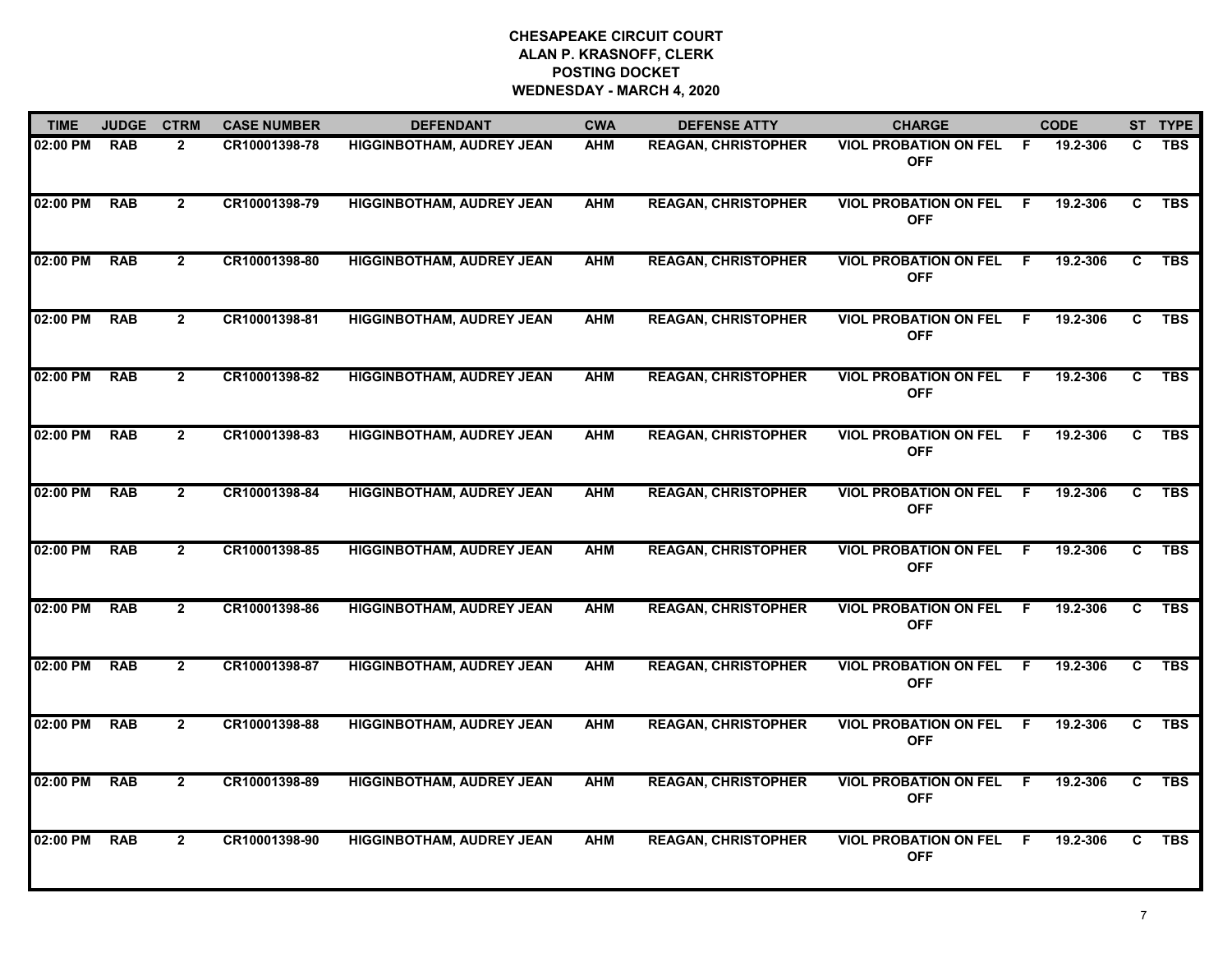| <b>TIME</b> | <b>JUDGE</b> | <b>CTRM</b>    | <b>CASE NUMBER</b> | <b>DEFENDANT</b>                 | <b>CWA</b> | <b>DEFENSE ATTY</b>        | <b>CHARGE</b>                              |    | <b>CODE</b> |    | ST TYPE    |
|-------------|--------------|----------------|--------------------|----------------------------------|------------|----------------------------|--------------------------------------------|----|-------------|----|------------|
| 02:00 PM    | <b>RAB</b>   | $\overline{2}$ | CR10001398-91      | <b>HIGGINBOTHAM, AUDREY JEAN</b> | <b>AHM</b> | <b>REAGAN, CHRISTOPHER</b> | <b>VIOL PROBATION ON FEL</b><br><b>OFF</b> | -F | 19.2-306    | C. | <b>TBS</b> |
| 02:00 PM    | <b>RAB</b>   | $\overline{2}$ | CR10001398-92      | <b>HIGGINBOTHAM, AUDREY JEAN</b> | <b>AHM</b> | <b>REAGAN, CHRISTOPHER</b> | <b>VIOL PROBATION ON FEL</b><br><b>OFF</b> | -F | 19.2-306    | C  | <b>TBS</b> |
| 02:00 PM    | <b>RAB</b>   | $\overline{2}$ | CR10001398-93      | <b>HIGGINBOTHAM, AUDREY JEAN</b> | <b>AHM</b> | <b>REAGAN, CHRISTOPHER</b> | <b>VIOL PROBATION ON FEL</b><br><b>OFF</b> | .F | 19.2-306    | C. | <b>TBS</b> |
| 02:00 PM    | <b>RAB</b>   | $\mathbf{2}$   | CR10001398-94      | <b>HIGGINBOTHAM, AUDREY JEAN</b> | <b>AHM</b> | <b>REAGAN, CHRISTOPHER</b> | <b>VIOL PROBATION ON FEL</b><br><b>OFF</b> | .F | 19.2-306    | C. | <b>TBS</b> |
| 02:00 PM    | <b>RAB</b>   | $\mathbf{2}$   | CR10001398-95      | <b>HIGGINBOTHAM, AUDREY JEAN</b> | <b>AHM</b> | <b>REAGAN, CHRISTOPHER</b> | <b>VIOL PROBATION ON FEL</b><br><b>OFF</b> | -F | 19.2-306    | C. | <b>TBS</b> |
| 02:00 PM    | <b>RAB</b>   | $\mathbf{2}$   | CR10001398-96      | <b>HIGGINBOTHAM, AUDREY JEAN</b> | <b>AHM</b> | <b>REAGAN, CHRISTOPHER</b> | <b>VIOL PROBATION ON FEL</b><br><b>OFF</b> | -F | 19.2-306    | C. | <b>TBS</b> |
| 02:00 PM    | <b>RAB</b>   | $\overline{2}$ | CR10001398-97      | <b>HIGGINBOTHAM, AUDREY JEAN</b> | <b>AHM</b> | <b>REAGAN, CHRISTOPHER</b> | <b>VIOL PROBATION ON FEL</b><br><b>OFF</b> | -F | 19.2-306    | C  | <b>TBS</b> |
| 02:00 PM    | <b>RAB</b>   | $2^{\circ}$    | CR10001398-98      | <b>HIGGINBOTHAM, AUDREY JEAN</b> | <b>AHM</b> | <b>REAGAN, CHRISTOPHER</b> | <b>VIOL PROBATION ON FEL</b><br><b>OFF</b> | -F | 19.2-306    | C  | <b>TBS</b> |
| 02:00 PM    | <b>RAB</b>   | $\mathbf{2}$   | CR10001398-99      | <b>HIGGINBOTHAM, AUDREY JEAN</b> | <b>AHM</b> | <b>REAGAN, CHRISTOPHER</b> | <b>VIOL PROBATION ON FEL</b><br><b>OFF</b> | -F | 19.2-306    | C. | <b>TBS</b> |
| 02:00 PM    | <b>RAB</b>   | $\overline{2}$ | CR10013981-00      | <b>HIGGINBOTHAM, AUDREY JEAN</b> | <b>AHM</b> | <b>REAGAN, CHRISTOPHER</b> | <b>VIOL PROBATION ON FEL</b><br><b>OFF</b> | F  | 19.2-306    | C  | <b>TBS</b> |
| 02:00 PM    | <b>RAB</b>   | $\mathbf{2}$   | CR10013981-01      | <b>HIGGINBOTHAM, AUDREY JEAN</b> | <b>AHM</b> | <b>REAGAN, CHRISTOPHER</b> | <b>VIOL PROBATION ON FEL</b><br><b>OFF</b> | -F | 19.2-306    | C. | <b>TBS</b> |
| 02:00 PM    | <b>RAB</b>   | $\mathbf{2}$   | CR10013981-02      | <b>HIGGINBOTHAM, AUDREY JEAN</b> | <b>AHM</b> | <b>REAGAN, CHRISTOPHER</b> | <b>VIOL PROBATION ON FEL</b><br><b>OFF</b> | F. | 19.2-306    | C. | <b>TBS</b> |
| 02:00 PM    | <b>RAB</b>   | $\overline{2}$ | CR10013981-03      | <b>HIGGINBOTHAM, AUDREY JEAN</b> | <b>AHM</b> | <b>REAGAN, CHRISTOPHER</b> | <b>VIOL PROBATION ON FEL</b><br><b>OFF</b> | .F | 19.2-306    | C. | <b>TBS</b> |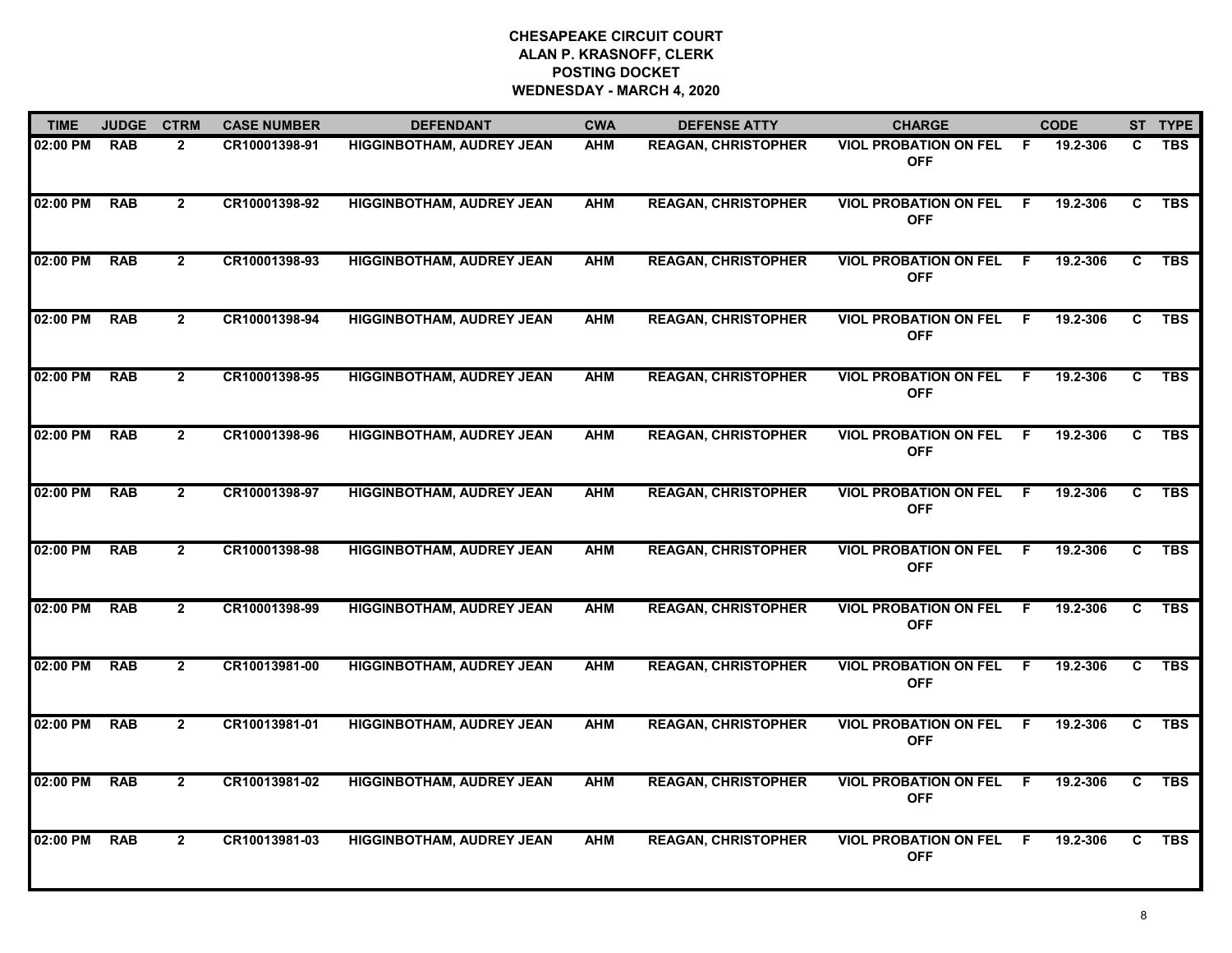| <b>TIME</b> | <b>JUDGE</b> | <b>CTRM</b>    | <b>CASE NUMBER</b> | <b>DEFENDANT</b>                 | <b>CWA</b> | <b>DEFENSE ATTY</b>        | <b>CHARGE</b>                                       |     | <b>CODE</b> |              | ST TYPE       |
|-------------|--------------|----------------|--------------------|----------------------------------|------------|----------------------------|-----------------------------------------------------|-----|-------------|--------------|---------------|
| 02:00 PM    | <b>RAB</b>   | $\overline{2}$ | CR10013981-04      | <b>HIGGINBOTHAM, AUDREY JEAN</b> | <b>AHM</b> | <b>REAGAN, CHRISTOPHER</b> | <b>VIOL PROBATION ON FEL</b><br><b>OFF</b>          | F.  | 19.2-306    | C.           | <b>TBS</b>    |
| 02:00 PM    | <b>RAB</b>   | $\overline{2}$ | CR10013981-05      | <b>HIGGINBOTHAM, AUDREY JEAN</b> | <b>AHM</b> | <b>REAGAN, CHRISTOPHER</b> | <b>VIOL PROBATION ON FEL</b><br><b>OFF</b>          | - F | 19.2-306    | C            | <b>TBS</b>    |
| 02:00 PM    | <b>RAB</b>   | $\overline{2}$ | CR10013981-06      | <b>HIGGINBOTHAM, AUDREY JEAN</b> | <b>AHM</b> | <b>REAGAN, CHRISTOPHER</b> | <b>VIOL PROBATION ON FEL</b><br><b>OFF</b>          | F.  | 19.2-306    | $\mathbf{c}$ | <b>TBS</b>    |
| 02:00 PM    | <b>RAB</b>   | $\mathbf{2}$   | CR10013981-07      | <b>HIGGINBOTHAM, AUDREY JEAN</b> | <b>AHM</b> | <b>REAGAN, CHRISTOPHER</b> | <b>VIOL PROBATION ON FEL</b><br><b>OFF</b>          | E   | 19.2-306    | C.           | <b>TBS</b>    |
| 02:00 PM    | <b>RAB</b>   | $\mathbf{2}$   | CR10013981-08      | <b>HIGGINBOTHAM, AUDREY JEAN</b> | <b>AHM</b> | <b>REAGAN, CHRISTOPHER</b> | <b>VIOL PROBATION ON FEL</b><br><b>OFF</b>          | F.  | 19.2-306    | C            | <b>TBS</b>    |
| 02:00 PM    | <b>RAB</b>   | $\overline{2}$ | CR20000252-00      | <b>JOHNSON, BRIAN Q</b>          | <b>DJH</b> |                            | <b>PWID HEROIN</b>                                  | F.  | 18.2-248    |              | C ADAT        |
| 02:00 PM    | <b>RAB</b>   | $\overline{2}$ | CR20000252-01      | <b>JOHNSON, BRIAN Q</b>          | <b>DJH</b> |                            | <b>PWID COCAINE</b>                                 | F.  | 18.2-248    |              | C ADAT        |
| 02:00 PM    | <b>RAB</b>   | $\overline{2}$ | CR20000252-02      | <b>JOHNSON, BRIAN Q</b>          | <b>DJH</b> |                            | <b>MANUFACTURE HEROIN</b>                           | F.  | 18.2-248    |              | C ADAT        |
| 02:00 PM    | <b>RAB</b>   | $\overline{2}$ | CR20000270-00      | <b>JOHNSON, DESHAUN MARQUIS</b>  | <b>BKF</b> |                            | <b>GRAND LARCENY: &gt;=\$500</b>                    | -F  | 18.2-95     |              | <b>B</b> ADAT |
| 02:00 PM    | <b>RAB</b>   | $\overline{2}$ | CR20000270-01      | <b>JOHNSON, DESHAUN MARQUIS</b>  | <b>BKF</b> |                            | STLN PRPRTY: INT TO SELL F 18.2-108.01<br>$>= $500$ |     |             |              | <b>B</b> ADAT |
| 02:00 PM    | <b>RAB</b>   | $\overline{2}$ | CR20000270-02      | <b>JOHNSON, DESHAUN MARQUIS</b>  | <b>BKF</b> |                            | <b>CONSPIRE/AID/ABET LARC F</b><br>> \$500          |     | 18.2-23     |              | <b>B</b> ADAT |
| 02:00 PM    | <b>RAB</b>   | $\overline{2}$ | CR20000413-00      | <b>JOHNSON, KIM ORLANDO</b>      | <b>DLB</b> |                            | <b>ASSLT: ON LAW ENF/DOC F</b><br><b>PERSON</b>     |     | 18.2-57     |              | <b>B</b> ADAT |
| 02:00 PM    | <b>RAB</b>   | $\overline{2}$ | CR18000527-00      | <b>JONES, CHRISTOPHER RYAN</b>   | <b>DAM</b> | Sacks, Andrew M.           | <b>POSSESS HEROIN</b>                               | F.  | 18.2-250    | в            | <b>TBS</b>    |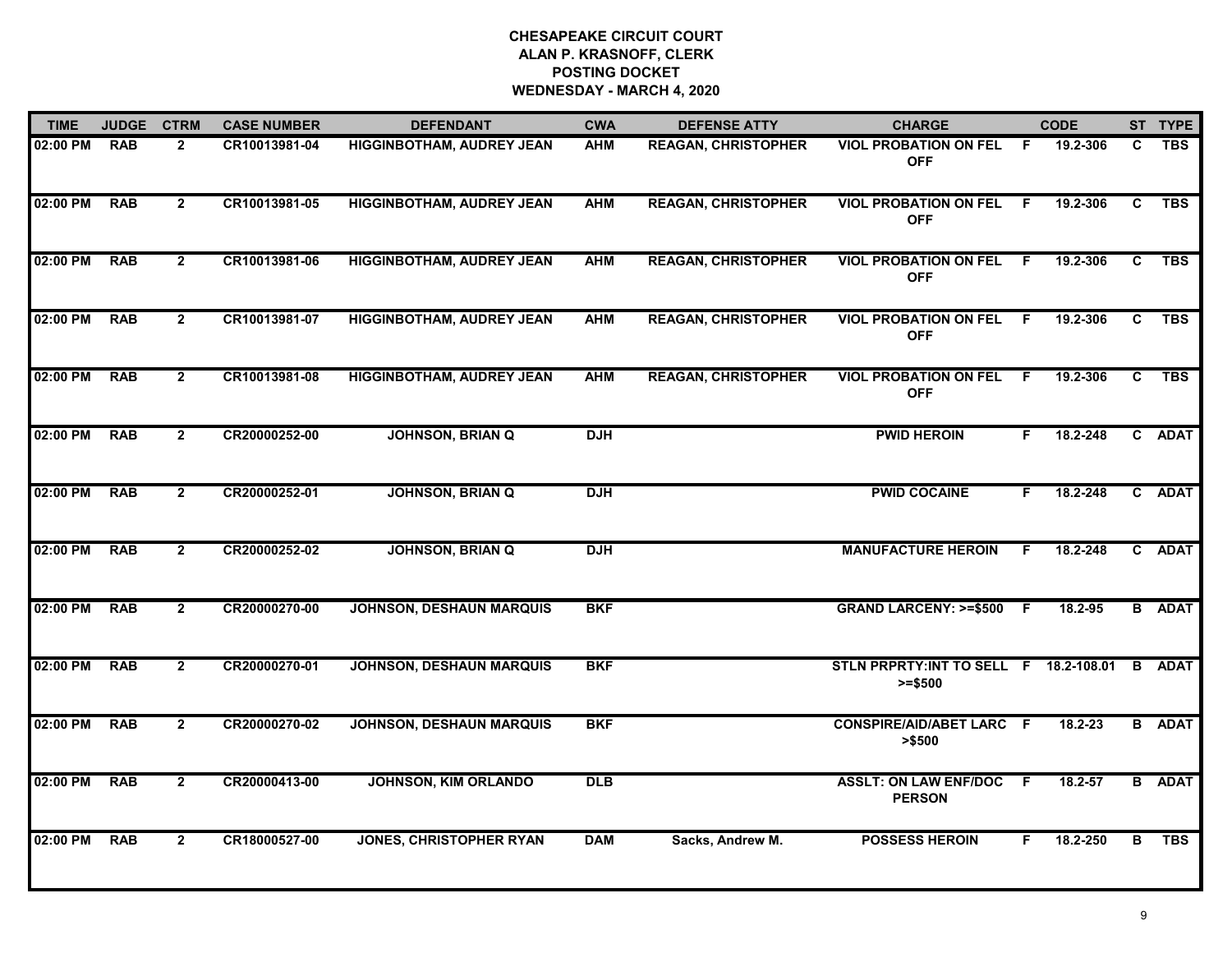| <b>TIME</b> | <b>JUDGE</b> | <b>CTRM</b>    | <b>CASE NUMBER</b> | <b>DEFENDANT</b>               | <b>CWA</b> | <b>DEFENSE ATTY</b>     | <b>CHARGE</b>                                       |    | <b>CODE</b>  |          | ST TYPE       |
|-------------|--------------|----------------|--------------------|--------------------------------|------------|-------------------------|-----------------------------------------------------|----|--------------|----------|---------------|
| 02:00 PM    | <b>RAB</b>   | $\overline{2}$ | CR18000527-01      | <b>JONES, CHRISTOPHER RYAN</b> | <b>DAM</b> | Sacks, Andrew M.        | <b>POSSESS DRUG</b><br><b>PARAPHERNALIA</b>         | М  | 54.1-3466    | В        | <b>TBS</b>    |
| 02:00 PM    | <b>RAB</b>   | $\overline{2}$ | CR18001488-00      | <b>JONES, CHRISTOPHER RYAN</b> | <b>DAM</b> | Sacks, Andrew M.        | <b>POSSESS HEROIN</b>                               | F. | 18.2-250     | в        | <b>TBS</b>    |
| 02:00 PM    | <b>RAB</b>   | $\overline{2}$ | CR20000155-00      | <b>JONES, CHRISTOPHER RYAN</b> | <b>DAM</b> | Sacks, Andrew M.        | <b>POSSESS HEROIN</b>                               | F. | 18.2-250     | B        | <b>TBS</b>    |
| 02:00 PM    | <b>RAB</b>   | $\mathbf{2}$   | CR19001957-00      | JONES, DAETWON SOLOMON         | <b>BKF</b> | <b>MUSSONI, ERIK</b>    | <b>OBTAIN MONEY FALSE</b><br><b>PRET &gt;=\$500</b> | F. | 18.2-178     | В        | <b>TBS</b>    |
| 02:00 PM    | <b>RAB</b>   | $\mathbf{2}$   | CR20000306-00      | <b>JORDAN, TERRILL MARCEL</b>  | <b>AEP</b> |                         | <b>A&amp;B ON LAW</b><br><b>ENFORCEMENT</b>         | F. | 18.2-57      |          | <b>B</b> ADAT |
| 02:00 PM    | <b>RAB</b>   | $\mathbf{2}$   | CR20000306-01      | <b>JORDAN, TERRILL MARCEL</b>  | <b>AEP</b> |                         | <b>DWI: 1ST OFFENSE</b>                             |    | M A.18.2-266 | B        | <b>ADAT</b>   |
| 02:00 PM    | <b>RAB</b>   | $\mathbf{2}$   | CR20000306-02      | <b>JORDAN, TERRILL MARCEL</b>  | <b>AEP</b> |                         | <b>RECKLESS DRIVING</b>                             | М  | 46.2-862     |          | <b>B</b> ADAT |
| 02:00 PM    | <b>RAB</b>   | $2^{\circ}$    | CR20000306-03      | <b>JORDAN, TERRILL MARCEL</b>  | <b>AEP</b> |                         | <b>REFUSED BLOOD/BREATH M</b><br><b>TEST</b>        |    | 18.2-268.3   |          | S ADAT        |
| 02:00 PM    | <b>RAB</b>   | $\overline{2}$ | CR13002465-03      | <b>KERSEY, TALEIK MARK</b>     | <b>AMF</b> | <b>PLOTT, STEPHEN B</b> | <b>PROB VIOL RECEIVE STLN F</b><br><b>GOODS</b>     |    | 19.2-306     | C        | <b>TBS</b>    |
| 02:00 PM    | <b>RAB</b>   | $\overline{2}$ | CR13002465-04      | <b>KERSEY, TALEIK MARK</b>     | <b>AMF</b> | PLOTT, STEPHEN B        | <b>PROB VIOL CC THEFT</b>                           | F. | 19.2-306     | C        | <b>TBS</b>    |
| 02:00 PM    | <b>RAB</b>   | $\mathbf{2}$   | CR19000926-00      | <b>MCEACHIN, SEAN ABDUHL</b>   | <b>ASA</b> | <b>MUSSONI, ERIK</b>    | POSS F/ARM W/ PWID SCH I F<br>OR II                 |    | 18.2-308.4   | C        | <b>TBS</b>    |
| 02:00 PM    | <b>RAB</b>   | $\overline{2}$ | CR19000926-01      | <b>MCEACHIN, SEAN ABDUHL</b>   | <b>ASA</b> | <b>MUSSONI, ERIK</b>    | POSS F/ARM W/ PWID SCH I F<br>OR II                 |    | 18.2-308.4   | C        | <b>TBS</b>    |
| 02:00 PM    | <b>RAB</b>   | $\overline{2}$ | CR19000926-02      | <b>MCEACHIN, SEAN ABDUHL</b>   | <b>ASA</b> | <b>MUSSONI, ERIK</b>    | POSS F/ARM W/SCH I OR II F<br><b>DRUG</b>           |    | 18.2-308.4   | <b>C</b> | <b>TBS</b>    |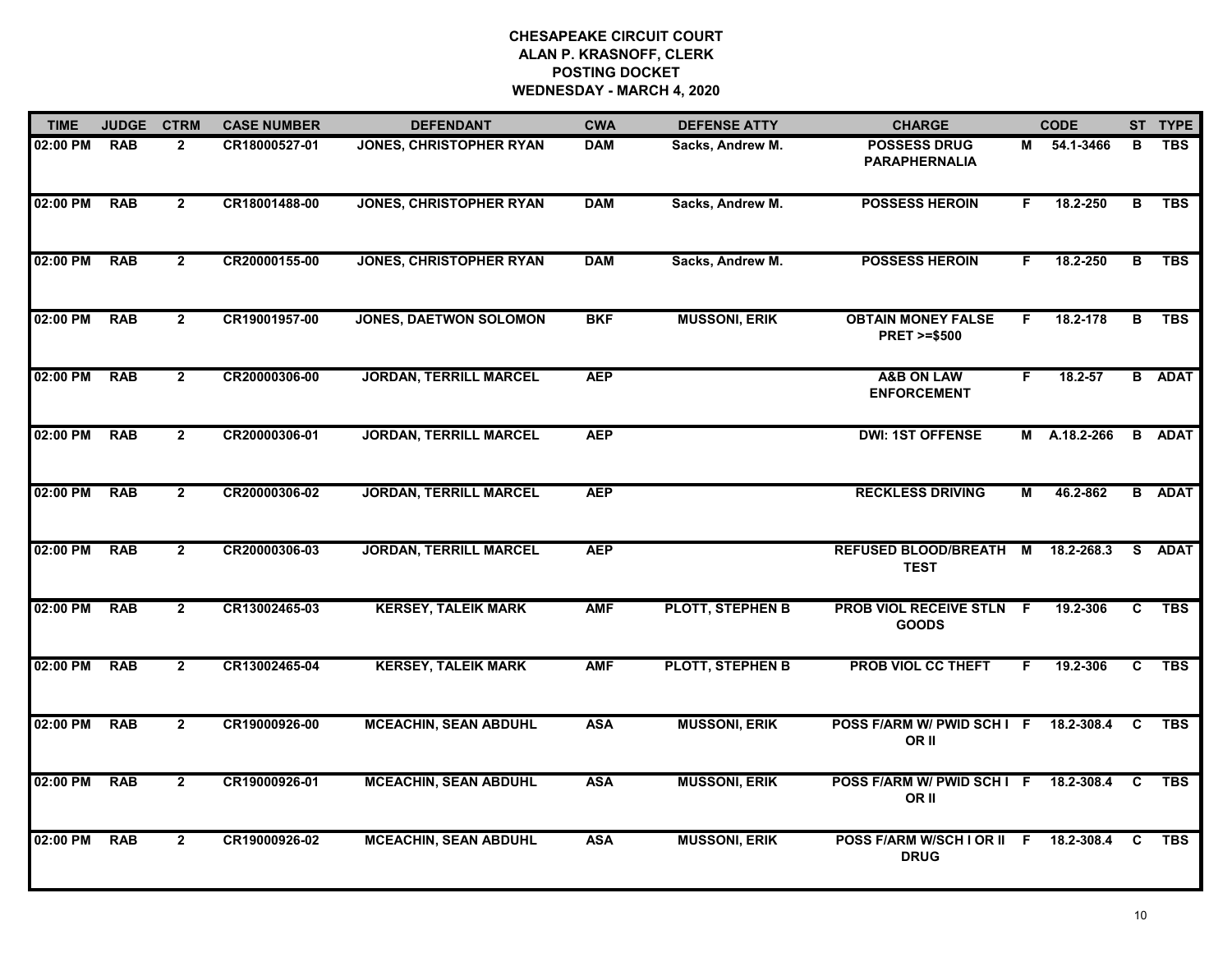| <b>TIME</b> | <b>JUDGE</b> | <b>CTRM</b>    | <b>CASE NUMBER</b> | <b>DEFENDANT</b>                               | <b>CWA</b> | <b>DEFENSE ATTY</b>      | <b>CHARGE</b>                                        |                | <b>CODE</b>   |                | ST TYPE    |
|-------------|--------------|----------------|--------------------|------------------------------------------------|------------|--------------------------|------------------------------------------------------|----------------|---------------|----------------|------------|
| 02:00 PM    | <b>RAB</b>   | $\mathbf{2}$   | CR19000926-03      | <b>MCEACHIN, SEAN ABDUHL</b>                   | <b>ASA</b> | <b>MUSSONI, ERIK</b>     | POSS F/ARM W/SCH I OR II F 18.2-308.4<br><b>DRUG</b> |                |               | C              | <b>TBS</b> |
| 02:00 PM    | <b>RAB</b>   | $\overline{2}$ | CR19000926-04      | <b>MCEACHIN, SEAN ABDUHL</b>                   | <b>ASA</b> | <b>MUSSONI, ERIK</b>     | <b>NONVIOLENT FELON POSS</b><br><b>GUN &gt;10Y</b>   | - F            | 18.2-308.2    | C              | <b>TBS</b> |
| 02:00 PM    | <b>RAB</b>   | $\overline{2}$ | CR19000926-05      | <b>MCEACHIN, SEAN ABDUHL</b>                   | <b>ASA</b> | <b>MUSSONI, ERIK</b>     | <b>FELON POSS FIREARM</b><br><b>AMMUNITION</b>       |                | F 18.2-308.2  | - C            | <b>TBS</b> |
| 02:00 PM    | <b>RAB</b>   | $\mathbf{2}$   | CR19000926-06      | <b>MCEACHIN, SEAN ABDUHL</b>                   | <b>ASA</b> | <b>MUSSONI, ERIK</b>     | PWID SCH I OR II DRUG<br>3RD+ OFF                    | F.             | 18.2-248      | C              | <b>TBS</b> |
| 02:00 PM    | <b>RAB</b>   | $\overline{2}$ | CR19000926-07      | <b>MCEACHIN, SEAN ABDUHL</b>                   | <b>ASA</b> | <b>MUSSONI, ERIK</b>     | <b>POSSESS COCAINE</b>                               | F.             | 18.2-250      | C              | <b>TBS</b> |
| 02:00 PM    | <b>RAB</b>   | $\overline{2}$ | CR19000926-08      | <b>MCEACHIN, SEAN ABDUHL</b>                   | <b>ASA</b> | <b>MUSSONI, ERIK</b>     | <b>POSSESS</b><br><b>BUPRENORPHINE(SCH III)</b>      | $\overline{M}$ | 18.2-250      | $\overline{c}$ | <b>TBS</b> |
| 02:00 PM    | <b>RAB</b>   | $\overline{2}$ | CR19001339-00      | <b>MITCHELL, CHRISTOPHER</b><br><b>DEVONTE</b> | <b>JAF</b> | Ireland, Elizabeth D.    | <b>PERJURY: FALSE WRITTEN F</b><br><b>STMT</b>       |                | 18.2-434      | $\overline{c}$ | <b>TBS</b> |
| 02:00 PM    | <b>RAB</b>   | $\mathbf{2}$   | CR20000284-00      | <b>MOORE, DANIEL RYAN</b>                      | <b>JAF</b> |                          | <b>HIT &amp; RUN</b>                                 |                | F C.46.2-894  |                | C ADAT     |
| 02:00 PM    | <b>RAB</b>   | $\mathbf{2}$   | CR11000294-05      | <b>OVERBY, VAN JULIAN; III</b>                 | <b>AEP</b> |                          | PROB VIOL UTTER FORGED F<br><b>BNK</b>               |                | 19.2-306      | $\mathbf{C}$   | <b>TBS</b> |
| 02:00 PM    | <b>RAB</b>   | $\mathbf{2}$   | CR20000230-00      | <b>RAVENEL, TONAGEE FRANCIOSA</b>              | <b>DAW</b> | SWIFT SHERARD, Sanita A. | <b>ROBBERY: BUSINESS</b><br><b>W/GUN</b>             | F.             | 18.2-58       |                | C TBS      |
| 02:00 PM    | <b>RAB</b>   | $\overline{2}$ | CR20000230-01      | <b>RAVENEL, TONAGEE FRANCIOSA</b>              | <b>DAW</b> | SWIFT SHERARD, Sanita A. | <b>USE FIREARM IN FELONY</b><br><b>1ST OFF</b>       | $\overline{F}$ | $18.2 - 53.1$ | $\overline{c}$ | <b>TBS</b> |
| 02:00 PM    | <b>RAB</b>   | $\overline{2}$ | CR20000230-02      | <b>RAVENEL, TONAGEE FRANCIOSA</b>              | <b>DAW</b> | SWIFT SHERARD, Sanita A. | <b>ROBBERY: STREET W/GUN F</b>                       |                | $18.2 - 58$   | C.             | <b>TBS</b> |
| 02:00 PM    | <b>RAB</b>   | $\mathbf{2}$   | CR20000230-03      | <b>RAVENEL, TONAGEE FRANCIOSA</b>              | <b>DAW</b> | SWIFT SHERARD, Sanita A. | <b>MURDER: 1ST DEGREE</b>                            | F              | 18.2-32       | C              | <b>TBS</b> |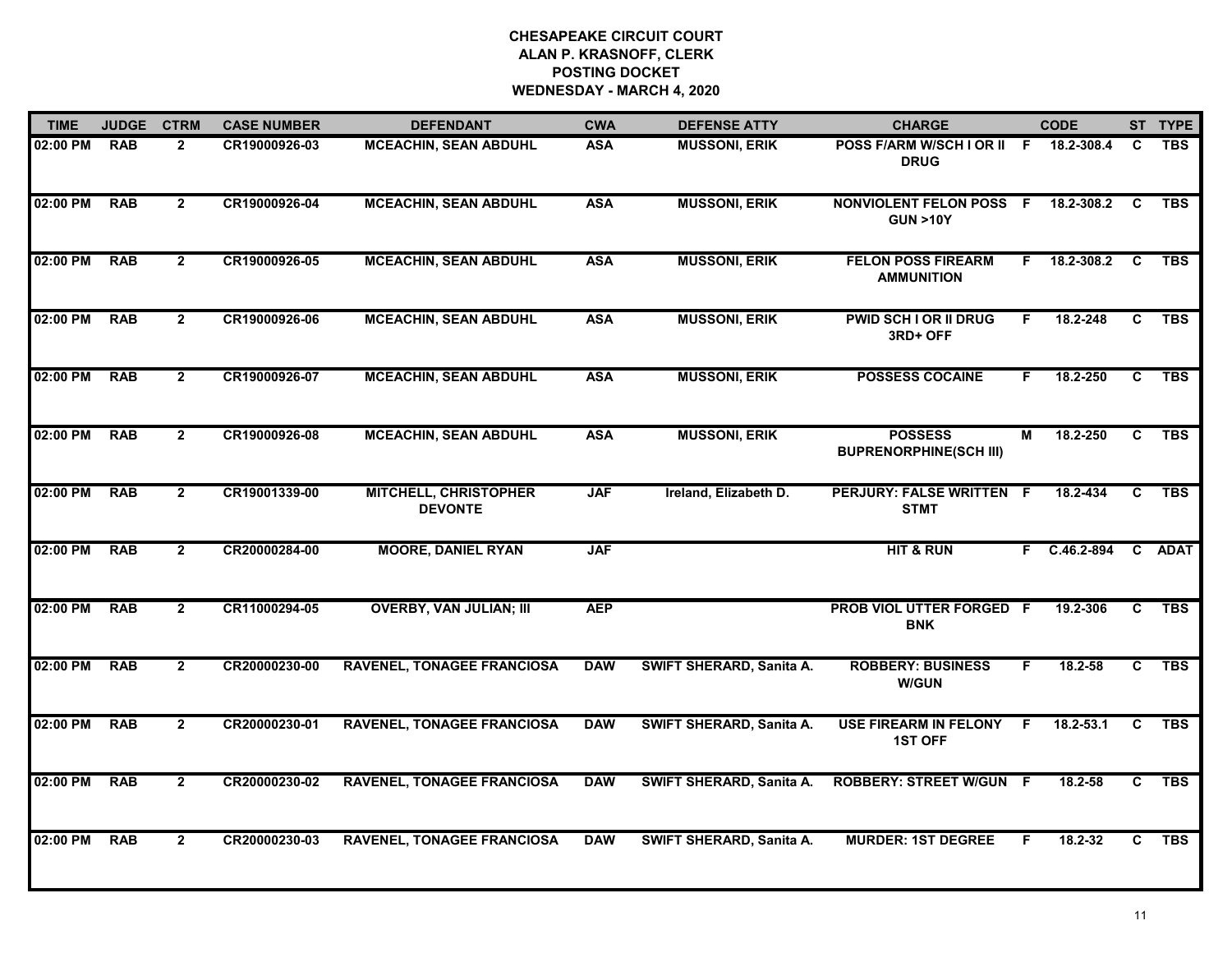| <b>TIME</b> | <b>JUDGE</b> | <b>CTRM</b>    | <b>CASE NUMBER</b> | <b>DEFENDANT</b>                         | <b>CWA</b> | <b>DEFENSE ATTY</b>      | <b>CHARGE</b>                                        |    | <b>CODE</b>        |                | ST TYPE       |
|-------------|--------------|----------------|--------------------|------------------------------------------|------------|--------------------------|------------------------------------------------------|----|--------------------|----------------|---------------|
| 02:00 PM    | <b>RAB</b>   | $\overline{2}$ | CR20000230-04      | <b>RAVENEL, TONAGEE FRANCIOSA</b>        | <b>DAW</b> | SWIFT SHERARD, Sanita A. | <b>USE FIREARM IN FELONY</b><br><b>1ST OFF</b>       | -F | 18.2-53.1          | C.             | <b>TBS</b>    |
| 02:00 PM    | <b>RAB</b>   | $\overline{2}$ | CR15000824-04      | <b>RIALS, ROSHAD ALEXANDER</b>           | <b>AMF</b> | Gilchrist, Kurt A.       | <b>VIOL PROBATION (WEAR</b><br>MASK)                 | -F | 19.2-306           | C              | <b>TBS</b>    |
| 02:00 PM    | <b>RAB</b>   | $\overline{2}$ | CR15000824-05      | <b>RIALS, ROSHAD ALEXANDER</b>           | <b>AMF</b> | Gilchrist, Kurt A.       | <b>VIOL PROBATION</b><br>(ROBBERY)                   | F. | 19.2-306           | $\overline{c}$ | <b>TBS</b>    |
| 02:00 PM    | <b>RAB</b>   | $2^{\circ}$    | CR20000443-00      | <b>SHOUSE, JESSE DEAN; SR</b>            | <b>MEB</b> | <b>NICHOLAS, LESLEE</b>  | <b>PROTECTIVE ORDER</b><br><b>VIOLATION</b>          |    | $F = 16.1 - 253.2$ | $\mathbf{C}$   | <b>TBS</b>    |
| 02:00 PM    | <b>RAB</b>   | $\overline{2}$ | CR20000251-00      | <b>SIMMONS, MICHAEL EUGENE</b>           | <b>KJB</b> |                          | POSSESS GUN W/ SCH I-II<br><b>DRUG</b>               |    | $F$ 18.2-308.4     |                | <b>B</b> ADAT |
| 02:00 PM    | <b>RAB</b>   | $\mathbf{2}$   | CR20000251-01      | <b>SIMMONS, MICHAEL EUGENE</b>           | <b>KJB</b> |                          | <b>NONVIOLENT FELON POSS F</b><br><b>GUN &gt;10Y</b> |    | 18.2-308.2         | B              | <b>ADAT</b>   |
| 02:00 PM    | <b>RAB</b>   | $\overline{2}$ | CR20000251-02      | <b>SIMMONS, MICHAEL EUGENE</b>           | <b>KJB</b> |                          | <b>POSSESS COCAINE</b>                               | F. | 18.2-250           |                | <b>B</b> ADAT |
| 02:00 PM    | <b>RAB</b>   | $\overline{2}$ | CR20000251-03      | <b>SIMMONS, MICHAEL EUGENE</b>           | <b>KJB</b> |                          | <b>OBSTRUCT/RESIST W/O</b><br><b>FORCE</b>           | М  | 18.2-460           |                | <b>B</b> ADAT |
| 02:00 PM    | <b>RAB</b>   | $\mathbf{2}$   | CR20000304-00      | SMALLWOOD, SHAE'KWANYA<br><b>TIERIKA</b> | <b>AEP</b> |                          | <b>POSSESS COCAINE</b>                               | F. | 18.2-250           |                | <b>B</b> ADAT |
| 02:00 PM    | <b>RAB</b>   | $\mathbf{2}$   | CR20000273-00      | <b>STEPHENSON, DAVID LEE</b>             | <b>DAM</b> | Jones, David L.          | <b>IDENTITY THEFT</b>                                | F. | 18.2-186.3         | В              | <b>TBS</b>    |
| 02:00 PM    | <b>RAB</b>   | $\mathbf{2}$   | CR20000273-01      | <b>STEPHENSON, DAVID LEE</b>             | <b>DAM</b> | Jones, David L.          | <b>FORGERY</b>                                       | F. | 18.2-172           | B              | <b>TBS</b>    |
| 02:00 PM    | <b>RAB</b>   | $\overline{2}$ | CR20000273-02      | <b>STEPHENSON, DAVID LEE</b>             | <b>DAM</b> | Jones, David L.          | <b>FORGERY</b>                                       | F. | 18.2-172           | B              | <b>TBS</b>    |
| 02:00 PM    | <b>RAB</b>   | $\overline{2}$ | CR20000273-03      | <b>STEPHENSON, DAVID LEE</b>             | <b>DAM</b> | Jones, David L.          | <b>UTTERING</b>                                      | F. | 18.2-172           | B              | <b>TBS</b>    |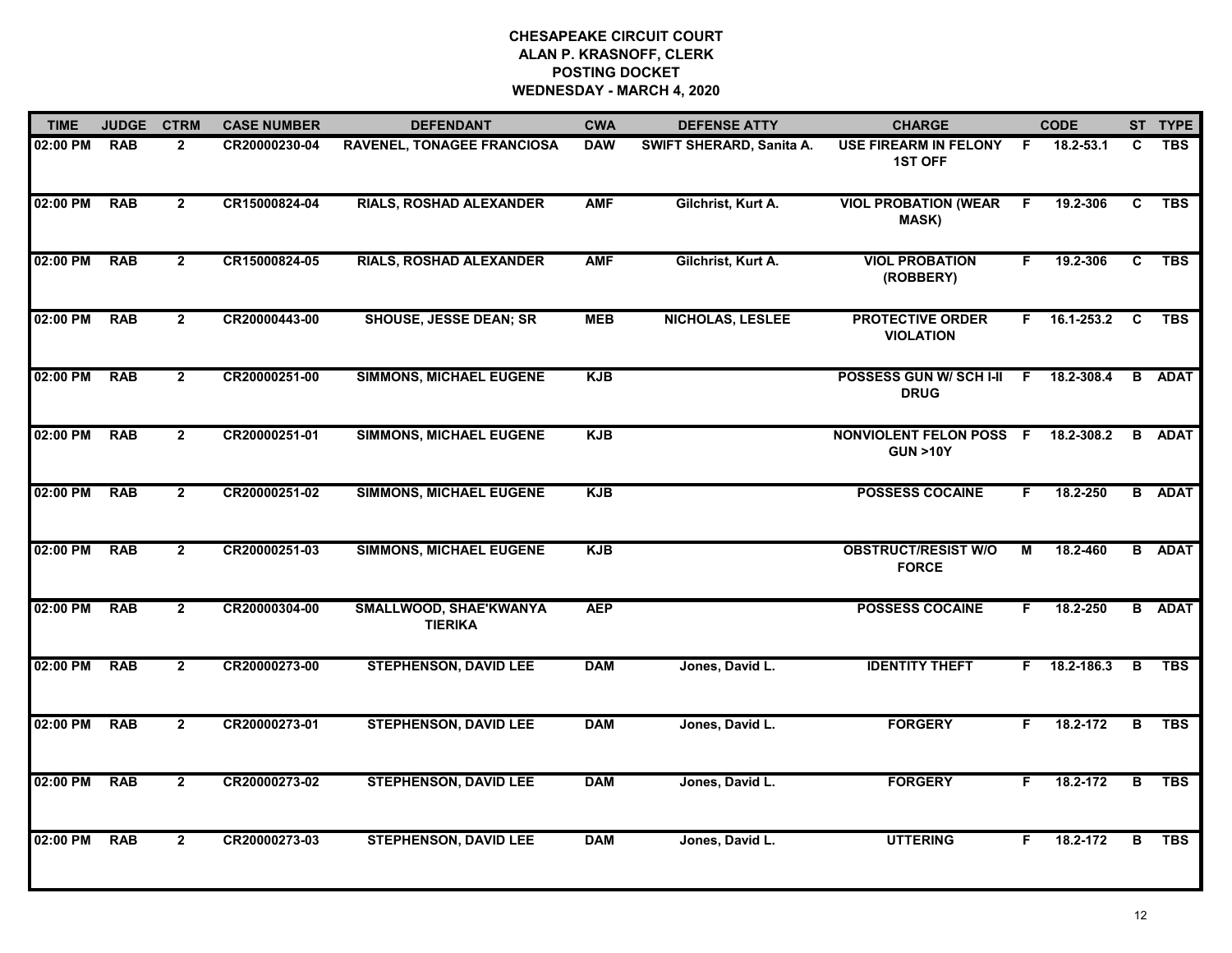| <b>TIME</b> | <b>JUDGE</b> | <b>CTRM</b>    | <b>CASE NUMBER</b> | <b>DEFENDANT</b>                | <b>CWA</b> | <b>DEFENSE ATTY</b> | <b>CHARGE</b>                                       |    | <b>CODE</b> | <b>ST</b> | <b>TYPE</b> |
|-------------|--------------|----------------|--------------------|---------------------------------|------------|---------------------|-----------------------------------------------------|----|-------------|-----------|-------------|
| 02:00 PM    | <b>RAB</b>   | $\mathbf{2}$   | CR20000273-04      | <b>STEPHENSON, DAVID LEE</b>    | <b>DAM</b> | Jones, David L.     | <b>UTTERING</b>                                     | F. | 18.2-172    | В         | <b>TBS</b>  |
| 02:00 PM    | <b>RAB</b>   | $\mathbf{2}$   | CR20000273-05      | <b>STEPHENSON, DAVID LEE</b>    | <b>DAM</b> | Jones, David L.     | <b>OBTAIN MONEY FALSE</b><br><b>PRET &gt;=\$500</b> | F. | 18.2-178    | В         | <b>TBS</b>  |
| 02:00 PM    | <b>RAB</b>   | $\mathbf{2}$   | CR20000273-06      | <b>STEPHENSON, DAVID LEE</b>    | <b>DAM</b> | Jones, David L.     | <b>COMPUTER FRAUD &gt;=\$200</b>                    | -F | 18.2-152.3  | В         | <b>TBS</b>  |
| 02:00 PM    | <b>RAB</b>   | $\overline{2}$ | CR20000367-00      | <b>STONEMAN, JOSEPH MICHAEL</b> | <b>SNO</b> |                     | <b>INDECENT LIBERTIES</b><br>W/CHILD < 15           | F. | 18.2-370    | в         | <b>ADAT</b> |
| 02:00 PM    | <b>RAB</b>   | $\mathbf{2}$   | CR20000367-01      | <b>STONEMAN, JOSEPH MICHAEL</b> | <b>SNO</b> |                     | <b>AGG SEX BATTERY: VICTIM</b><br>$<$ 13 YR         | -F | 18.2-67.3   | B         | <b>ADAT</b> |
| 02:00 PM    | <b>RAB</b>   | $\overline{2}$ | CR19001101-00      | <b>WEBB, TERRENCE DONNELL</b>   | <b>KAM</b> | Martin, Terence P.  | <b>MALICIOUS WOUNDING</b>                           | F. | 18.2-51     | B         | <b>TBS</b>  |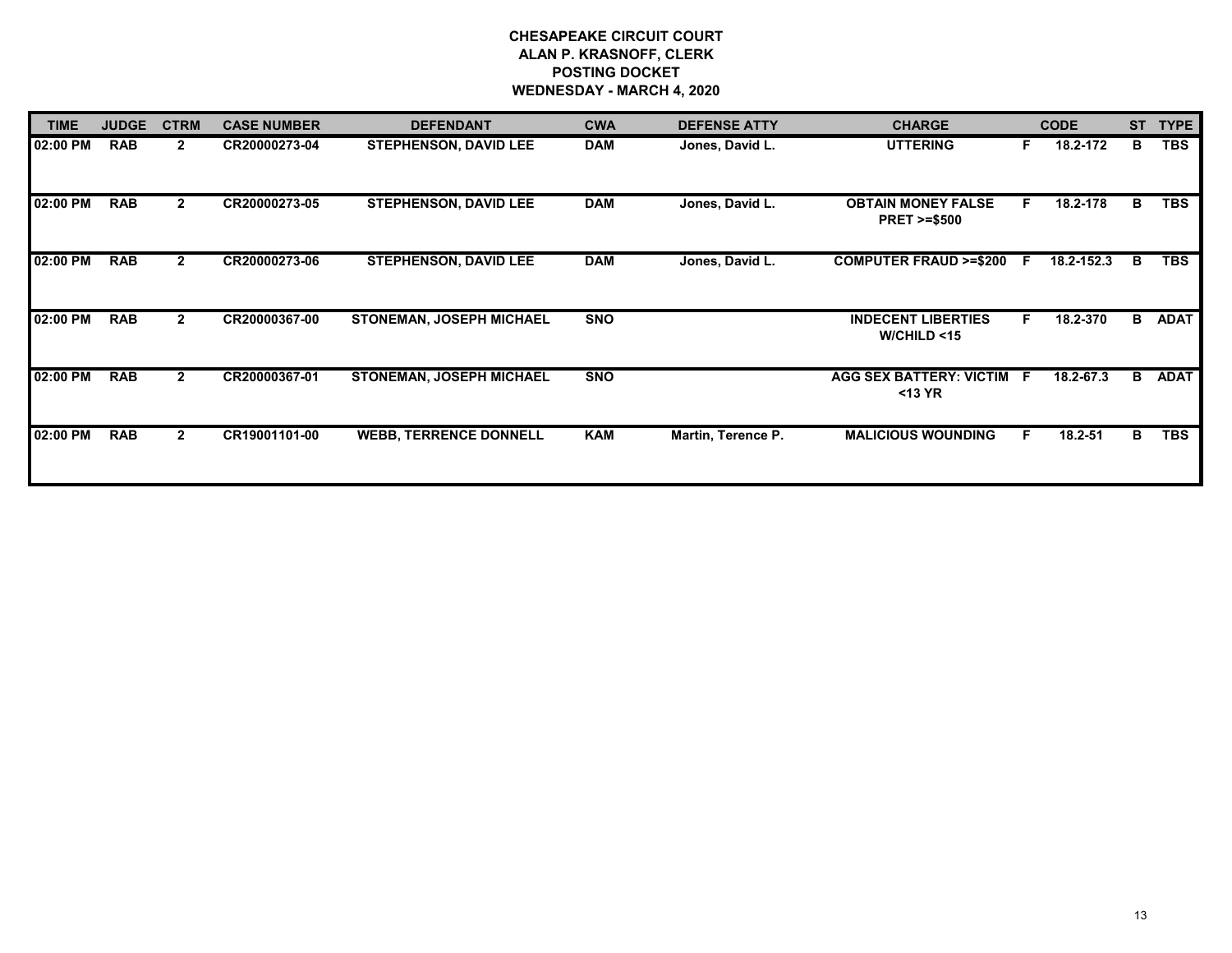| <b>TIME</b> | <b>JUDGE</b> | <b>CTRM</b>             | <b>CASE NUMBER</b> | <b>PLAINTIFF</b>         | <b>DEFENDANT</b>                | PLAINTIFF ATTY                           | <b>DEFENSE ATTY</b>        | <b>TYPE</b>     |
|-------------|--------------|-------------------------|--------------------|--------------------------|---------------------------------|------------------------------------------|----------------------------|-----------------|
| 10:00 AM    | <b>RAB</b>   | 4                       | CL17004726-00      | <b>WHISONANT, APRIL</b>  | <b>JOYNES, ARTHUR</b>           | <b>PROSE</b>                             | <b>FIORELLA, TODD M</b>    | <b>TBS</b>      |
| 10:00 AM    | <b>RAB</b>   | 4                       | CL18000190-00      | *AYALA, NIYAH I          | *MOORE, SHANIQUE                | <b>GOODOVE, MICHAEL L</b>                | <b>SMITH, MICHAEL W</b>    | <b>TBS</b>      |
| 10:00 AM    | <b>RAB</b>   | 4                       | CL18004249-00      | <b>BELL, STEPHANE</b>    | *DR. JAMES N. RHODES, D.D.S., P | <b>WILEY, STEVEN</b>                     |                            | <b>TBS</b>      |
| 10:00 AM    | <b>RAB</b>   | 4                       | CL18004431-00      | <b>COPELAND, ANDREW</b>  | <b>AQUA VIRGINIA INC</b>        | <b>CARNES, THOMAS S</b>                  | <b>FRANKLIN, JOHN; III</b> | <b>TBS</b>      |
| 10:00 AM    | <b>RAB</b>   | 4                       | CL19000871-00      | PICKRON-SCHREIBER, CARLA | <b>MCGOURN, JOSEPH; JR</b>      | DELOATCHE,<br><b>JONATHAN R</b>          | <b>PROSE</b>               | <b>TBS</b>      |
| 10:00 AM    | <b>RAB</b>   | 4                       | CL19001872-00      | PEED, EDWARD K           | JOYCE, JOSEPH P                 | FLETCHER, JOHN R                         | <b>PROSE</b>               | <b>TBS</b>      |
| 10:00 AM    | <b>RAB</b>   | 4                       | CL19002707-00      | <b>JONES, GENA</b>       | *COLBERT, BECCA                 | <b>MILLER, BRADFORD A</b>                | <b>PROSE</b>               | <b>TBS</b>      |
| 10:00 AM    | <b>RAB</b>   | $\overline{4}$          | CL19004448-00      | <b>COMMONWEALTH</b>      | *TAYLOR, PAUL L; III            | POOLE BROOKE<br><b>PLUMLEE PC</b>        | PRO SE                     | <b>GARN</b>     |
| 10:00 AM    | <b>RAB</b>   | $\overline{4}$          | CL19005083-00      | <b>COMMONWEALTH</b>      | *MORRIS, CRYSTAL DAWN           | <b>POOLE BROOKE</b><br><b>PLUMLEE PC</b> | <b>PROSE</b>               | <b>GARN</b>     |
| 10:00 AM    | <b>RAB</b>   | 4                       | CL19006124-00      | <b>COMMONWEALTH</b>      | *WHITFIELD, CHRISTOPHER LAVONTI | <b>POOLE BROOKE</b><br><b>PLUMLEE PC</b> | <b>PROSE</b>               | <b>GARN</b>     |
| 10:00 AM    | <b>RAB</b>   | 4                       | CL19006125-00      | <b>COMMONWEALTH</b>      | *WILLIAMS, EVAN LLOYD           | <b>POOLE BROOKE</b><br><b>PLUMLEE PC</b> | <b>PROSE</b>               | <b>GARN</b>     |
| 10:00 AM    | <b>RAB</b>   | $\overline{\mathbf{4}}$ | CL19006330-00      | <b>TOWNEBANK</b>         | *SALAMONE, NICHOLAS J           | <b>KORTE, KYLE D</b>                     | <b>PROSE</b>               | <b>GARN</b>     |
| 10:00 AM    | <b>RAB</b>   | 4                       | CL19006536-00      | <b>COMMONWEALTH</b>      | <b>DUBOIS, JOHNILE L</b>        | <b>WRIGHT, M ANN</b>                     | <b>PROSE</b>               | $\overline{sc}$ |
| 10:00 AM    | <b>RAB</b>   | 4                       | CL19006542-00      | <b>COMMONWEALTH</b>      | <b>NIXON, CHUCKIE ORLANDO</b>   | <b>WRIGHT, M ANN</b>                     | <b>PROSE</b>               | $\overline{sc}$ |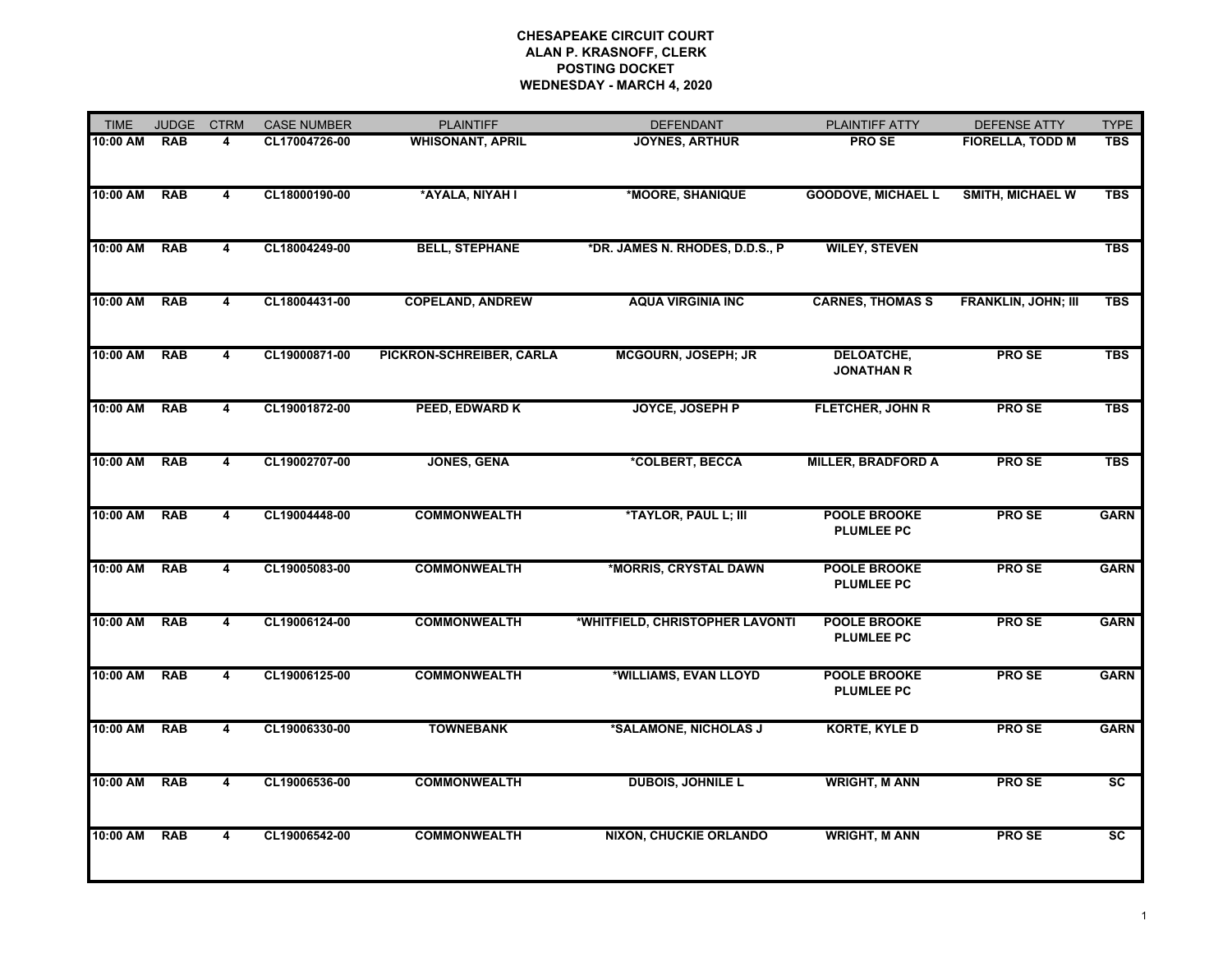| <b>TIME</b> | <b>JUDGE</b> | <b>CTRM</b>             | <b>CASE NUMBER</b> | <b>PLAINTIFF</b>                               | <b>DEFENDANT</b>              | PLAINTIFF ATTY                                | <b>DEFENSE ATTY</b> | <b>TYPE</b>     |
|-------------|--------------|-------------------------|--------------------|------------------------------------------------|-------------------------------|-----------------------------------------------|---------------------|-----------------|
| 10:00 AM    | <b>RAB</b>   | 4                       | CL19006545-00      | <b>COMMONWEALTH</b>                            | <b>REESE, JONATHAN EUGENE</b> | <b>WRIGHT, M ANN</b>                          | <b>PROSE</b>        | SC              |
| 10:00 AM    | <b>RAB</b>   | 4                       | CL19006554-00      | <b>COMMONWEALTH</b>                            | <b>WILLIAMS, DOMINQUE A</b>   | <b>WRIGHT, M ANN</b>                          | <b>PROSE</b>        | $\overline{sc}$ |
| 10:00 AM    | <b>RAB</b>   | 4                       | CL19006573-00      | <b>COMMONWEALTH</b>                            | *HANES, CHRISTOPHER CHARLES   | <b>POOLE BROOKE</b><br><b>PLUMLEE PC</b>      | <b>PROSE</b>        | <b>GARN</b>     |
| 10:00 AM    | <b>RAB</b>   | 4                       | CL19006622-00      | <b>COMMONWEALTH</b>                            | *NELSON, WANDA S              | <b>POOLE BROOKE</b><br><b>PLUMLEE</b>         | <b>PROSE</b>        | <b>GARN</b>     |
| 10:00 AM    | <b>RAB</b>   | 4                       | CL19006646-00      | <b>COMMONWEALTH</b>                            | *WADE, MATISHA                | <b>POOLE BROOKE</b><br><b>PLUMLEE PC</b>      | <b>PROSE</b>        | <b>GARN</b>     |
| 10:00 AM    | <b>RAB</b>   | 4                       | CL19006661-00      | <b>COMMONWEALTH</b>                            | *WORSLEY, KATINA NICHELLE     | <b>POOLE BROOKE</b><br><b>PLUMLEE PC</b>      | <b>PROSE</b>        | <b>GARN</b>     |
| 10:00 AM    | <b>RAB</b>   | 4                       | CL19007056-00      | <b>COMMONWEALTH</b>                            | *BRITT, TANYA ANTOINETTE      | <b>POOLE BROOKE</b><br><b>PLUMLEE PC</b>      | <b>PROSE</b>        | <b>GARN</b>     |
| 10:00 AM    | <b>RAB</b>   | $\overline{4}$          | CL19007058-00      | <b>COMMONWEALTH</b>                            | *BROWN, MARQUITA DANETTE      | <b>POOLE BROOKE</b><br><b>PLUMLEE PC</b>      | <b>PROSE</b>        | <b>GARN</b>     |
| 10:00 AM    | <b>RAB</b>   | 4                       | CL19007063-00      | <b>COMMONWEALTH</b>                            | *COLBERT, JOY ELISE           | POOLE BROOKE<br><b>PLUMLEE PC</b>             | <b>PROSE</b>        | <b>GARN</b>     |
| 10:00 AM    | <b>RAB</b>   | 4                       | CL19007064-00      | <b>COMMONWEALTH</b>                            | *COLLINS, ANDREW PAUL         | <b>POOLE BROOKE</b><br><b>PLUMLEE PC</b>      | <b>PROSE</b>        | <b>GARN</b>     |
| 10:00 AM    | <b>RAB</b>   | 4                       | CL19007083-00      | <b>FORD MOTOR CREDIT COMPANY</b><br><b>LLC</b> | *SINGLETON, CORNELIUS         | <b>RANDOLPH BOYD</b><br><b>CHERRY VAUGHAN</b> | <b>PROSE</b>        | <b>GARN</b>     |
| 10:00 AM    | <b>RAB</b>   | 4                       | CL19007106-00      | <b>COMMONWEALTH</b>                            | *FERGUSON, WILLIAM BOND; JR   | <b>POOLE BROOKE</b><br><b>PLUMLEE PC</b>      | <b>PROSE</b>        | <b>GARN</b>     |
| 10:00 AM    | <b>RAB</b>   | 4                       | CL19007148-00      | <b>COMMONWEALTH</b>                            | *LAWTON, ROBERT LEE           | <b>POOLE BROOKE</b><br><b>PLUMLEE PC</b>      | <b>PROSE</b>        | <b>GARN</b>     |
| 10:00 AM    | <b>RAB</b>   | $\overline{\mathbf{4}}$ | CL19007155-00      | <b>COMMONWEALTH</b>                            | *MCCOY, JOHN LEE; III         | <b>POOLE BROOKE</b><br><b>PLUMLEE PC</b>      | <b>PROSE</b>        | <b>GARN</b>     |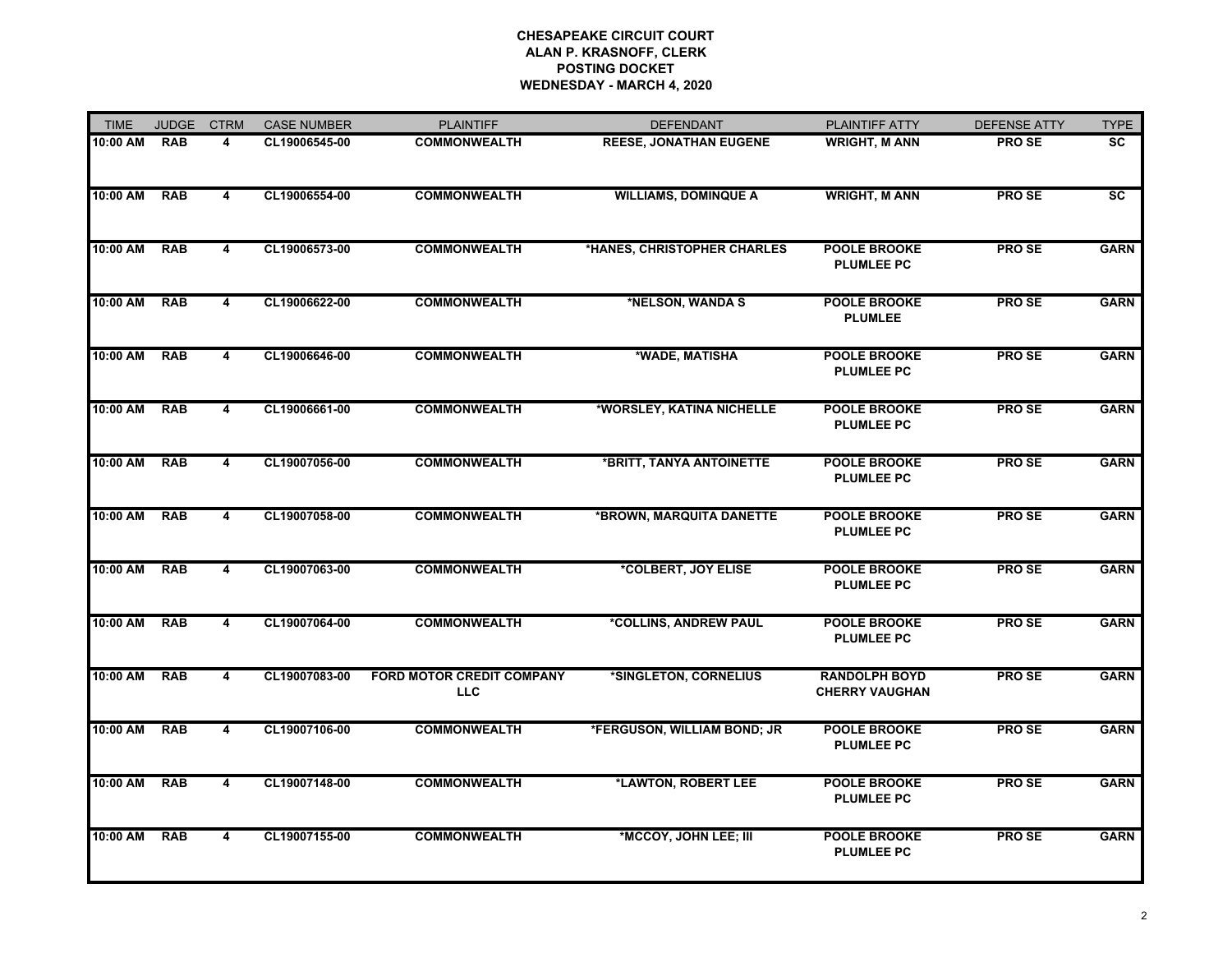| <b>TIME</b> | <b>JUDGE</b> | <b>CTRM</b>             | <b>CASE NUMBER</b> | <b>PLAINTIFF</b>                                | <b>DEFENDANT</b>             | PLAINTIFF ATTY                           | <b>DEFENSE ATTY</b>      | <b>TYPE</b> |
|-------------|--------------|-------------------------|--------------------|-------------------------------------------------|------------------------------|------------------------------------------|--------------------------|-------------|
| 10:00 AM    | <b>RAB</b>   | 4                       | CL19007156-00      | <b>COMMONWEALTH</b>                             | *NIXON, ONDREA MARCELL       | <b>POOLE BROOKE</b><br><b>PLUMLEE PC</b> | <b>PROSE</b>             | <b>GARN</b> |
| 10:00 AM    | <b>RAB</b>   | 4                       | CL19007159-00      | <b>FORD MOTOR CREDIT CO.</b>                    | *MCINTYRE, TRACEY            | <b>RANDOLPH BOYD</b>                     | <b>PROSE</b>             | <b>GARN</b> |
| 10:00 AM    | <b>RAB</b>   | $\overline{\mathbf{4}}$ | CL19007174-00      | <b>COMMONWEALTH</b>                             | *SMITH, MICHAEL EUGENE       | <b>POOLE BROOKE</b><br><b>PLUMLEE PC</b> | <b>PROSE</b>             | <b>GARN</b> |
| 10:00 AM    | <b>RAB</b>   | $\overline{4}$          | CL19007175-00      | <b>COMMONWEALTH</b>                             | *STEVENSON, MARION SHANIKA   | <b>POOLE BROOKE</b><br><b>PLUMLEE PC</b> | <b>PROSE</b>             | <b>GARN</b> |
| 10:00 AM    | <b>RAB</b>   | 4                       | CL19007193-00      | <b>COMMONWEALTH</b>                             | *WHITFIELD, EUGENE NATHANIEL | <b>POOLE BROOKE</b><br><b>PLUMLEE PC</b> | PRO SE                   | <b>GARN</b> |
| 10:00 AM    | <b>RAB</b>   | 4                       | CL19007195-00      | <b>COMMONWEALTH</b>                             | *WILSON, CHARLES LEROY; JR   | <b>POOLE BROOKE</b><br><b>PLUMLEE PC</b> | <b>PROSE</b>             | <b>GARN</b> |
| 10:00 AM    | <b>RAB</b>   | $\overline{\mathbf{4}}$ | CL19007273-00      | <b>COMMONWEALTH</b>                             | *MCLAMB, JAMES DUANE         | <b>POOLE BROOKE</b><br><b>PLUMLEE PC</b> | <b>PROSE</b>             | <b>GARN</b> |
| 10:00 AM    | <b>RAB</b>   | 4                       | CL19007369-00      | <b>UNIFUND CCR PARTNERS</b>                     | *MIZELLE, CAROL L; JR        | <b>VANHORN, RACHEL E</b>                 | <b>PROSE</b>             | <b>GARN</b> |
| 10:00 AM    | <b>RAB</b>   | $\overline{4}$          | CL19007496-00      | <b>PARSON, ANDREA YVETTE</b>                    | <b>OKONKWO, MORGAN C</b>     | <b>SCARBOROUGH, BOYD</b>                 | <b>CHUDZINSKI, AMY L</b> | <b>TBS</b>  |
| 10:00 AM    | <b>RAB</b>   | 4                       | CL19007507-00      | <b>AUTO FINANCE OF VA, INC.</b>                 | *HOLMES, CHRISTIE            | <b>DRINKWATER,</b><br><b>DARRELL A</b>   | <b>PROSE</b>             | <b>GARN</b> |
| 10:00 AM    | <b>RAB</b>   | 4                       | CL19007508-00      | <b>MICHAEL WAYNE INVESTMENTS</b><br><b>CORP</b> | *RILEY, TJON                 | <b>DRINKWATER,</b><br><b>DARRELL A</b>   | PRO SE                   | <b>GARN</b> |
| 10:00 AM    | <b>RAB</b>   | $\overline{\mathbf{4}}$ | CL19007509-00      | <b>MICHAEL WAYNE INVESTMENTS</b><br><b>CORP</b> | *WATKINS, EVONGELA           | <b>DRINKWATER,</b><br><b>DARRELL A</b>   | <b>PROSE</b>             | <b>GARN</b> |
| 10:00 AM    | <b>RAB</b>   | 4                       | CL19007511-00      | <b>BILLIE J. INC.</b>                           | *SCOTT, TONYA A              | <b>DRINKWATER,</b><br><b>DARRELL A</b>   | <b>PROSE</b>             | <b>GARN</b> |
| 10:00 AM    | <b>RAB</b>   | $\overline{\mathbf{4}}$ | CL19007514-00      | <b>BILLY J. INC.</b>                            | *COLES, MELVIN               | <b>DRINKWATER,</b><br><b>DARRELL A</b>   | <b>PROSE</b>             | <b>GARN</b> |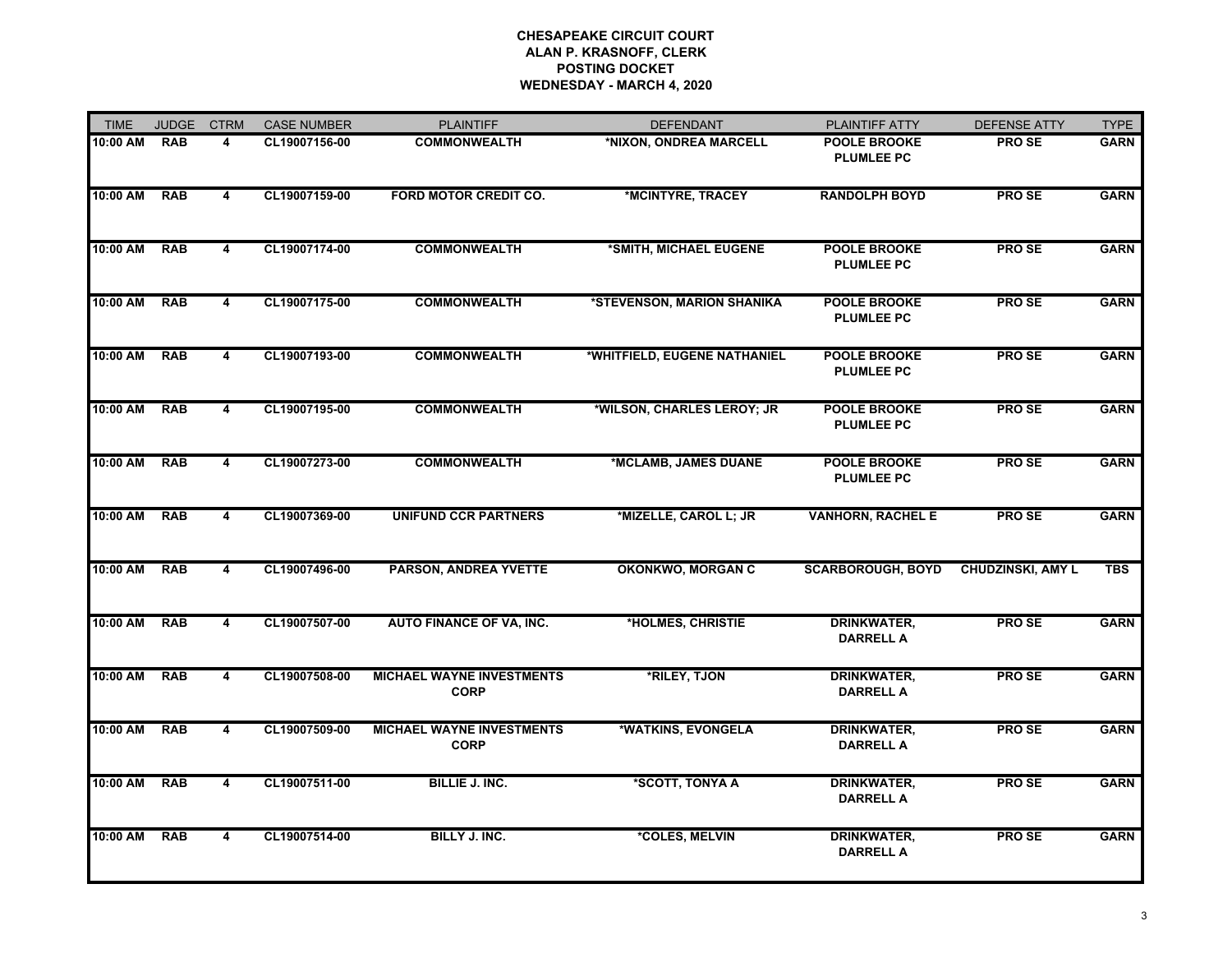| <b>TIME</b> | <b>JUDGE</b> | <b>CTRM</b>             | <b>CASE NUMBER</b> | <b>PLAINTIFF</b>                               | <b>DEFENDANT</b>                 | PLAINTIFF ATTY                         | <b>DEFENSE ATTY</b>     | <b>TYPE</b>            |
|-------------|--------------|-------------------------|--------------------|------------------------------------------------|----------------------------------|----------------------------------------|-------------------------|------------------------|
| 10:00 AM    | <b>RAB</b>   | 4                       | CL19007515-00      | BILLY J. INC.                                  | *JOHNSON, CALVIN                 | DRINKWATER,<br><b>DARRELL A</b>        | PRO SE                  | <b>GARN</b>            |
| 10:00 AM    | <b>RAB</b>   | $\overline{\mathbf{4}}$ | CL19007516-00      | <b>BILLIE J. INC.</b>                          | *DAY, KELLY                      | <b>DRINKWATER,</b><br><b>DARRELL A</b> | <b>PROSE</b>            | <b>GARN</b>            |
| 10:00 AM    | <b>RAB</b>   | $\overline{\mathbf{4}}$ | CL19007636-00      | HICKS, FLOYD E; II                             | <b>FORD MOTOR COMPANY</b>        | <b>BYRUM, ROBERT</b>                   | <b>DUNNIGAN, JOHN P</b> | <b>TBS</b>             |
| 10:00 AM    | <b>RAB</b>   | 4                       | CL19007720-00      | <b>CREDIT ACCEPTANCE</b><br><b>CORPORATION</b> | *MONROE, SAMANTHA                | <b>KUBIN, PETER M</b>                  | <b>PROSE</b>            | <b>GARN</b>            |
| 10:00 AM    | <b>RAB</b>   | 4                       | CL19007721-00      | <b>CREDIT ACCEPTANCE CORP.</b>                 | *CLARK, JASON                    | <b>KUBIN, PETER M</b>                  | <b>PROSE</b>            | <b>GARN</b>            |
| 10:00 AM    | <b>RAB</b>   | 4                       | CL19007722-00      | <b>MRC RECEIVABLES CORP.</b>                   | *YOPP, WILLIAM                   | <b>KUBIN, PETER M</b>                  | <b>PROSE</b>            | <b>GARN</b>            |
| 10:00 AM    | <b>RAB</b>   | $\overline{4}$          | CL19007723-00      | <b>CREDIT ACCEPTANCE CORP.</b>                 | *PETROSKI, RICHARD               | <b>KUBIN, PETER M</b>                  | <b>PROSE</b>            | <b>GARN</b>            |
| 10:00 AM    | <b>RAB</b>   | 4                       | CL19007810-00      | <b>MIDLAND FUNDING LLC</b>                     | *RICHARDSON, JANET G             | <b>ENGLISH, JAMES R</b>                | <b>PROSE</b>            | <b>GARN</b>            |
| 10:00 AM    | <b>RAB</b>   | 4                       | CL19008001-00      | <b>COMMONWEALTH</b>                            | <b>AUGUSTUS, NAKIDA ASHANTI</b>  | <b>WRIGHT, M ANN</b>                   | <b>PROSE</b>            | $\overline{\text{sc}}$ |
| 10:00 AM    | <b>RAB</b>   | 4                       | CL19008002-00      | <b>COMMONWEALTH</b>                            | <b>BEAMON, JAVON ANTHONY</b>     | <b>WRIGHT, M ANN</b>                   | <b>PROSE</b>            | <b>SC</b>              |
| 10:00 AM    | <b>RAB</b>   | 4                       | CL19008003-00      | <b>COMMONWEALTH</b>                            | <b>BELL, TERRINUS LAMONT</b>     | <b>WRIGHT, M ANN</b>                   | <b>PROSE</b>            | SC                     |
| 10:00 AM    | <b>RAB</b>   | $\overline{4}$          | CL19008004-00      | <b>COMMONWEALTH</b>                            | <b>BISHOP, BARSHANIEK TAQUAN</b> | <b>WRIGHT, M ANN</b>                   | <b>PROSE</b>            | $\overline{\text{sc}}$ |
| 10:00 AM    | <b>RAB</b>   | 4                       | CL19008006-00      | <b>COMMONWEALTH</b>                            | <b>BOWES, MARK ANTHONY</b>       | <b>WRIGHT, M ANN</b>                   | <b>PROSE</b>            | $\overline{\text{sc}}$ |
| 10:00 AM    | <b>RAB</b>   | 4                       | CL19008009-00      | <b>COMMONWEALTH</b>                            | <b>CAUDLE, SILAS MCKINSEY</b>    | <b>WRIGHT, M ANN</b>                   | <b>PROSE</b>            | <b>SC</b>              |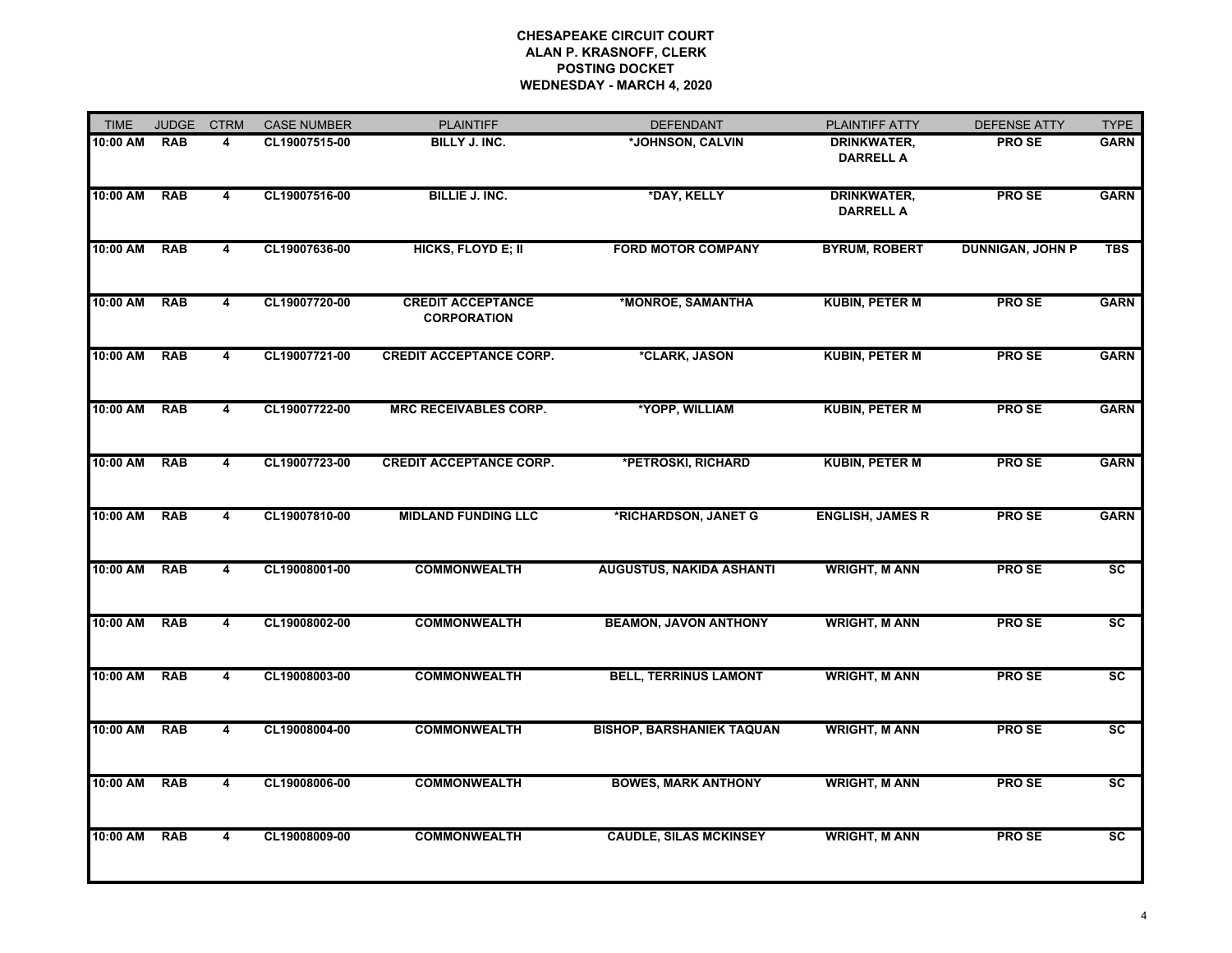| <b>TIME</b> | <b>JUDGE</b> | <b>CTRM</b>             | <b>CASE NUMBER</b> | <b>PLAINTIFF</b>    | <b>DEFENDANT</b>             | PLAINTIFF ATTY                           | <b>DEFENSE ATTY</b> | <b>TYPE</b>            |
|-------------|--------------|-------------------------|--------------------|---------------------|------------------------------|------------------------------------------|---------------------|------------------------|
| 10:00 AM    | <b>RAB</b>   | 4                       | CL19008011-00      | <b>COMMONWEALTH</b> | <b>CORUM, COURNEY ALEXIS</b> | <b>WRIGHT, M ANN</b>                     | <b>PROSE</b>        | <b>SC</b>              |
| 10:00 AM    | <b>RAB</b>   | 4                       | CL19008015-00      | <b>COMMONWEALTH</b> | JONES, MARIO ORLANDO         | <b>WRIGHT, M ANN</b>                     | <b>PROSE</b>        | $\overline{\text{sc}}$ |
| 10:00 AM    | <b>RAB</b>   | 4                       | CL19008018-00      | <b>COMMONWEALTH</b> | <b>MOORE, PAMELA M</b>       | <b>WRIGHT, M ANN</b>                     | <b>PRO SE</b>       | <b>SC</b>              |
| 10:00 AM    | <b>RAB</b>   | 4                       | CL19008019-00      | <b>COMMONWEALTH</b> | <b>RIDLEY, MICHAEL LEE</b>   | <b>WRIGHT, M ANN</b>                     | <b>PROSE</b>        | $\overline{\text{sc}}$ |
| 10:00 AM    | <b>RAB</b>   | 4                       | CL19008130-00      | <b>COMMONWEALTH</b> | *BAKER, JASON RAY            | <b>POOLE BROOKE</b><br><b>PLUMLEE PC</b> | <b>PROSE</b>        | <b>GARN</b>            |
| 10:00 AM    | <b>RAB</b>   | 4                       | CL19008139-00      | <b>COMMONWEALTH</b> | *BENISON, RAYSHAUN DEON      | <b>POOLE BROOKE</b><br><b>PLUMLEE PC</b> | <b>PROSE</b>        | <b>GARN</b>            |
| 10:00 AM    | <b>RAB</b>   | $\overline{\mathbf{4}}$ | CL19008140-00      | <b>COMMONWEALTH</b> | *BERRY, ERIC DEAN; JR        | <b>POOLE BROOKE</b><br><b>PLUMLEE PC</b> | <b>PROSE</b>        | <b>GARN</b>            |
| 10:00 AM    | <b>RAB</b>   | $\overline{4}$          | CL19008162-00      | <b>COMMONWEALTH</b> | *HARRIS, ROBERT LEE; IV      | <b>POOLE BROOKE</b><br><b>PLUMLEE PC</b> | <b>PROSE</b>        | <b>GARN</b>            |
| 10:00 AM    | <b>RAB</b>   | $\overline{\mathbf{4}}$ | CL19008163-00      | <b>COMMONWEALTH</b> | *BLANGO, JOVAN LEE           | <b>POOLE BROOKE</b><br><b>PLUMLEE PC</b> | <b>PROSE</b>        | <b>GARN</b>            |
| 10:00 AM    | <b>RAB</b>   | 4                       | CL19008165-00      | <b>COMMONWEALTH</b> | *BROOKS, ZONDRA HILL         | <b>POOLE BROOKE</b><br><b>PLUMLEE PC</b> | <b>PROSE</b>        | <b>GARN</b>            |
| 10:00 AM    | <b>RAB</b>   | 4                       | CL19008186-00      | <b>COMMONWEALTH</b> | *CHISMAN, RICHARD CORNELL    | <b>POOLE BROOKE</b><br><b>PLUMLEE PC</b> | <b>PROSE</b>        | <b>GARN</b>            |
| 10:00 AM    | <b>RAB</b>   | $\overline{\mathbf{4}}$ | CL19008192-00      | <b>COMMONWEALTH</b> | *ELEY, DONTRAIL LAMONT       | <b>POOLE BROOKE</b><br><b>PLUMLEE PC</b> | <b>PROSE</b>        | <b>GARN</b>            |
| 10:00 AM    | <b>RAB</b>   | 4                       | CL19008195-00      | <b>COMMONWEALTH</b> | *FELTON, KENESHA DONEQUEA    | <b>POOLE BROOKE</b><br><b>PLUMLEE PC</b> | <b>PROSE</b>        | <b>GARN</b>            |
| 10:00 AM    | <b>RAB</b>   | $\overline{4}$          | CL19008212-00      | <b>COMMONWEALTH</b> | *JOHNSON, BRANDON NIGEL      | <b>POOLE BROOKE</b><br><b>PLUMLEE PC</b> | <b>PROSE</b>        | <b>GARN</b>            |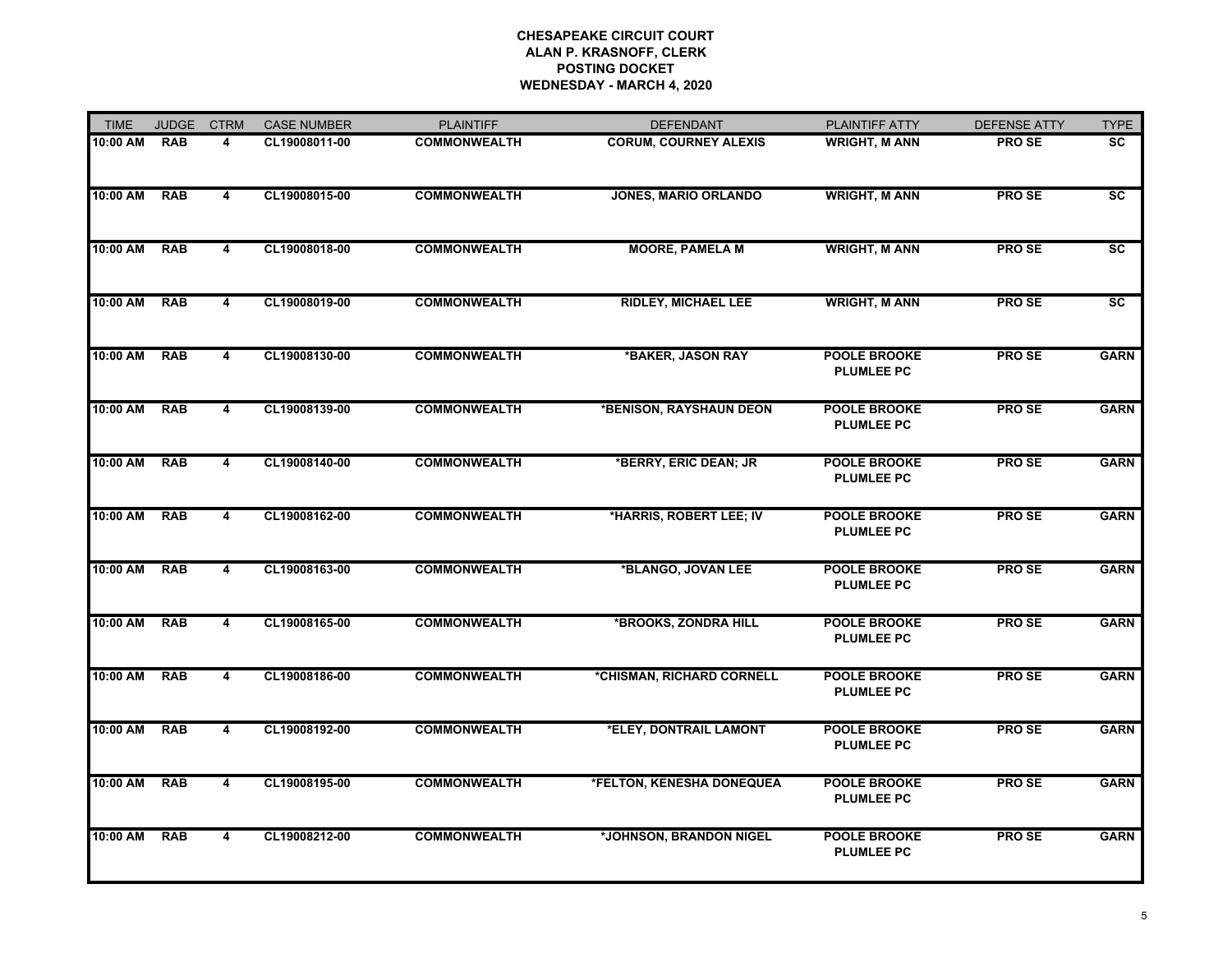| <b>TIME</b> | <b>JUDGE</b> | <b>CTRM</b>             | <b>CASE NUMBER</b> | <b>PLAINTIFF</b>                                | <b>DEFENDANT</b>               | PLAINTIFF ATTY                           | <b>DEFENSE ATTY</b>     | <b>TYPE</b> |
|-------------|--------------|-------------------------|--------------------|-------------------------------------------------|--------------------------------|------------------------------------------|-------------------------|-------------|
| 10:00 AM    | <b>RAB</b>   | 4                       | CL19008213-00      | <b>COMMONWEALTH</b>                             | *JOHNSON, CURTIS O; JR         | <b>POOLE BROOKE</b><br><b>PLUMLEE PC</b> | <b>PROSE</b>            | <b>GARN</b> |
| 10:00 AM    | <b>RAB</b>   | 4                       | CL19008223-00      | <b>COMMONWEALTH</b>                             | *LAMB, GLENN LEONARD           | <b>POOLE BROOKE</b><br><b>PLUMLEE PC</b> | <b>PROSE</b>            | <b>GARN</b> |
| 10:00 AM    | <b>RAB</b>   | $\overline{4}$          | CL19008228-00      | <b>COMMONWEALTH</b>                             | *PALMER, TIMOTHY MCCOY         | <b>POOLE BROOKE</b><br><b>PLUMLEE PC</b> | <b>PROSE</b>            | <b>GARN</b> |
| 10:00 AM    | <b>RAB</b>   | $\overline{4}$          | CL19008254-00      | <b>COMMONWEALTH</b>                             | *STUART, LAUREN LEE            | <b>POOLE BROOKE</b><br><b>PLUMLEE PC</b> | <b>PROSE</b>            | <b>GARN</b> |
| 10:00 AM    | <b>RAB</b>   | $\overline{\mathbf{4}}$ | CL19008255-00      | <b>COMMONWEALTH</b>                             | *TAITANO, SHAWN D              | <b>POOLE BROOKE</b><br><b>PLUMLEE PC</b> | <b>PROSE</b>            | <b>GARN</b> |
| 10:00 AM    | RAB          | 4                       | CL19008256-00      | <b>COMMONWEALTH</b>                             | *TERRY, LASHANDA KING          | <b>POOLE BROOKE</b><br><b>PLUMLEE PC</b> | <b>PROSE</b>            | <b>GARN</b> |
| 10:00 AM    | <b>RAB</b>   | $\overline{4}$          | CL19008271-00      | <b>COMMONWEALTH</b>                             | *WILLIAMS, SHARNELL N          | <b>POOLE BROOKE</b><br><b>PLUMLEE PC</b> | <b>PROSE</b>            | <b>GARN</b> |
| 10:00 AM    | <b>RAB</b>   | 4                       | CL19008272-00      | <b>COMMONWEALTH</b>                             | *WILSON, LATASHA RENEE         | <b>POOLE BROOKE</b><br><b>PLUMLEE PC</b> | <b>PROSE</b>            | <b>GARN</b> |
| 10:00 AM    | <b>RAB</b>   | $\overline{4}$          | CL19008284-00      | <b>HAMPTON ROADS FINANCE</b><br><b>COMPANY</b>  | *ROSCOE, HELENA D              | <b>DRINKWATER,</b><br><b>DARRELL A</b>   | <b>PROSE</b>            | <b>GARN</b> |
| 10:00 AM    | <b>RAB</b>   | $\overline{\mathbf{4}}$ | CL19008285-00      | <b>MICHAEL WAYNE INVESTMENTS</b><br><b>CORP</b> | *FEREBEE, KEYSHA               | <b>DRINKWATER,</b><br><b>DARRELL A</b>   | <b>PROSE</b>            | <b>GARN</b> |
| 10:00 AM    | <b>RAB</b>   | 4                       | CL19008287-00      | AMERICREDIT FINANCIAL SVS. INC                  | *BLACKWELL, TOYIKA T           | DRINKWATER,<br><b>DARRELL A</b>          | <b>PROSE</b>            | <b>GARN</b> |
| 10:00 AM    | <b>RAB</b>   | 4                       | CL19008288-00      | BILLY J. INC.                                   | *BRANCH, CHARLES A             | <b>DRINKWATER,</b><br><b>DARRELL A</b>   | <b>PROSE</b>            | <b>GARN</b> |
| 10:00 AM    | <b>RAB</b>   | 4                       | CL19008289-00      | <b>MICHAEL WAYNE INVESTMENTS</b><br><b>CORP</b> | *EVERETT, SHEILA               | DRINKWATER,<br><b>DARRELL A</b>          | <b>PROSE</b>            | <b>GARN</b> |
| 10:00 AM    | <b>RAB</b>   | 4                       | CL19008458-00      | <b>MEO, DOMINIC</b>                             | <b>DAVIS, STEPHANIE ARRIKA</b> | <b>DELOATCHE, WILLIAMS</b>               | <b>GOLD, BRITTNAY J</b> | <b>TBS</b>  |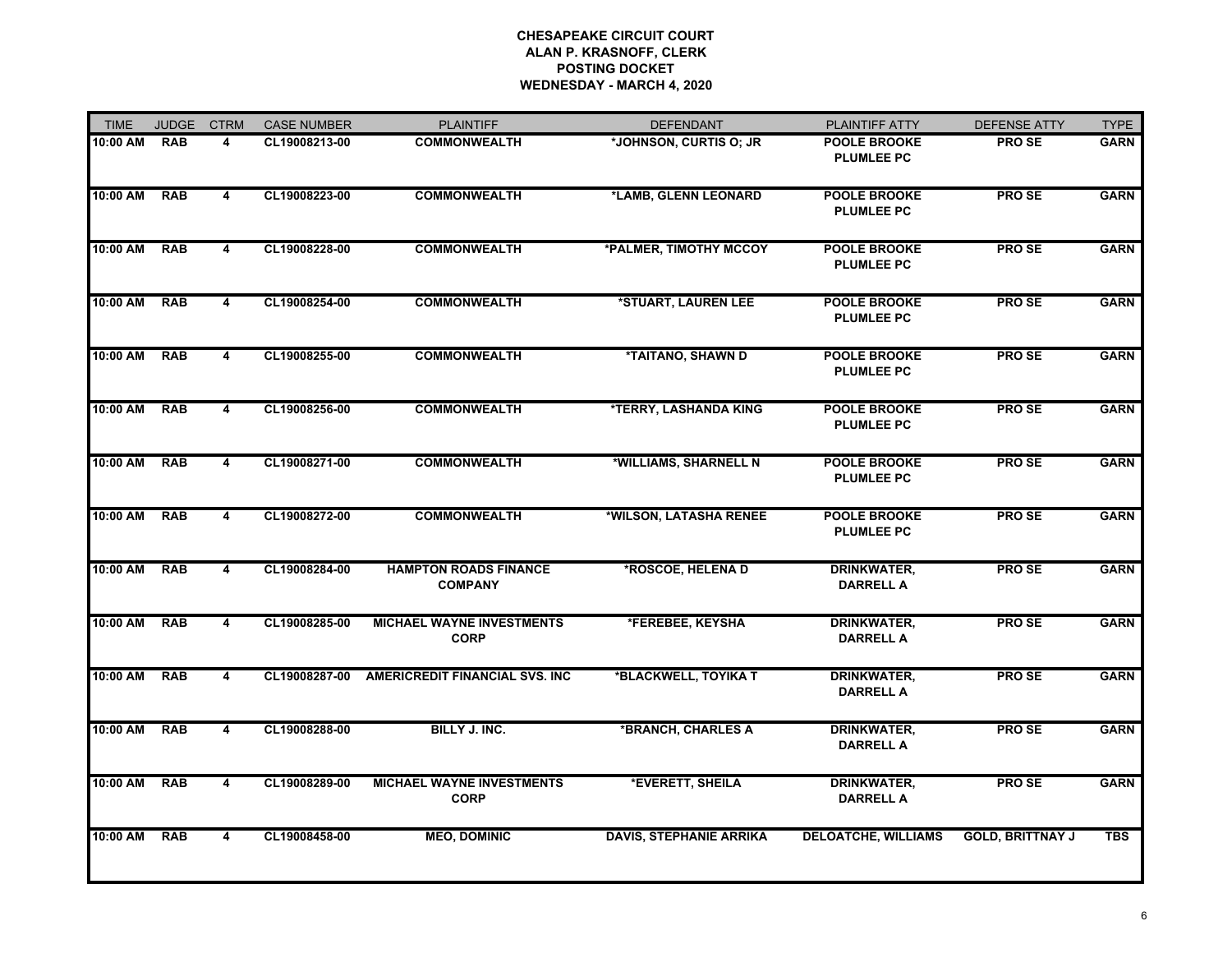| <b>TIME</b> | <b>JUDGE</b> | <b>CTRM</b>             | <b>CASE NUMBER</b> | <b>PLAINTIFF</b>         | <b>DEFENDANT</b>           | PLAINTIFF ATTY                           | <b>DEFENSE ATTY</b> | <b>TYPE</b> |
|-------------|--------------|-------------------------|--------------------|--------------------------|----------------------------|------------------------------------------|---------------------|-------------|
| 10:00 AM    | <b>RAB</b>   | 4                       | CL19008500-00      | *GLENWOOD PARTNERS, LLC  | *ANDERSON, ANTHONY         | LEVY, KIRK B                             | <b>PROSE</b>        | <b>GARN</b> |
| $10:00$ AM  | <b>RAB</b>   | 4                       | CL19008627-00      | LAND' OR INTERNAT'L INC. | *BEACH, ANTHONY            | <b>CURLEY, PAUL</b>                      | <b>PROSE</b>        | <b>GARN</b> |
| 10:00 AM    | <b>RAB</b>   | 4                       | CL19008767-00      | <b>COMMONWEALTH</b>      | *ANDERSON, MARCUS K        | <b>POOLE BROOKE</b><br><b>PLUMLEE PC</b> | <b>PROSE</b>        | <b>GARN</b> |
| 10:00 AM    | <b>RAB</b>   | $\overline{\mathbf{4}}$ | CL19008778-00      | <b>COMMONWEALTH</b>      | *JORDAN, MICHAEL TYRONE    | <b>POOLE BROOKE</b><br><b>PLUMLEE PC</b> | <b>PROSE</b>        | <b>GARN</b> |
| 10:00 AM    | <b>RAB</b>   | 4                       | CL19008801-00      | <b>COMMONWEALTH</b>      | *JONES, KENDALL            | <b>POOLE BROOKE</b><br><b>PLUMLEE PC</b> | PRO SE              | <b>GARN</b> |
| 10:00 AM    | <b>RAB</b>   | $\overline{4}$          | CL19008802-00      | <b>COMMONWEALTH</b>      | *JENNINGS, KAREN ROSE      | <b>POOLE BROOKE</b><br><b>PLUMLEE PC</b> | <b>PROSE</b>        | <b>GARN</b> |
| 10:00 AM    | <b>RAB</b>   | 4                       | CL19008804-00      | <b>COMMONWEALTH</b>      | *HYMAN, CARL VON TERRY     | <b>POOLE BROOKE</b><br><b>PLUMLEE PC</b> | <b>PROSE</b>        | <b>GARN</b> |
| 10:00 AM    | <b>RAB</b>   | 4                       | CL19008806-00      | <b>COMMONWEALTH</b>      | *HULL, DAVID GLEN          | <b>POOLE BROOKE</b><br><b>PLUMLEE PC</b> | <b>PROSE</b>        | <b>GARN</b> |
| 10:00 AM    | <b>RAB</b>   | $\overline{4}$          | CL19008815-00      | <b>COMMONWEALTH</b>      | *HARRIS, DEBORAH ANN       | <b>POOLE BROOKE</b><br><b>PLUMLEE PC</b> | <b>PROSE</b>        | <b>GARN</b> |
| 10:00 AM    | <b>RAB</b>   | 4                       | CL19008818-00      | <b>COMMONWEALTH</b>      | *FREEMAN, MICHAEL D        | <b>POOLE BROOKE</b><br><b>PLUMLEE PC</b> | <b>PROSE</b>        | <b>GARN</b> |
| 10:00 AM    | <b>RAB</b>   | 4                       | CL19008820-00      | <b>COMMONWEALTH</b>      | *FAISON, ADELENE PATRICIA  | <b>POOLE BROOKE</b><br><b>PLUMLEE PC</b> | <b>PROSE</b>        | <b>GARN</b> |
| 10:00 AM    | <b>RAB</b>   | $\overline{\mathbf{4}}$ | CL19008821-00      | <b>COMMONWEALTH</b>      | *EDWARDS, SHATORYA SHALIA  | <b>POOLE BROOKE</b><br><b>PLUMLEE PC</b> | <b>PROSE</b>        | <b>GARN</b> |
| 10:00 AM    | <b>RAB</b>   | $\overline{\mathbf{4}}$ | CL19008823-00      | <b>COMMONWEALTH</b>      | *DUNN, KRISTAL             | <b>POOLE BROOKE</b><br><b>PLUMLEE PC</b> | <b>PROSE</b>        | <b>GARN</b> |
| 10:00 AM    | <b>RAB</b>   | 4                       | CL19008824-00      | <b>COMMONWEALTH</b>      | *DAVIS, CHANDLER ALEXANDER | <b>POOLE BROOKE</b><br><b>PLUMLEE PC</b> | <b>PROSE</b>        | <b>GARN</b> |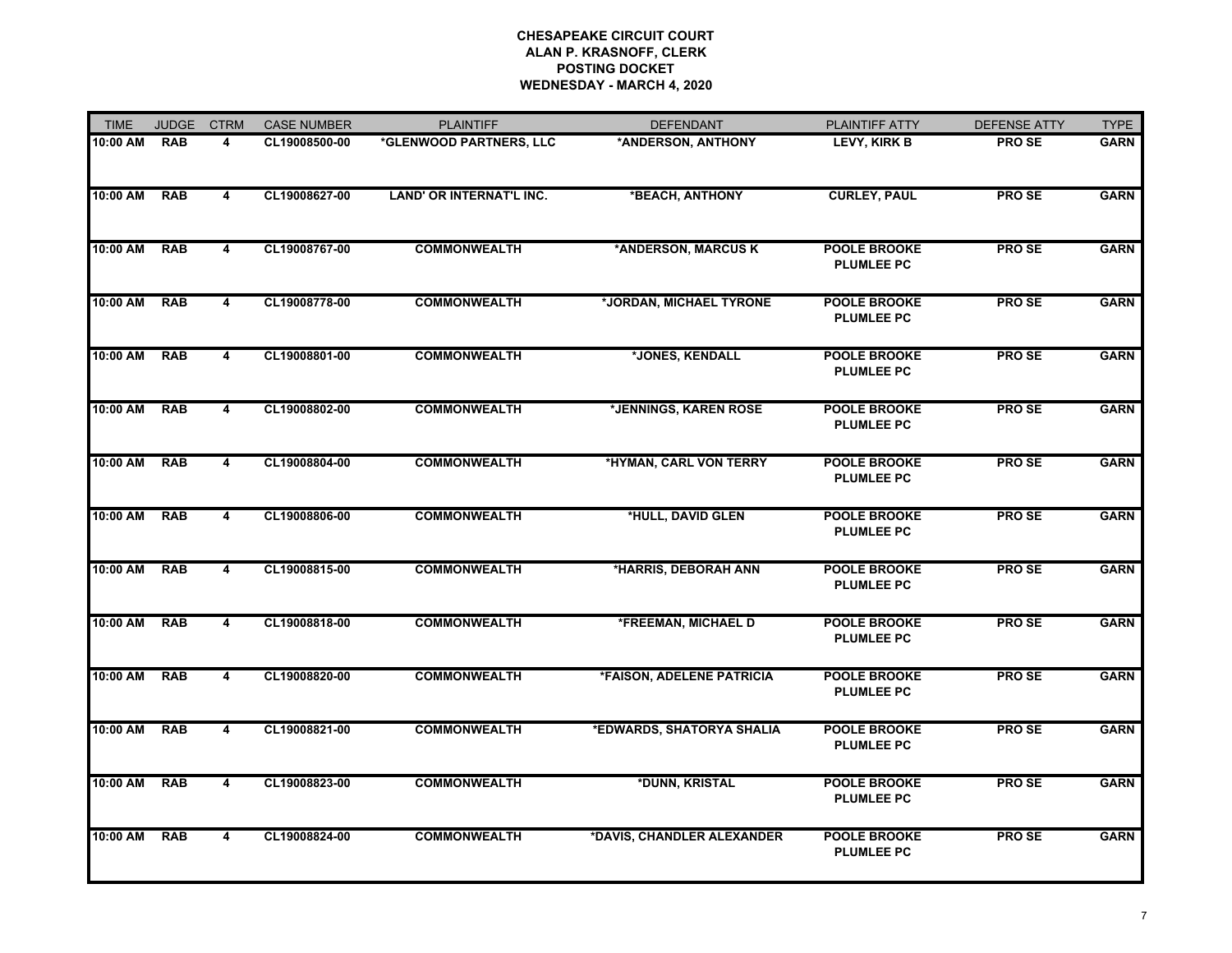| <b>TIME</b> | <b>JUDGE</b> | <b>CTRM</b>             | <b>CASE NUMBER</b> | <b>PLAINTIFF</b>              | <b>DEFENDANT</b>          | PLAINTIFF ATTY                           | <b>DEFENSE ATTY</b> | <b>TYPE</b> |
|-------------|--------------|-------------------------|--------------------|-------------------------------|---------------------------|------------------------------------------|---------------------|-------------|
| 10:00 AM    | <b>RAB</b>   | 4                       | CL19008825-00      | <b>COMMONWEALTH</b>           | *COOPER, RUBY             | <b>POOLE BROOKE</b><br><b>PLUMLEE PC</b> | <b>PROSE</b>        | <b>GARN</b> |
| 10:00 AM    | <b>RAB</b>   | 4                       | CL19008826-00      | <b>COMMONWEALTH</b>           | *COOPER, CLAUDIUS BERNARD | <b>POOLE BROOKE</b><br><b>PLUMLEE PC</b> | <b>PROSE</b>        | <b>GARN</b> |
| 10:00 AM    | <b>RAB</b>   | 4                       | CL19008845-00      | <b>COMMONWEALTH</b>           | *COBB, AARON JAMES        | <b>POOLE BROOKE</b><br><b>PLUMLEE PC</b> | <b>PROSE</b>        | <b>GARN</b> |
| 10:00 AM    | <b>RAB</b>   | $\overline{4}$          | CL19008846-00      | <b>COMMONWEALTH</b>           | *CHALMERS, MELVIN         | <b>POOLE BROOKE</b><br><b>PLUMLEE PC</b> | <b>PROSE</b>        | <b>GARN</b> |
| 10:00 AM    | <b>RAB</b>   | 4                       | CL19008847-00      | <b>COMMONWEALTH</b>           | *BRUNSON, JAMES RONALD    | <b>POOLE BROOKE</b><br><b>PLUMLEE PC</b> | <b>PROSE</b>        | <b>GARN</b> |
| 10:00 AM    | <b>RAB</b>   | 4                       | CL19008853-00      | <b>COMMONWEALTH</b>           | *BROWN, THOMAS            | <b>POOLE BROOKE</b><br><b>PLUMLEE PC</b> | <b>PROSE</b>        | <b>GARN</b> |
| 10:00 AM    | <b>RAB</b>   | 4                       | CL19008854-00      | <b>COMMONWEALTH</b>           | *BRINKLEY, TORINON V      | <b>POOLE BROOKE</b><br><b>PLUMLEE PC</b> | <b>PROSE</b>        | <b>GARN</b> |
| 10:00 AM    | <b>RAB</b>   | 4                       | CL19008864-00      | <b>ANDERSON, DAVID MCLEAN</b> | <b>COULL, THOMAS A</b>    | SLAVEN, RONALD D; JR SANFORD, STRICKER   | C;IV                | <b>TBS</b>  |
| 10:00 AM    | <b>RAB</b>   | 4                       | CL19008880-00      | <b>COMMONWEALTH</b>           | *BARCO, DEJOUR ASHANTE    | <b>POOLE BROOKE</b><br><b>PLUMLEE PC</b> | <b>PROSE</b>        | <b>GARN</b> |
| 10:00 AM    | <b>RAB</b>   | $\overline{4}$          | CL19008881-00      | <b>COMMONWEALTH</b>           | *BALLARD, JEREL DEVONNE   | <b>POOLE BROOKE</b><br><b>PLUMLEE PC</b> | <b>PROSE</b>        | <b>GARN</b> |
| 10:00 AM    | RAB          | 4                       | CL19008894-00      | <b>COMMONWEALTH</b>           | *THOMPSON, ROBERT TIMOTHY | <b>POOLE BROOKE</b><br><b>PLUMLEE PC</b> | <b>PROSE</b>        | <b>GARN</b> |
| 10:00 AM    | <b>RAB</b>   | $\overline{\mathbf{4}}$ | CL19008895-00      | <b>COMMONWEALTH</b>           | *STEWART, SHEENA N        | <b>POOLE BROOKE</b><br><b>PLUMLEE PC</b> | <b>PROSE</b>        | <b>GARN</b> |
| 10:00 AM    | <b>RAB</b>   | 4                       | CL19008896-00      | <b>COMMONWEALTH</b>           | *SMITH, MEONTAY DWAYNE    | <b>POOLE BROOKE</b><br><b>PLUMLEE PC</b> | <b>PROSE</b>        | <b>GARN</b> |
| 10:00 AM    | <b>RAB</b>   | 4                       | CL19008898-00      | <b>COMMONWEALTH</b>           | *SHAW, MARKEIL D          | <b>POOLE BROOKE</b><br><b>PLUMLEE PC</b> | <b>PROSE</b>        | <b>GARN</b> |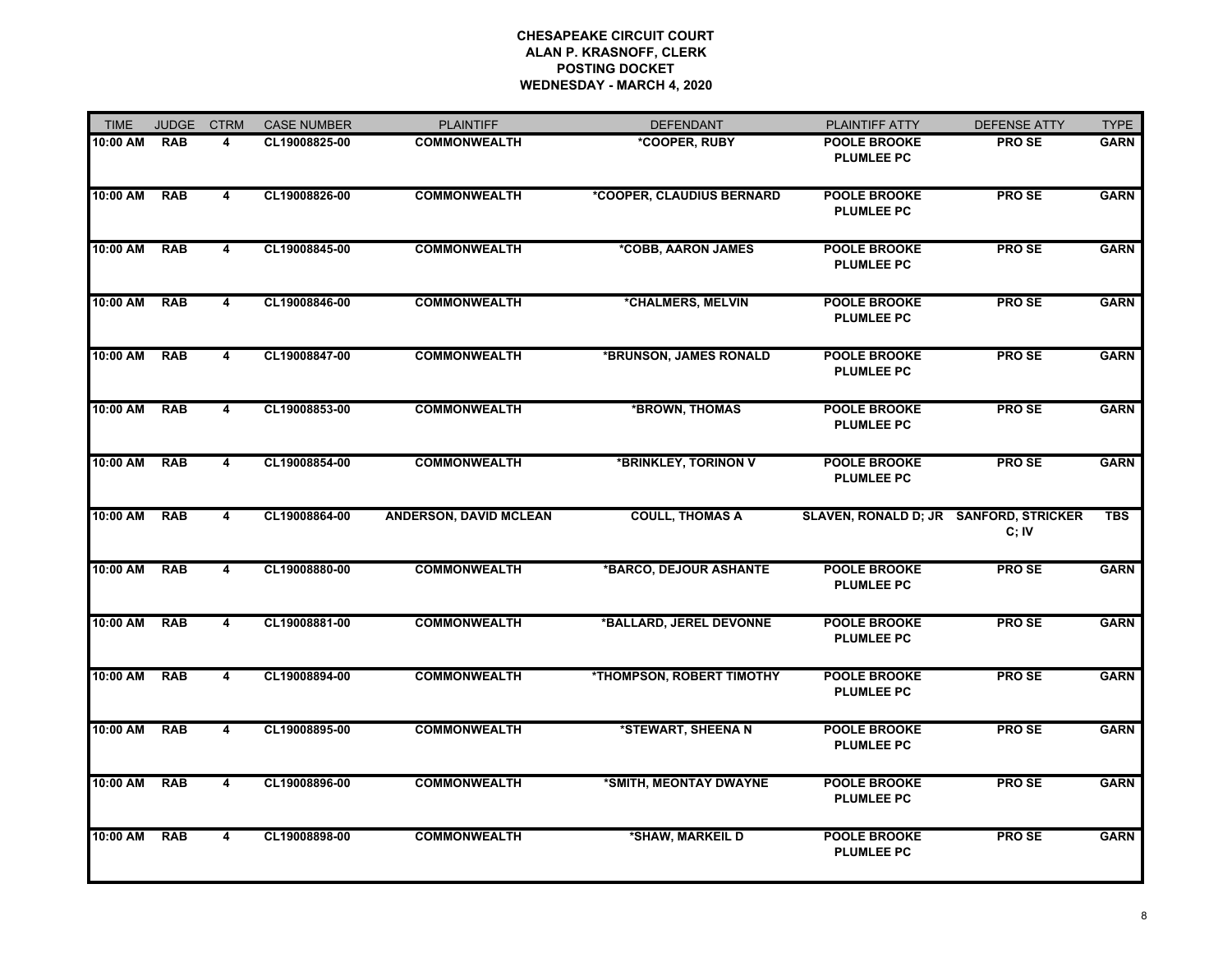| <b>TIME</b> | <b>JUDGE</b> | <b>CTRM</b>             | <b>CASE NUMBER</b> | <b>PLAINTIFF</b>    | <b>DEFENDANT</b>           | PLAINTIFF ATTY                           | <b>DEFENSE ATTY</b> | <b>TYPE</b> |
|-------------|--------------|-------------------------|--------------------|---------------------|----------------------------|------------------------------------------|---------------------|-------------|
| 10:00 AM    | <b>RAB</b>   | 4                       | CL19008899-00      | <b>COMMONWEALTH</b> | *SALTERS, REBECCA M        | <b>POOLE BROOKE</b><br><b>PLUMLEE PC</b> | <b>PROSE</b>        | <b>GARN</b> |
| 10:00 AM    | <b>RAB</b>   | 4                       | CL19008901-00      | <b>COMMONWEALTH</b> | *ROBERTS, BRANDON LANE     | <b>POOLE BROOKE</b><br><b>PLUMLEE PC</b> | <b>PROSE</b>        | <b>GARN</b> |
| 10:00 AM    | <b>RAB</b>   | $\overline{4}$          | CL19008907-00      | <b>COMMONWEALTH</b> | *RAMSEY, JONTA SHON        | <b>POOLE BROOKE</b><br><b>PLUMLEE PC</b> | <b>PROSE</b>        | <b>GARN</b> |
| 10:00 AM    | <b>RAB</b>   | $\overline{4}$          | CL19008908-00      | <b>COMMONWEALTH</b> | *PARKINGTON, CRAIG D       | <b>POOLE BROOKE</b><br><b>PLUMLEE PC</b> | <b>PROSE</b>        | <b>GARN</b> |
| 10:00 AM    | <b>RAB</b>   | 4                       | CL19008909-00      | <b>COMMONWEALTH</b> | *MCFADDEN, ROSALYN         | <b>POOLE BROOKE</b><br><b>PLUMLEE PC</b> | <b>PROSE</b>        | <b>GARN</b> |
| 10:00 AM    | <b>RAB</b>   | 4                       | CL19008911-00      | <b>COMMONWEALTH</b> | *MCCARTHY, MICHAEL FRANCIS | POOLE BROOKE<br><b>PLUMLEE PC</b>        | <b>PROSE</b>        | <b>GARN</b> |
| 10:00 AM    | <b>RAB</b>   | 4                       | CL19008918-00      | <b>COMMONWEALTH</b> | *MATTHEWS, WILLIAM C       | <b>POOLE BROOKE</b><br><b>PLUMLEE PC</b> | <b>PROSE</b>        | <b>GARN</b> |
| 10:00 AM    | <b>RAB</b>   | 4                       | CL19008946-00      | <b>COMMONWEALTH</b> | *LOVEJOY, LAMAR JESSE      | <b>POOLE BROOKE</b><br><b>PLUMLEE PC</b> | <b>PROSE</b>        | <b>GARN</b> |
| 10:00 AM    | <b>RAB</b>   | 4                       | CL19008947-00      | <b>COMMONWEALTH</b> | *LASSITER, GAYTHAN E       | <b>POOLE BROOKE</b><br><b>PLUMLEE PC</b> | <b>PROSE</b>        | <b>GARN</b> |
| 10:00 AM    | <b>RAB</b>   | $\overline{4}$          | CL19008948-00      | <b>COMMONWEALTH</b> | *WOODLEY, SHAMEKA VALANDA  | <b>POOLE BROOKE</b><br><b>PLUMLEE PC</b> | <b>PROSE</b>        | <b>GARN</b> |
| 10:00 AM    | <b>RAB</b>   | 4                       | CL19008949-00      | <b>COMMONWEALTH</b> | *WILLIAMS, DANNISHA BONNEA | <b>POOLE BROOKE</b><br><b>PLUMLEE PC</b> | <b>PROSE</b>        | <b>GARN</b> |
| 10:00 AM    | <b>RAB</b>   | 4                       | CL19008959-00      | <b>COMMONWEALTH</b> | *WILKERSON, MALCOLM JEROME | <b>POOLE BROOKE</b><br><b>PLUMLEE PC</b> | <b>PROSE</b>        | <b>GARN</b> |
| 10:00 AM    | <b>RAB</b>   | 4                       | CL19008961-00      | <b>COMMONWEALTH</b> | *WILBURN, SEAN WILLIAM     | <b>POOLE BROOKE</b><br><b>PLUMLEE PC</b> | <b>PROSE</b>        | <b>GARN</b> |
| 10:00 AM    | <b>RAB</b>   | $\overline{\mathbf{4}}$ | CL19008962-00      | <b>COMMONWEALTH</b> | *WHITEHEAD, WILLIE GYRONE  | <b>POOLE BROOKE</b><br><b>PLUMLEE PC</b> | <b>PROSE</b>        | <b>GARN</b> |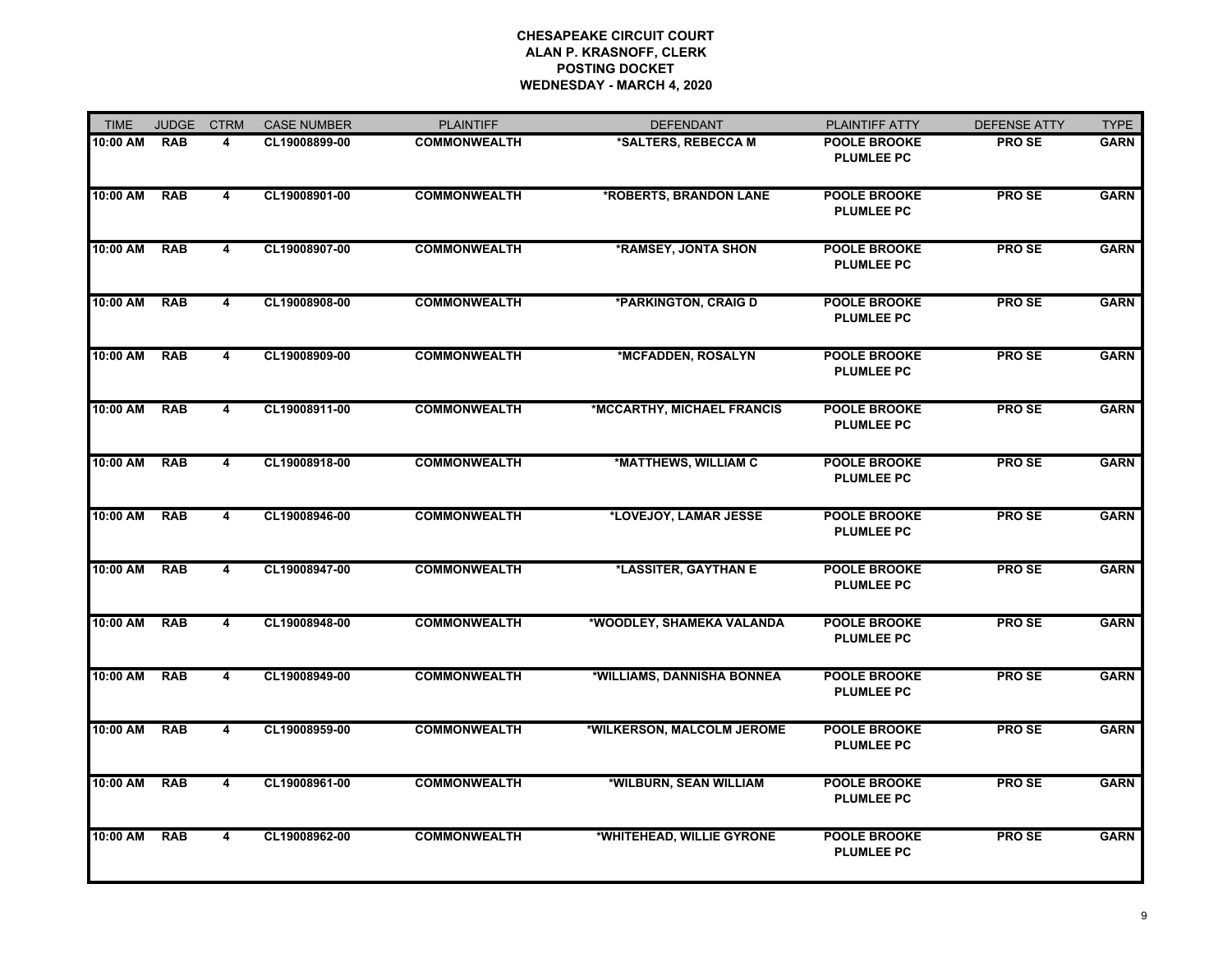| <b>TIME</b> | <b>JUDGE</b> | <b>CTRM</b>             | <b>CASE NUMBER</b> | <b>PLAINTIFF</b>            | <b>DEFENDANT</b>               | PLAINTIFF ATTY                           | <b>DEFENSE ATTY</b>            | <b>TYPE</b> |
|-------------|--------------|-------------------------|--------------------|-----------------------------|--------------------------------|------------------------------------------|--------------------------------|-------------|
| 10:00 AM    | <b>RAB</b>   | 4                       | CL19008963-00      | <b>COMMONWEALTH</b>         | *WHITE, AVERY W                | <b>POOLE BROOKE</b><br><b>PLUMLEE PC</b> | <b>PROSE</b>                   | <b>GARN</b> |
| 10:00 AM    | <b>RAB</b>   | 4                       | CL19008964-00      | <b>COMMONWEALTH</b>         | *WHITAKER, BYRON DWAYNE        | <b>POOLE BROOKE</b><br><b>PLUMLEE PC</b> | <b>PROSE</b>                   | <b>GARN</b> |
| 10:00 AM    | <b>RAB</b>   | $\overline{4}$          | CL19008965-00      | <b>COMMONWEALTH</b>         | *WESCOTT, LARRY J              | <b>POOLE BROOKE</b><br><b>PLUMLEE PC</b> | <b>PROSE</b>                   | <b>GARN</b> |
| 10:00 AM    | <b>RAB</b>   | $\overline{4}$          | CL19008966-00      | <b>COMMONWEALTH</b>         | *WALLS, ANGELA JO              | <b>POOLE BROOKE</b><br><b>PLUMLEE PC</b> | <b>PROSE</b>                   | <b>GARN</b> |
| 10:00 AM    | <b>RAB</b>   | 4                       | CL19008967-00      | <b>COMMONWEALTH</b>         | <b>*TURNER, TRAVIS QUINTON</b> | <b>POOLE BROOKE</b><br><b>PLUMLEE PC</b> | PRO SE                         | <b>GARN</b> |
| 10:00 AM    | <b>RAB</b>   | 4                       | CL19008968-00      | <b>COMMONWEALTH</b>         | *YOUNG, CHRISTOPHER R          | <b>POOLE BROOKE</b><br><b>PLUMLEE PC</b> | <b>PROSE</b>                   | <b>GARN</b> |
| 10:00 AM    | <b>RAB</b>   | $\overline{\mathbf{4}}$ | CL19009002-00      | <b>COMMONWEALTH</b>         | *CAFFEE, JERODE                | <b>POOLE BROOKE</b><br><b>PLUMLEE PC</b> | <b>PROSE</b>                   | <b>GARN</b> |
| 10:00 AM    | <b>RAB</b>   | 4                       | CL20000783-00      | <b>HARRELL, ERICKA S</b>    | <b>MITCHELL, ROCHELLE L</b>    | <b>ZAHN, RICHARD W</b>                   | PRO SE                         | <b>TBS</b>  |
| 10:00 AM    | <b>RAB</b>   | 4                       | CL20001135-00      | <b>ANTHONY, JASMINE V</b>   | <b>JORDAN, LAPRICE</b>         | <b>LOTKIN, ADAM H</b>                    | WOODWORTH,<br><b>MICHAEL J</b> | <b>TBS</b>  |
| 10:00 AM    | <b>RAB</b>   | 4                       | CL20001289-00      | <b>WILKINS, KEITH RAY</b>   | <b>BROOKS, ZENAIDA LATRICE</b> | <b>PROSE</b>                             | <b>PROSE</b>                   | <b>TBS</b>  |
| 10:00 AM    | <b>RAB</b>   | 4                       | CL20001423-00      | <b>ARRINGTON, DEYONNA B</b> | <b>ARRINGTON, DION B</b>       | <b>PROSE</b>                             | <b>PROSE</b>                   | <b>TBS</b>  |
| 10:00 AM    | <b>RAB</b>   | $\overline{4}$          | CJ20000001-00      | *IN RE JUVENILE APPEAL      | IN RE JUVENILE APPEAL          | <b>PLUMLEE, C ERIC</b>                   | <b>WEISBERG, NOAH</b>          | <b>TBS</b>  |
| 10:00 AM    | <b>RAB</b>   | 4                       | CJ20000002-00      | *IN RE JUVENILE APPEAL      | *IN RE JUVENILE APPEAL         | <b>PROSE</b>                             | <b>PROSE</b>                   | <b>TBS</b>  |
| 10:00 AM    | <b>RAB</b>   | 4                       | CJ20000003-00      | *IN RE JUVENILE APPEAL      | IN RE JUVENILE APPEAL          | <b>PROSE</b>                             | <b>CARNEGIE, KAREN</b>         | <b>TBS</b>  |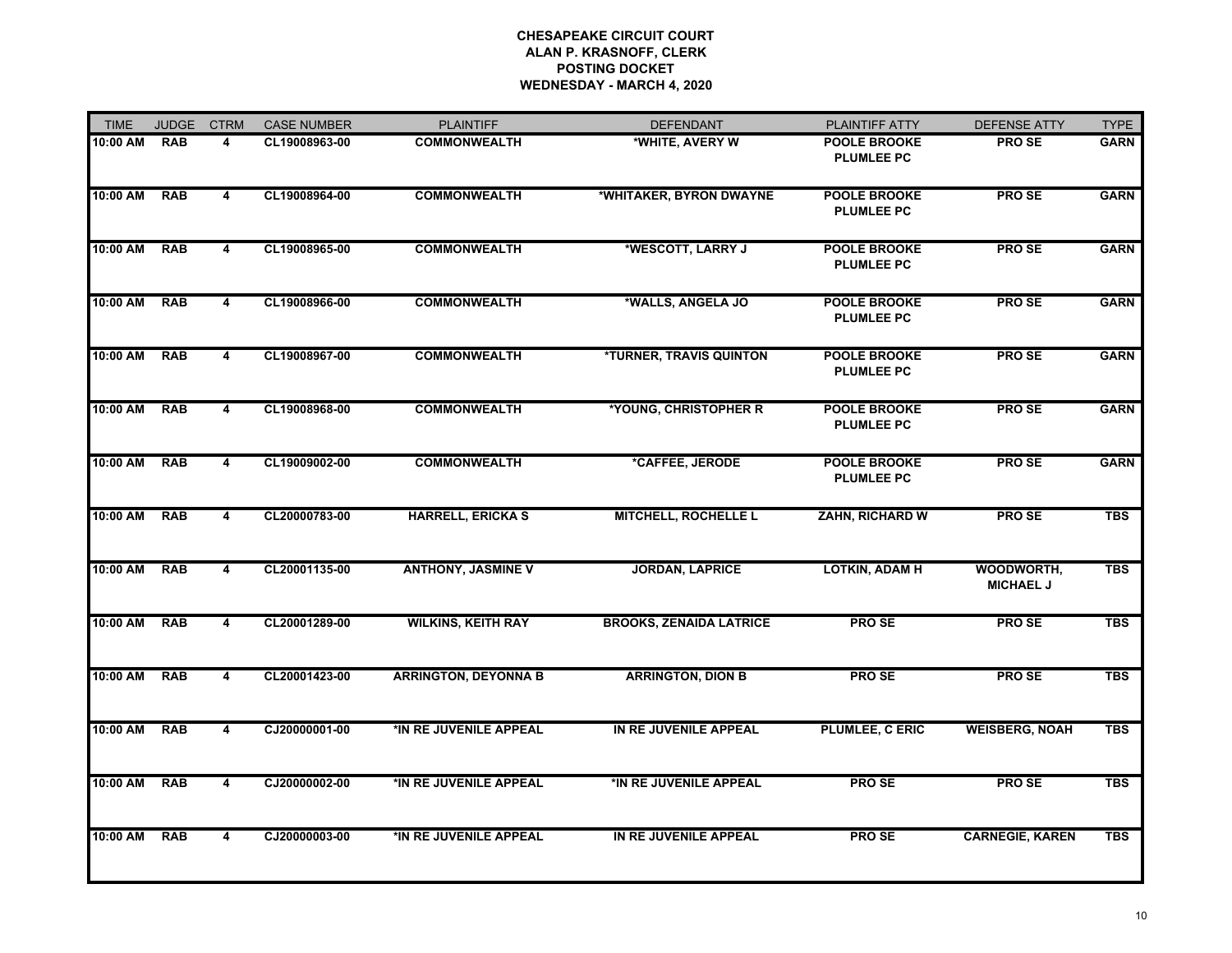| <b>TIME</b> | <b>JUDGE</b> | <b>CTRM</b> | <b>CASE NUMBER</b> | <b>PLAINTIFF</b>       | <b>DEFENDANT</b>      | <b>PLAINTIFF ATTY</b> | DEFENSE ATTY           | <b>TYPE</b> |
|-------------|--------------|-------------|--------------------|------------------------|-----------------------|-----------------------|------------------------|-------------|
| l 10:00 AM  | <b>RAB</b>   | 4           | CJ20000004-00      | *IN RE JUVENILE APPEAL | IN RE JUVENILE APPEAL | <b>PROSE</b>          | <b>CARNEGIE, KAREN</b> | <b>TBS</b>  |
|             |              |             |                    |                        |                       |                       |                        |             |
| 10:00 AM    | <b>RAB</b>   | 4           | CJ20000005-00      | *IN RE JUVENILE APPEAL | IN RE JUVENILE APPEAL | <b>PROSE</b>          | <b>PROSE</b>           | <b>TBS</b>  |
|             |              |             |                    |                        |                       |                       |                        |             |
| 110:00 AM   | <b>RAB</b>   | 4           | CJ20000006-00      | *IN RE JUVENILE APPEAL | IN RE JUVENILE APPEAL | <b>PROSE</b>          | <b>PROSE</b>           | <b>TBS</b>  |
|             |              |             |                    |                        |                       |                       |                        |             |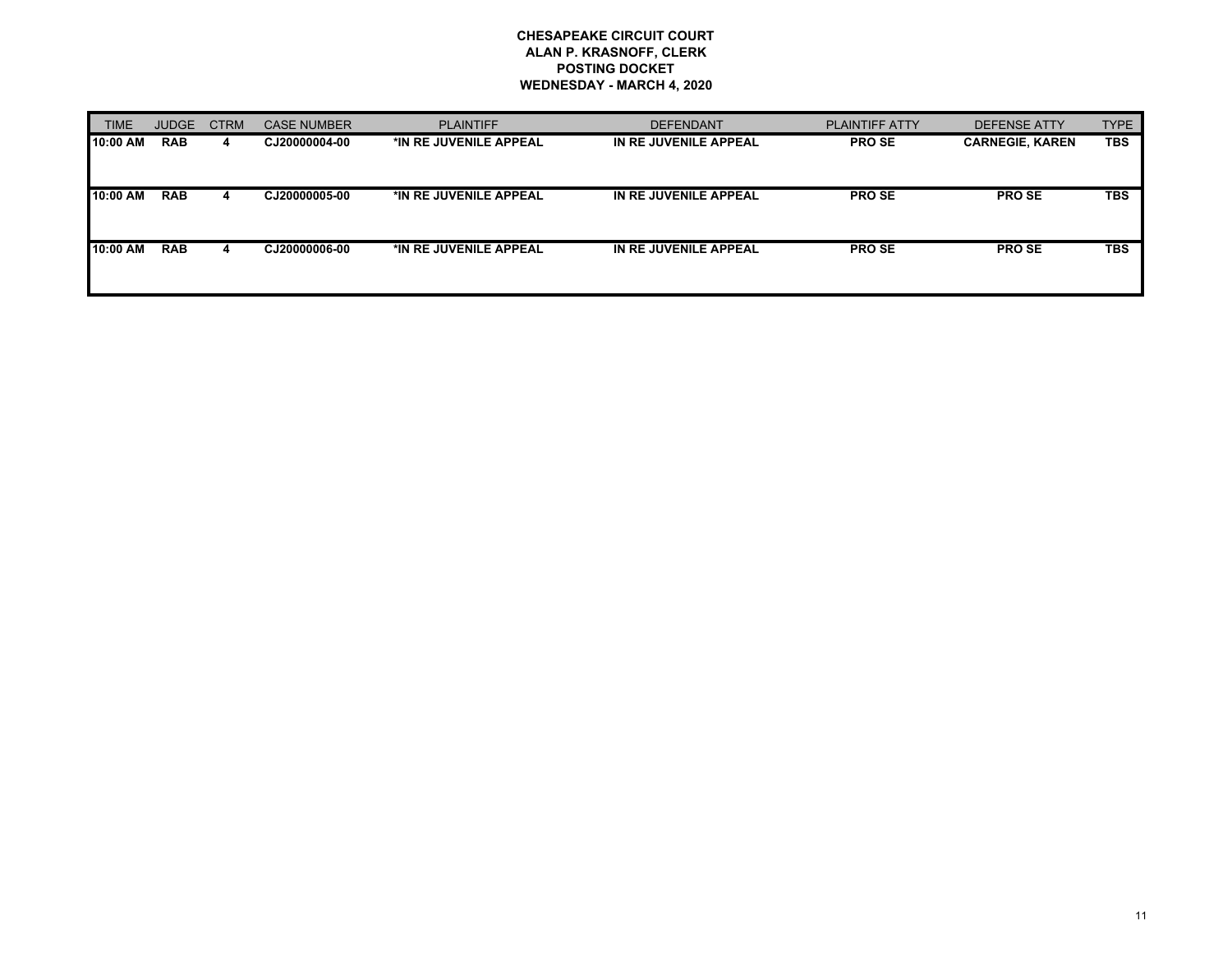#### **CHESAPEAKE CIRCUIT COURT CIVIL MOTIONS DOCKET**

**WEDNESDAY,** 

| <b>Hearing Time Judge Courtroo</b> |            |                | Case #        | <b>Plaintiff</b>                                            | <b>Defendant</b>                                                                   | <b>Plaintiff Attorney</b> | <b>Defendant Attorney Hearing</b> | Type       | <b>Duration</b> |
|------------------------------------|------------|----------------|---------------|-------------------------------------------------------------|------------------------------------------------------------------------------------|---------------------------|-----------------------------------|------------|-----------------|
| 09:00 AM                           | <b>JWB</b> | $\mathbf{1}$   | CL16000856-00 | TRUEBENBACH, KARCIA<br><b>TIAJA</b>                         | <b>TRUEBENBACH, DUSTIN LEE</b>                                                     | <b>JOHNSON, CHARLES</b>   | <b>WOODS, MICHAEL</b><br>J        | <b>PTC</b> | 15M 0 H 0 D     |
| 09:00 AM                           | <b>JWB</b> | $\mathbf{1}$   | CL19000306-00 | <b>KERSHAW, ERIK D</b>                                      | <b>KERSHAW, REBECCA C</b>                                                          | THUM, RYAN E              | PRO SE                            | <b>PL</b>  | OM1H0D          |
| 09:00 AM                           | <b>JWB</b> | $\mathbf{1}$   | CL19004411-00 | <b>CHANDLER, SHEILA ANN</b>                                 | <b>CHANDLER, BARRY GLENN</b>                                                       | PRO SE                    | PRO SE                            | <b>MOT</b> | 30M0H0D         |
| 09:00 AM                           | <b>JWB</b> | $\mathbf{1}$   |               | CL19005183-00 MORRIS, ASHLEY NICOLE                         | <b>MORRIS, AUDIE RICHARD</b>                                                       | ALLEN, ALYSHA N           | <b>THOMPSON, HEATH</b><br>J       | <b>PL</b>  | 45M 0 H 0 D     |
| 09:00 AM                           | <b>JWB</b> | $\mathbf{1}$   | CL19005183-00 | <b>MORRIS, ASHLEY NICOLE</b>                                | <b>MORRIS, AUDIE RICHARD</b>                                                       | <b>ALLEN, ALYSHAN</b>     | THOMPSON, HEATH MOT<br>J          |            | 15M 0 H 0 D     |
| 09:00 AM                           | <b>JWB</b> | $\mathbf{1}$   | CL19009112-01 | <b>COMMONWEALTH</b>                                         | <b>LEHMAN, SCOTT</b>                                                               | <b>PROSE</b>              |                                   | <b>SC</b>  | 30M 0 H 0 D     |
| 09:00 AM                           | <b>RAB</b> | $\mathbf{2}$   |               |                                                             | CL19000420-01 MEISTER, ANGELICA BURKE MEISTER, DOUGLAS GENE; JR DEERING, MICHAEL C |                           |                                   | <b>MOT</b> | 30M 0 H 0 D     |
| 09:00 AM                           | <b>RAB</b> | $\overline{2}$ |               | CL19000420-02 MEISTER, ANGELICA BRUKE MEISTER, DOUGLAS GENE |                                                                                    |                           | <b>PROSE</b>                      | <b>SC</b>  | 30M 0 H 0 D     |
| 10:00 AM                           | <b>RAB</b> | $\overline{2}$ | CL19006240-00 | <b>COMMONWEALTH OF</b><br><b>VIRGINIA</b>                   | *JOHNSON, BRIAN                                                                    | <b>ABBEY, AMANDA S</b>    | PRO SE                            | <b>FOF</b> | MHD             |
| 10:00 AM                           | <b>RAB</b> | $\overline{2}$ | CL19006243-00 | <b>COMMONWEALTH OF</b><br><b>VIRGINIA</b>                   | *JOHNSON, BRIAN QUINT'T                                                            | <b>ABBEY, AMANDA S</b>    | <b>PROSE</b>                      | <b>FOF</b> | M H D           |
| 10:00 AM                           | <b>RAB</b> | $\mathbf{2}$   | CL19006670-00 | <b>COMMONWEALTH OF</b><br><b>VIRGINIA</b>                   | *JOHNSON, BRIAN QUINT'T                                                            | <b>ABBEY, AMANDA S</b>    |                                   | <b>FOF</b> | M H D           |
| 10:00 AM                           | <b>RAB</b> | $\mathbf{2}$   | CL19009103-00 | <b>COMMONWEALTH OF</b><br><b>VIRGINIA</b>                   | *WHITMORE, BRIAN EVAN                                                              | <b>ABBEY, AMANDA S</b>    |                                   | <b>FOF</b> | M H D           |
| 10:00 AM                           | <b>RAB</b> | $\overline{2}$ | CL19009105-00 | <b>COMMONWEALTH OF</b><br><b>VIRGINIA</b>                   | *MOORE, COREY LAMONT                                                               | <b>ABBEY, AMANDA S</b>    |                                   | <b>FOF</b> | MHD             |
| 09:00 AM                           | <b>SJT</b> | $\mathbf{3}$   | CJ20-8        | IN RE JUVENILE APPEAL                                       | IN RE JUVENILE APPEAL                                                              |                           |                                   | <b>WC</b>  | 15M 0 H 0 D     |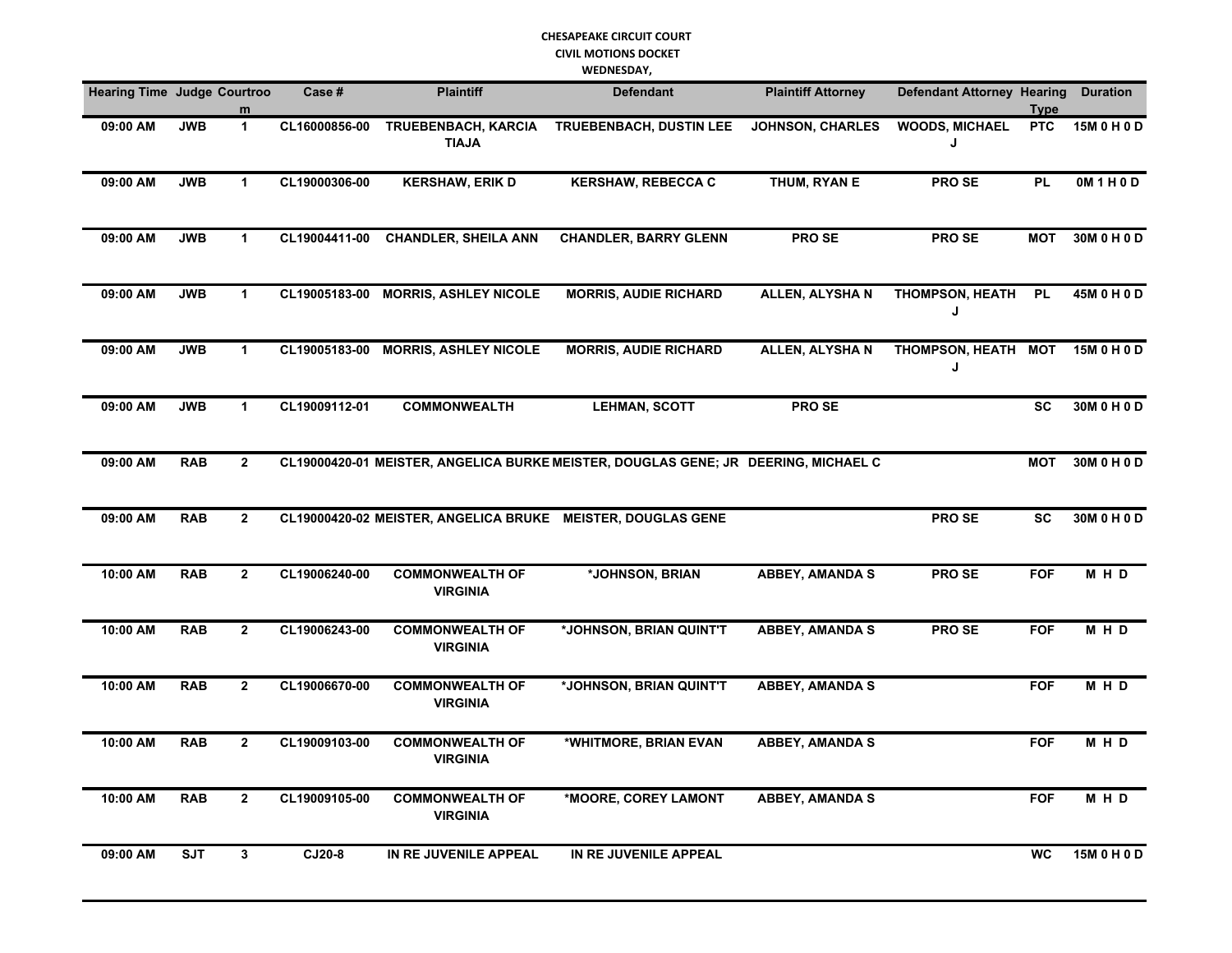#### **CHESAPEAKE CIRCUIT COURT CIVIL MOTIONS DOCKET WEDNESDAY,**

| <b>Hearing Time Judge Courtroo</b> |            | m            | Case#         | <b>Plaintiff</b>                                | <b>Defendant</b>                                              | <b>Plaintiff Attorney</b>          | <b>Defendant Attorney Hearing</b> | <b>Type</b> | <b>Duration</b>  |
|------------------------------------|------------|--------------|---------------|-------------------------------------------------|---------------------------------------------------------------|------------------------------------|-----------------------------------|-------------|------------------|
| 09:00 AM                           | <b>SJT</b> | $\mathbf{3}$ | CL18006391-00 | <b>LEYDET, DAVID</b>                            | <b>TYMAR LLC</b>                                              | GOODELL, JAMESON A HOLLAND, KELLEY | С                                 | Q           | 45M 0 H 0 D      |
| 09:00 AM                           | <b>SJT</b> | 3            | CL19005180-00 | <b>MT PLEASANT RETAIL</b><br><b>ASSOCIATES,</b> | *BELIEVE IN 3, INC                                            | <b>FERGUSON, RYAN G</b>            | PRO SE                            | <b>DJ</b>   | 15M 0 H 0 D      |
| 09:00 AM                           | <b>SJT</b> | 3            | CL19008867-00 | <b>MT PLEASANT RETAIL</b><br><b>ASSOCIATES,</b> | *IVERSON DIAMOND<br><b>COMPANY, LLC</b>                       | <b>FERGUSON, RYAN G</b>            | PRO SE                            | DJ          | 15M 0 H 0 D      |
| 8:30 AM                            | <b>RDS</b> | $\mathbf{1}$ | <b>TTW</b>    | <b>JUROR SHOW CAUSE</b><br><b>DOCKET</b>        |                                                               |                                    |                                   |             |                  |
| 09:00 AM                           | <b>RDS</b> | 5            | CL17001535-00 | <b>ANDREWS, SCOTT A</b>                         | <b>ANDREWS, SHELIA M</b>                                      | <b>GRIFFIN, J ROGER; JR</b>        | PRO SE                            |             | PRES 15M 0 H 0 D |
| 09:00 AM                           | <b>RDS</b> | 5            | CL18007081-00 | <b>JAMES, MIOSHA DESHA</b>                      | <b>JAMES, OMAR MONTEZA</b>                                    | <b>FULLER, BARBARA</b>             | <b>SHORT, JAMES</b>               | <b>PL</b>   | 45M 0 H 0 D      |
| 09:00 AM                           | <b>RDS</b> | 5            | CL18007081-00 | <b>JAMES, MIOSHA DESHA</b>                      | <b>JAMES, OMAR MONTEZA</b>                                    | <b>FULLER, BARBARA</b>             | <b>SHORT, JAMES</b>               | <b>MOT</b>  | 15M 0 H 0 D      |
| 09:00 AM                           | <b>RDS</b> | 5            | CL19000581-00 | <b>VERMILYA, MARY JO</b>                        | VERMILYA, DANIEL CHARLES BERRETT, DALE TRUITT HATLEY, CHARLES |                                    | D                                 | <b>SC</b>   | 30M 0 H 0 D      |
| 09:00 AM                           | <b>RDS</b> | 5            | CL19000581-00 | <b>VERMILYA, MARY JO</b>                        | VERMILYA, DANIEL CHARLES BERRETT, DALE TRUITT HATLEY, CHARLES |                                    | D                                 | <b>WC</b>   | 15M 0 H 0 D      |
| 09:00 AM                           | <b>RDS</b> | 5            | CL19008629-00 | <b>GREENBERG, JORDAN</b><br><b>TAYLOR</b>       | <b>ECKLER, TAZ DAVID</b>                                      | <b>SOMERS, KAREN</b>               |                                   | <b>FD</b>   | 15M 0 H 0 D      |
| 09:00 AM                           | <b>RDS</b> | 5            | CL19008877-00 | <b>HATCHER, MELISSA K</b>                       | <b>HATCHER, DOUGLAS C</b>                                     | <b>WOOTEN, KRISTI A</b>            | SHILLING,<br><b>ANDREW</b>        | <b>PL</b>   | 45M 0 H 0 D      |
| 09:00 AM                           | <b>RDS</b> | 5            | CL19008877-00 | <b>HATCHER, MELISSA K</b>                       | <b>HATCHER, DOUGLAS C</b>                                     | <b>WOOTEN, KRISTI A</b>            | SHILLING,<br><b>ANDREW</b>        | <b>COMP</b> | 15M 0 H 0 D      |
| 10:00 AM                           | <b>RDS</b> | 5            | CL19000871-00 | PICKRON-SCHREIBER,<br><b>CARLA</b>              | MCGOURN, JOSEPH; JR                                           | <b>DELOATCHE, JONATHAN</b><br>R    | PRO SE                            | <b>TBS</b>  | MHD              |
| 10:00 AM                           | <b>RDS</b> | 5            | CL19000871-00 | PICKRON-SCHREIBER,<br><b>CARLA</b>              | MCGOURN, JOSEPH; JR                                           | <b>DELOATCHE, JONATHAN</b><br>R    | PRO SE                            | $\mathbf Q$ | MHD              |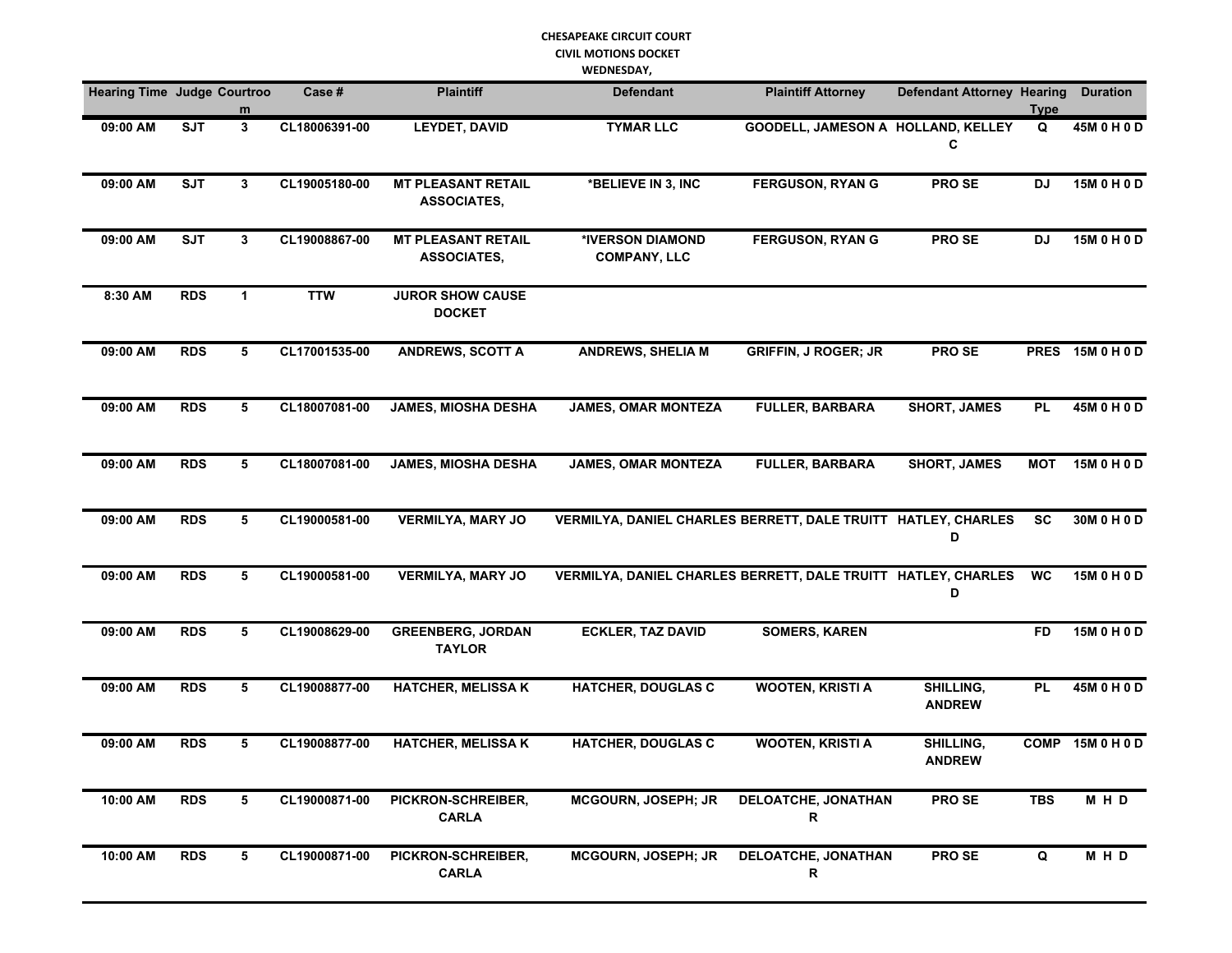#### **CHESAPEAKE CIRCUIT COURT CIVIL MOTIONS DOCKET WEDNESDAY,**

|                                    |             |                |                        |                                               | <b>WEDNESDAY,</b>             |                           |                                       |             |                  |
|------------------------------------|-------------|----------------|------------------------|-----------------------------------------------|-------------------------------|---------------------------|---------------------------------------|-------------|------------------|
| <b>Hearing Time Judge Courtroo</b> |             | m              | Case #                 | <b>Plaintiff</b>                              | <b>Defendant</b>              | <b>Plaintiff Attorney</b> | <b>Defendant Attorney Hearing</b>     | <b>Type</b> | <b>Duration</b>  |
| 09:00 AM                           | <b>MATA</b> | 6              | CL17003561-00          | <b>MILLER, RICHARD</b><br><b>CLARENCE; JR</b> | <b>MILLER, MARRISSA LYNAE</b> | <b>PROSE</b>              | PRO SE                                |             | MOPT 30M 0 H 0 D |
| 09:00 AM                           | <b>MATA</b> | 6              | CL18003735-00          | <b>HARMON, BRITTANY</b>                       | <b>ADAMS, DAVID; JR</b>       | <b>PROSE</b>              | PRO SE                                | <b>FD</b>   | 15M 0 H 0 D      |
| 09:00 AM                           | <b>MATA</b> | 6              | CL18007853-00          | <b>CHEATHAM, JAMI LEE</b>                     | <b>CHEATHAM, DEWAYNE EARL</b> | PRO SE                    | <b>GRIFFIN, J ROGER;</b><br><b>JR</b> | <b>MOT</b>  | 30M 0 H 0 D      |
| 09:00 AM                           | <b>MATA</b> | 6              | CL19004914-00          | LEE, BENJAMIN J                               | <b>LEE, TIFFANY MARIE</b>     | <b>ALLEN, CHAD</b>        | <b>HERRELL, SHEERA</b>                | PL          | OM1H0D           |
| 09:00 AM                           | <b>MATA</b> | 6              | CL19008480-00          | <b>RODDY, SHANE</b>                           | *BARNES, MICHAEL              | <b>BURCH, JUSTIN R</b>    | <b>SIMONS, MARK L</b>                 | <b>MOT</b>  | 45M 0 H 0 D      |
| 09:00 AM                           | <b>FBL</b>  | $\overline{7}$ | CJ17-37-00, -01,<br>02 | IN RE JUVENILE APPEAL                         | IN RE JUVENILE APPEAL         | <b>WOOTEN, KRISTI A</b>   | <b>MILLER, DANIEL</b>                 | <b>MOT</b>  |                  |
|                                    |             |                |                        |                                               |                               |                           |                                       |             |                  |
|                                    |             |                |                        |                                               |                               |                           |                                       |             |                  |
|                                    |             |                |                        |                                               |                               |                           |                                       |             |                  |
|                                    |             |                |                        |                                               |                               |                           |                                       |             |                  |
|                                    |             |                |                        |                                               |                               |                           |                                       |             |                  |
|                                    |             |                |                        |                                               |                               |                           |                                       |             |                  |